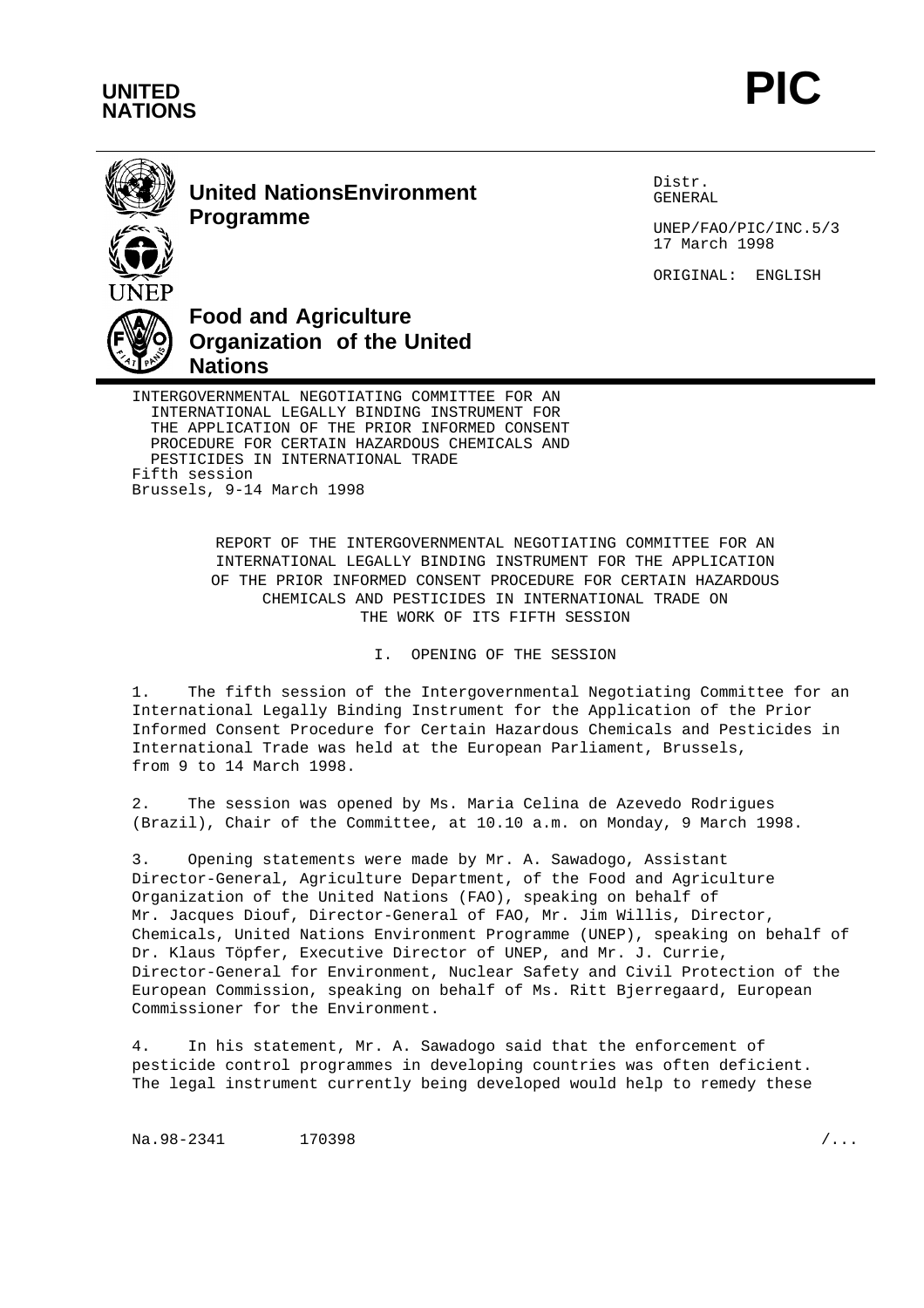problems. The current voluntary procedure had already contributed to increased awareness of several substances that should disappear from trade, and it was hoped that the recent inclusion of certain highly toxic pesticide formulations would contribute to preventing their use by those who could not handle them safely. He reminded participants that there was no more time or money available for further negotiation sessions and said that the consolidated negotiating text proposed by the Chair represented a good basis for finalizing the instrument.

5. As requested by the Intergovernmental Negotiating Committee, the FAO Conference had discussed the Secretariat and the voluntary procedure. At its last session, the FAO Conference had adopted a decision authorizing FAO, if so desired by the diplomatic conference, to participate in a future secretariat of the convention and to be part of the secretariat that would maintain a voluntary procedure; it also agreed to accept changes to the voluntary procedure, if so decided by the diplomatic conference.

6. He reminded the Committee that developing countries had little technical and financial resources to protect them from the problems of hazardous pesticides. He closed by thanking the European Commission for hosting the present session and for assisting the participation of representatives from developing countries and countries with economies in transition.

7. In his statement, Mr. Willis conveyed Dr. Töpfer's regrets at being unable to attend the current session of the Intergovernmental Negotiating Committee and his wishes for the successful conclusion of the negotiations. He thanked the European Commission for hosting and funding the session and the travel costs of representatives from developing countries and countries with economies in transition. He noted with appreciation the offer of the Government of the Netherlands to host and fully fund the diplomatic conference to adopt the convention. He further reported that the Governments of the Netherlands, Switzerland and the United States of America had made pledges or contributions to UNEP and FAO toward the operating costs of the interim secretariat of the convention. In addition, he noted that the Government of Switzerland had offered to host the first meeting of the Conference of the Parties in Geneva and to meet the costs of that meeting.

8. This represented the Governments' clearly expressed desire for a strong, practical and financially supported mechanism for transition to the legally binding prior informed consent (PIC) procedure.

9. He also reported that UNEP would seek a decision from the special session of the Governing Council authorizing UNEP to participate in a future secretariat of the convention, to be part of the secretariat that would maintain a voluntary procedure and to accept changes to the voluntary procedure, if so decided by the diplomatic conference.

10. Noting the clear evidence of the serious environmental problems resulting from dangerous pesticides and other chemicals, particularly in developing countries, such as persistent organic pollutants, unwanted stocks of pesticides and poisoning by severely hazardous pesticides, he wondered whether the earlier adoption of a legally binding instrument for PIC would have mitigated them. Recalling that neither time nor funding existed for any further meetings of the Committee, he concluded by encouraging participants to find the spirit of compromise that was essential for a successful conclusion of negotiations.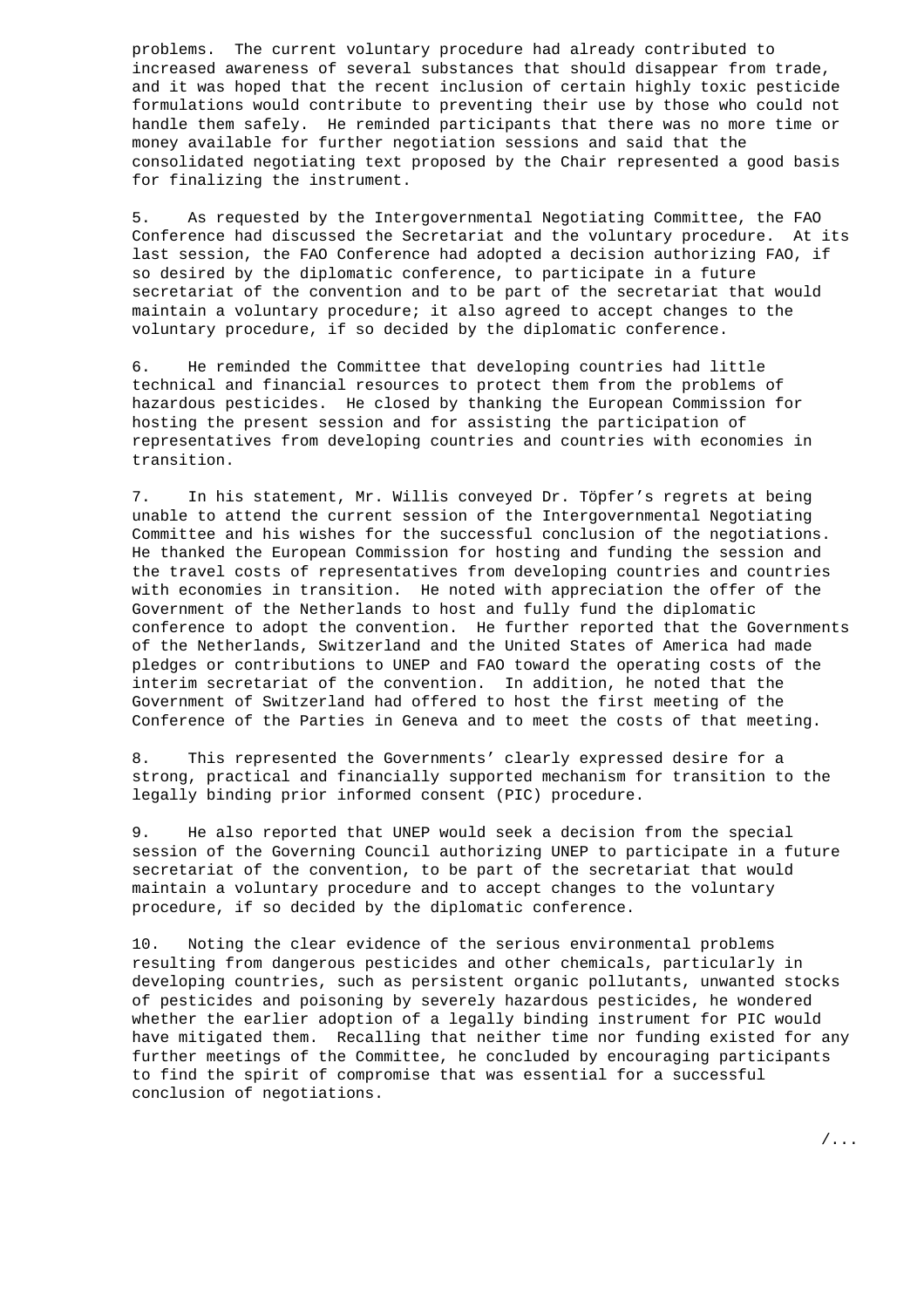11. In his statement, Mr. Currie welcomed participants to Brussels on behalf of the European Commission and thanked the European Parliament for hosting the meeting in its new building.

12. Economic and industrial development over the past 50 years had also brought about increased agricultural and industrial use of synthetic chemicals, with potential harmful effects on humans and the environment. In response to those problems, numerous initiatives had been taken at the global level and the European Community was a contracting party to some 35 major international environmental agreements.

13. The European Union had also developed comprehensive legislation on chemicals, including a regulation for the implementation in European law of the UNEP amended London Guidelines for the Exchange of Information on Chemicals in International Trade and the FAO International Code of Conduct on the Distribution and Use of Pesticides. One practical outcome of that regulation had been the EDEXIM database.

14. The European Union believed that the future Convention should integrate the results of experience gained from implementation of the London Guidelines, giving particular attention to protecting of human health and the environment; enhancing the flow of information; ensuring flexible procedures and criteria for implementation of the convention; and taking balanced account of trade considerations.

15. The PIC convention should achieve a balance between the numerous stakeholders — authorities and producers, exporters and importers, developed and developing countries — and should be a cornerstone for sound management of chemicals throughout the world. To that end, he urged participants to reach a successful conclusion of their negotiations by the end of the week.

#### II. ORGANIZATIONAL MATTERS

## A. Attendance

16. The session was attended by representatives of the following Parties: Algeria, Angola, Antigua and Barbuda, Argentina, Armenia, Australia, Austria, Barbados, Belarus, Belgium, Benin, Botswana, Brazil, Burkina Faso, Cameroon, Canada, Chad, Chile, China, Colombia, Comoros, Congo, Costa Rica, Côte d'Ivoire, Cuba, Czech Republic, Democratic Republic of Congo, Denmark, Dominican Republic, Ecuador, Egypt, El Salvador, Ethiopia, European Community, Finland, France, Gabon, Gambia, Germany, Greece, Guatemala, Hungary, India, Indonesia, Iran (Islamic Republic of), Israel, Italy, Jamaica, Japan, Kenya, Kuwait, Lesotho, Lithuania, Madagascar, Malaysia, Mali, Mexico, Moldova, Mongolia, Morocco, Namibia, Nepal, Netherlands, New Zealand, Nicaragua, Niger, Nigeria, Norway, Oman, Panama, Paraguay, Peru, Philippines, Poland, Qatar, Republic of Korea, Romania, Russian Federation, Senegal, Seychelles, Slovakia, Slovenia, South Africa, Sweden, Switzerland, Tajikistan, Thailand, Tunisia, Turkey, Uganda, Ukraine, United Kingdom of Great Britain and Northern Ireland, United States of America, Uruguay, Venezuela, and Zimbabwe.

17. The following United Nations bodies and specialized agencies were represented: Secretariat of the Convention on Biological Diversity, United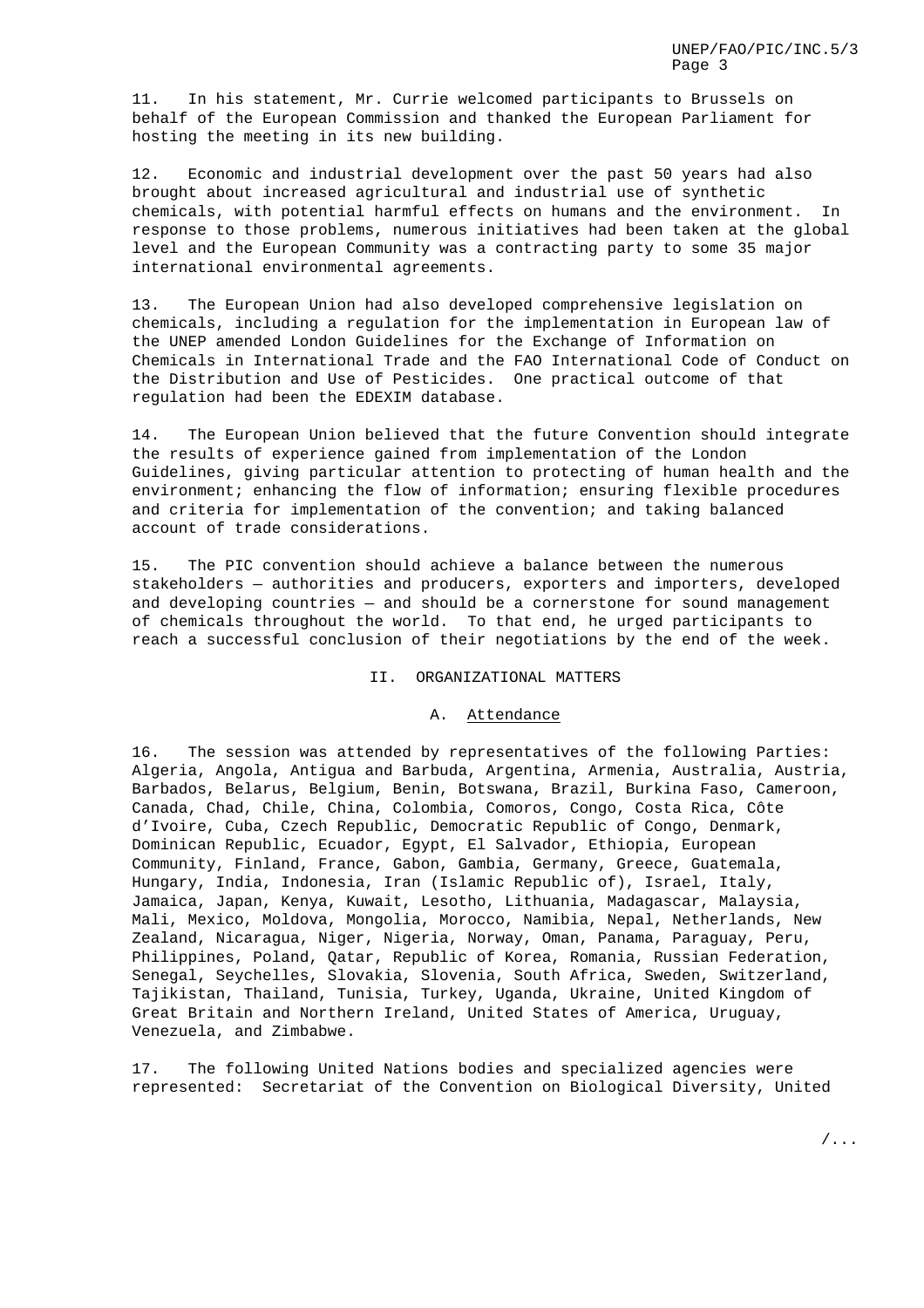UNEP/FAO/PIC/INC.5/3 Page 4

Nations Institute for Training and Research (UNITAR), and the World Trade Organization (WTO).

18. The following other intergovernmental organizations were represented: African Caribbean Pacific Group (ACPG) and Gulf Cooperation Council (GCC).

19. The following non-governmental organizations were represented: Chemical Manufacturers Association (CMA), Consumers International (CI), European Chemical Industry Council (CEFIC), Foundation for Advancements in Science and Education (FASE), Global Crop Protection Federation (GCPF), Health and Environment Watch (HEW), International Council on Metals and the Environment (ICME), International Federation of Pharmaceutical Manufacturers Association (IFPMA), International Institute for the Sociology of Law (IISL) and The Pesticides Trust.

## B. Officers

20. The following officers continued to serve in their respective in capacities on the Bureau of the Committee:

Chair: Ms. Maria Celina de Azevedo Rodrigues (Brazil) Vice-Chairs: Mr. William Murray (Canada) Mr. Mohamed El Zarka (Egypt) Mr. Yuri Kundiev (Ukraine) Rapporteur: Mr. Wang Zhijia (China) C. Adoption of the agenda

21. The Committee adopted the following agenda on the basis of the provisional agenda, which had been circulated as document UNEP/FAO/PIC/INC.5/1:

- 1. Opening of the session
- 2. Organizational matters:
	- (a) Adoption of the agenda;
	- (b) Organization of work.
- 3. Preparation of an international legally binding instrument for the application of the prior informed consent procedure for certain hazardous chemicals and pesticides in international trade.
- 4. Other matters.
- 5. Adoption of the report.
- 6. Closure of the session.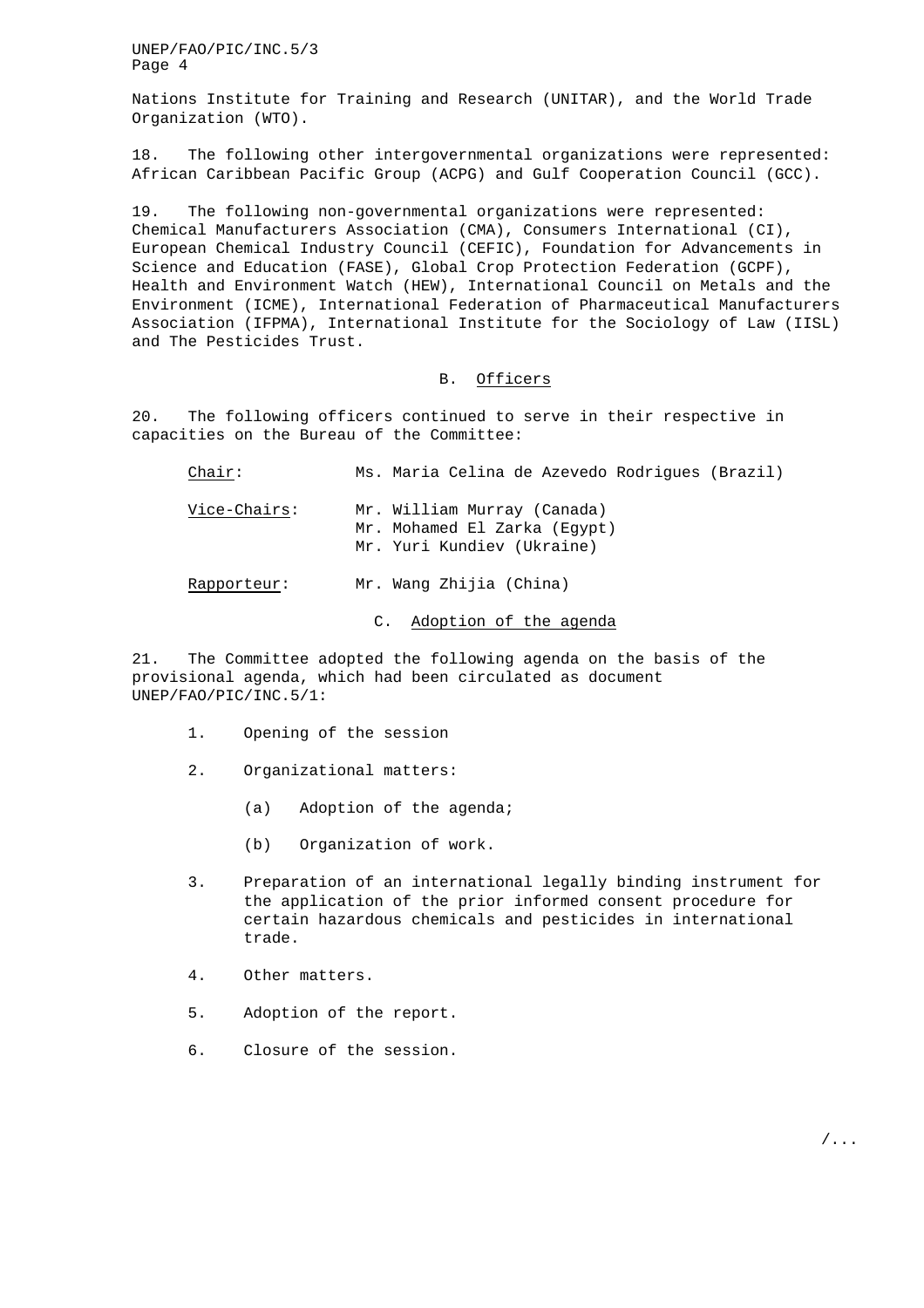## D. Organization of work

22. At its opening meeting, the Committee decided to continue its work in plenary and in the Legal Drafting Group that had been established at the second session. Mr. Patrick Széll (United Kingdom) continued to chair the Legal Drafting Group which, it was agreed, would continue to work concurrently with the plenary.

23. The Chair introduced the consolidated negotiating text of the draft articles that had been prepared by the Chair (UNEP/FAO/PIC/INC/5/2), pointing out that the text met the mandate and goals expressed by the Committee at its fourth session. The Committee agreed to use the Chair's draft as the main negotiating text at the fifth session.

24. On the issue of interim arrangements, the Chair proposed, and the Committee agreed, that the Legal Drafting Group should draft a resolution requesting UNEP and FAO to provide the interim secretariat and dealing with issues of changing the current voluntary PIC procedure to a procedure based on the provisions of the convention.

III. PREPARATION OF AN INTERNATIONAL LEGALLY BINDING INSTRUMENT FOR THE APPLICATION OF THE PRIOR INFORMED CONSENT PROCEDURE FOR CERTAIN HAZARDOUS CHEMICALS AND PESTICIDES IN INTERNATIONAL TRADE

25. In considering agenda item 3, the Committee had before it the following documentation: consolidated negotiating text by the Chair of the INC (UNEP/FAO/PIC/INC.5/2); report of the Intergovernmental Negotiating Committee for an International Legally Binding Instrument for the Application of the Prior Informed Consent Procedure for Certain Hazardous Chemicals and Pesticides in International Trade on the work of its fourth session  $(UNEP/FAO/PIC/INC.4/2);$  a note by the secretariat on interim and transitional arrangements (UNEP/FAO/PIC/INC.5/INF/1); a note by the secretariat on the PIC procedure as drafted in the consolidated negotiating text by the Chair of the INC (UNEP/FAO/PIC/INC.5/INF/2); and a note by the secretariat on chemicals in the voluntary PIC procedure (UNEP/FAO/PIC/INC.5/INF/3).

26. The articles as approved by the Committee are contained in appendix I to the present report, and the process of their approval, including any concerns expressed by representatives at the time, is reflected in paragraphs 27 to 87 below.

### Preamble

27. The preamble was approved by the Committee on the basis of the text submitted by the Chair, with amendments.

28. Several representatives stated that the preambular paragraphs would not prejudge their respective positions in other international forums and negotiations addressing issues related to environment and trade.

29. One representative had a reservation, preferring instead to spell out the relevant provisions of Agenda 21.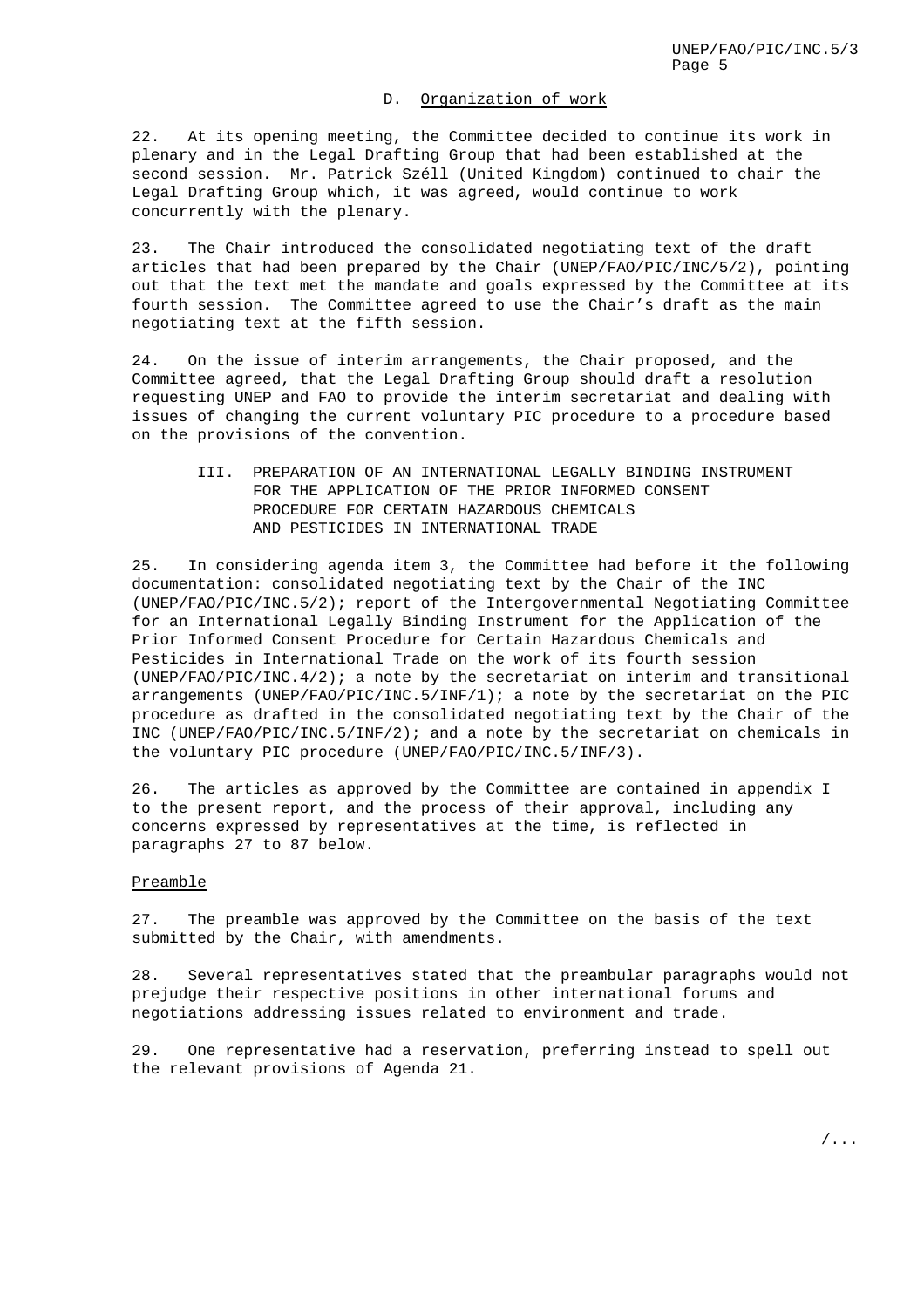UNEP/FAO/PIC/INC.5/3 Page 6

## Article 1 (Objective)

30. Article 1 was approved by the Committee on the basis of the text submitted by the Chair, with amendments.

### Article 2 (Definitions)

31. Article 2 was approved by the Committee on the basis of the text submitted by the Chair, with amendments.

32. With regard to the definitions of "Party" and "regional economic integration organization", the European Community, at the request of several representatives, submitted a paper providing detailed information on the "implementation of the PIC Convention in the European Community". It was agreed that the paper should be appended to the report of the Intergovernmental Negotiating Committee on the work of its fifth session (see appendix II below).

33. Some countries indicated that they had wished the definition of severely hazardous pesticide formulations to include long-term effects.

#### Article 3 (Scope of the Convention)

34. Article 3 was approved by the Committee on the basis of the text submitted by the Chair, with amendments.

35. A number of representatives observed that the current drafting of Article 3 had no implications for the scope or effect of the provisions laid down in Article 13, paragraph 3, and Article 14, subparagraphs 1 (b) and 1 (c).

### Article 4 (Designated national authorities)

36. Article 4 was approved by the Committee on the basis of the text submitted by the Chair.

#### Article 5 (Procedures for banned or severely restricted chemicals)

37. Article 5 was approved by the Committee on the basis of the text submitted by the Chair, with amendments.

38. The Committee agreed that it would be important for the Chemical Review Committee to give priority to those chemicals moving in international trade that were subject to the greatest number of notifications from the most regions.

### Article 6 (Procedures for severely hazardous pesticide formulations)

39. Article 6 was approved by the Committee on the basis of the text submitted by the Chair, with amendments.

40. Some representatives expressed a reservation on Article 6, paragraph 1, contending that any country, whether it was categorized as developing or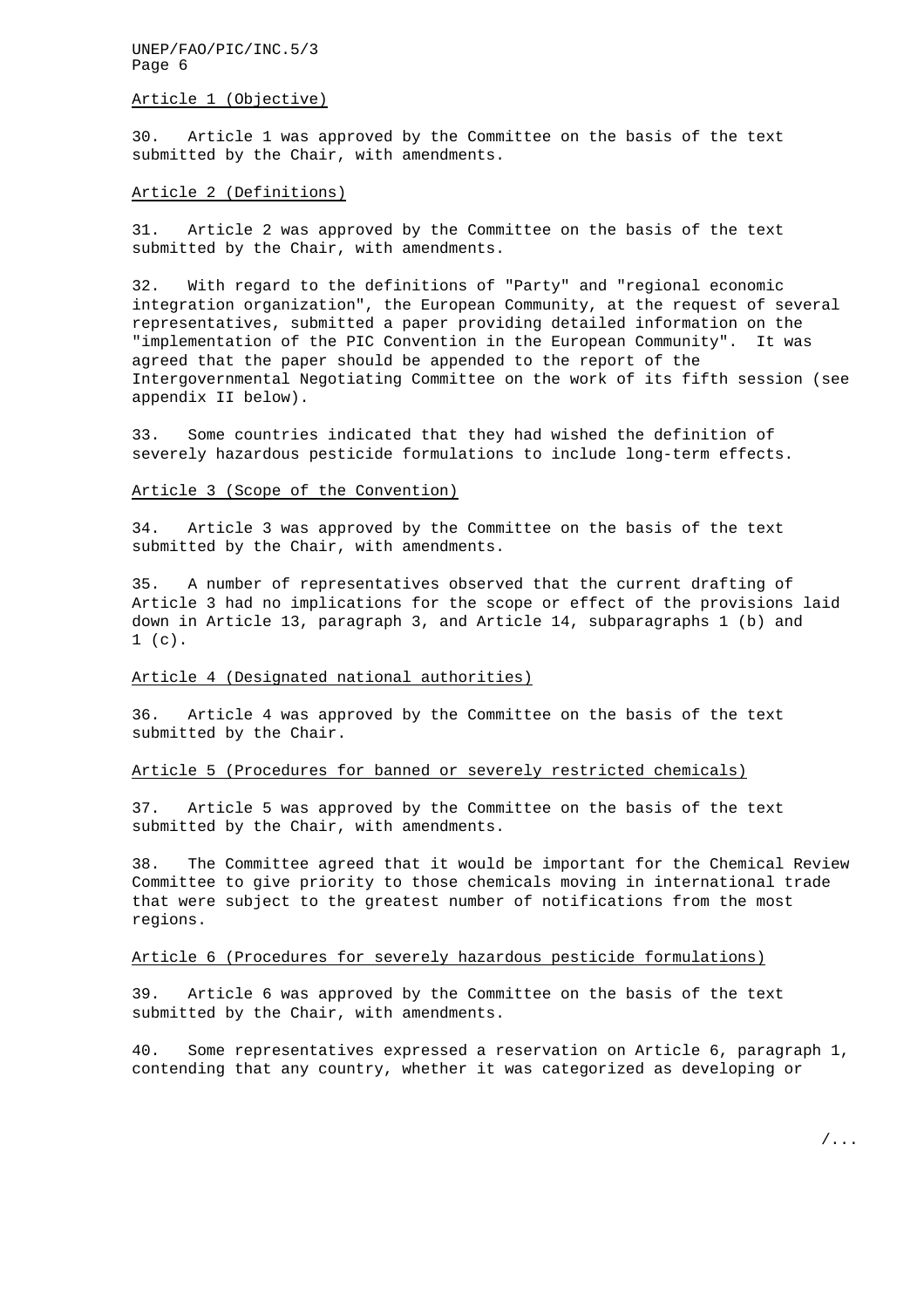developed, is recommended to propose to the secretariat the inclusion of hazardous pesticide formulations in Annex III.

#### Article 7 (Listing of chemicals in Annex III)

41. Article 7 was approved by the Committee on the basis of the text submitted by the Chair, with amendments.

#### Article 8 (Chemicals in the voluntary Prior Informed Consent procedure)

42. Article 8 was approved by the Committee on the basis of the text submitted by the Chair, with amendments.

#### Article 9 (Removal of chemicals from Annex III)

43. The Committee approved the text of Article 9 on the basis of a proposal submitted by the representative of Canada, with amendments.

## Article 10 (Obligations in relation to imports of chemicals listed in Annex III)

44. Article 10 was approved by the Committee on the basis of the text submitted by the Chair, with amendments.

45. One representative expressed a reservation on paragraph 2, stating that a developing country might not have the necessary information at its disposal to transmit its response to a decision guidance document to the secretariat and considered that the requirement in the paragraph should be qualified by the words "where possible".

## Article 11 (Obligations in relation to exports of chemicals listed in Annex III)

46. Article 11 was approved by the Committee on the basis of the text submitted by the Chair, with amendments.

### Article 12 (Export notification)

47. Article 12 was approved by the Committee on the basis of the text submitted by the Chair, with amendments.

48. A number of representatives noted that the wording of paragraph 1 of Article 12 did not state clearly whether the obligation to provide export notifications extended to exports of chemicals in a different category from the one in which the exporting Party imposed a ban or severe restriction. Those representatives noted that, currently, some countries that had adopted export notification systems required notification of all exports of a chemical, while others required notification of exports only in the same category in which the ban or severe restriction had been taken. Representatives confirmed that it was their intent that both systems were consistent with the requirements of paragraph 1 of Article 12.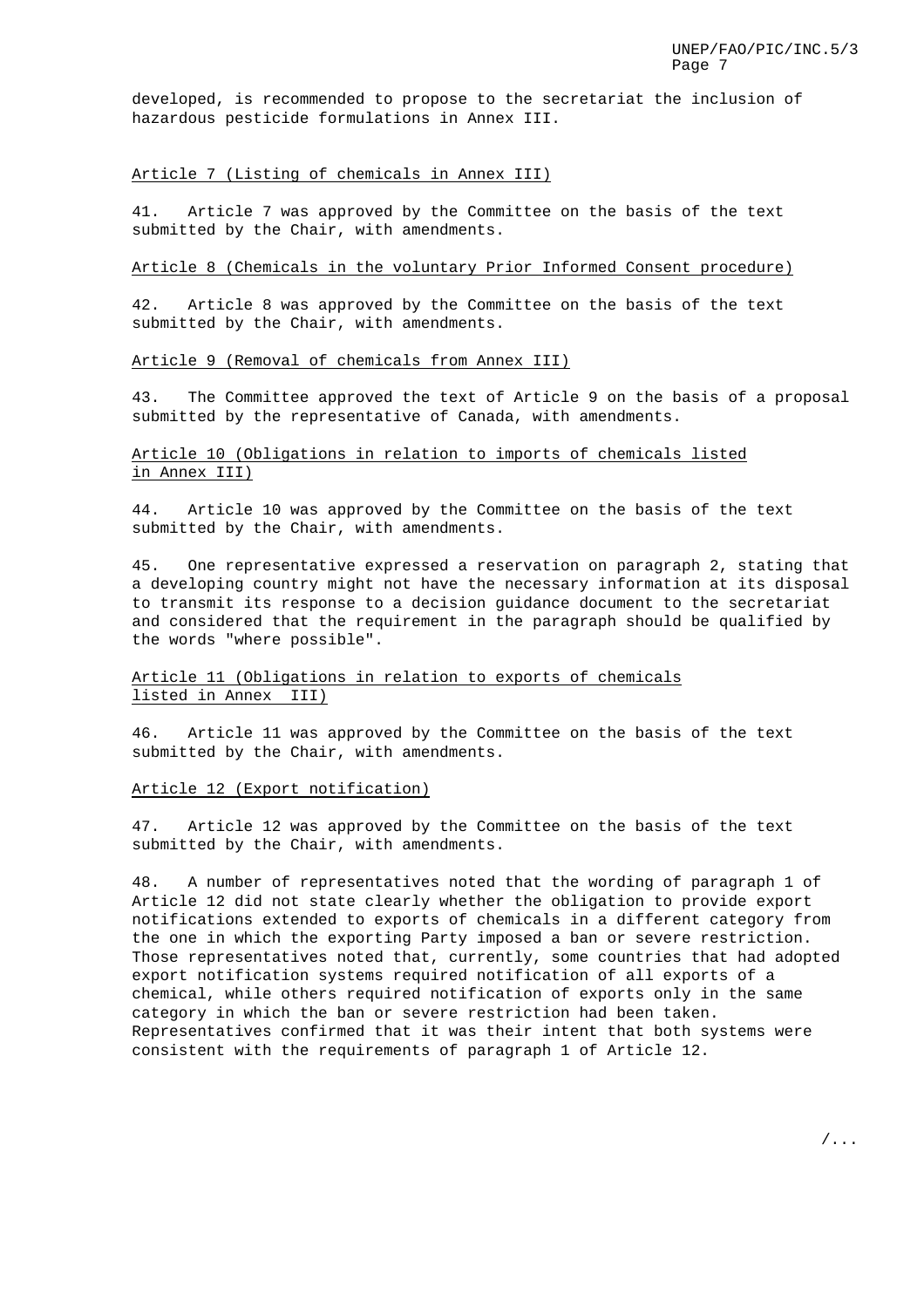UNEP/FAO/PIC/INC.5/3 Page 8

#### Article 13 (Information to accompany imported chemicals)

49. Article 13 was approved by the Committee on the basis of the text submitted by the Chair, with amendments.

50. One representative expressed a reservation on paragraph 1 in relation to the term "as appropriate" and stated that that phrase could be misused by a country.

51. One representative expressed concern with reference to paragraphs 2 and 3 of the Article, because of the commercial prerogatives, affecting basic rules of international trade, that could be implicated in those texts.

#### Article 14 (Information exchange)

52. Article 14 was approved by the Committee on the basis of the text submitted by the Chair, with amendments.

#### Article 15 (Implementation of the Convention)

53. Article 15 was approved by the Committee on the basis of the text submitted by the Chair, with amendments.

#### Article 16 (Technical assistance)

54. Article 16 was approved by the Committee on the basis of the text submitted by the Chair, with amendments.

55. A number of representatives expressed a reservation to the effect that they would have wished to strengthen the article by specifying the technical, technological and financial needs of developing countries.

#### Article 17 (Compliance)

56. Article 17 was approved by the Committee on the basis of the text submitted by the Chair, with amendments.

## Article 18 (Relationship with other agreements)

57. Draft Article 18 in the text submitted by the Chair was deleted.

### Article 19 (Conference of the Parties)

58. Article 19 was approved by the Committee on the basis of the text submitted by the Chair, with amendments, and was renumbered Article 18.

59. One representative expressed its deep concern regarding the different voting regimes with regard to the adoption of amendments to the Convention and amendments of Annex III. He also stated that annexes were an integral part of the Convention and such discrimination on the voting procedure could lead to a situation whereby a Party might misuse the consensus procedure and block the inclusion in the relevant list of a hazardous chemical considered by other Parties as a chemical subject to the PIC; in such cases, human health and environment could be endangered.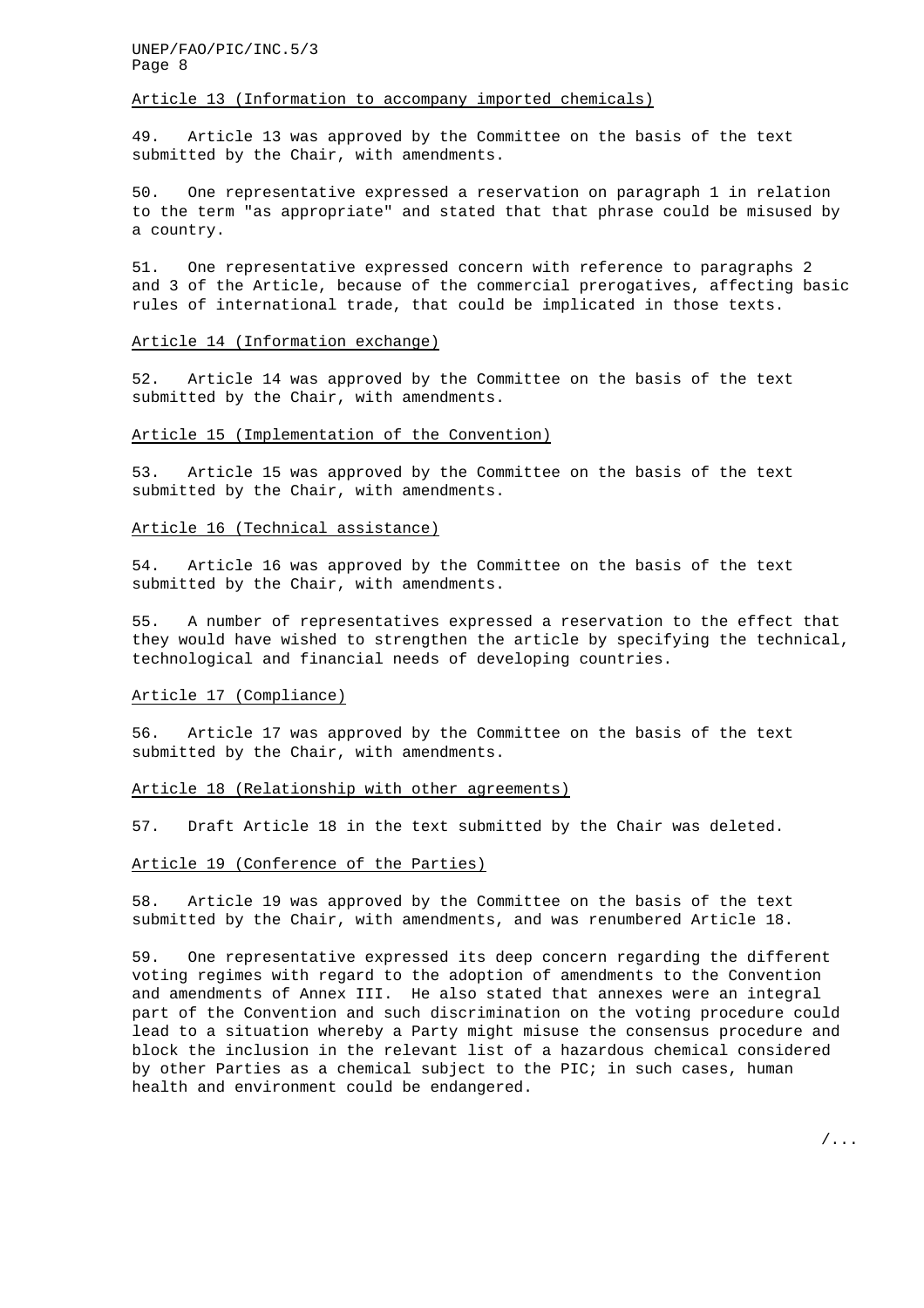60. A number of representatives expressed a strong view that the Chemical Review Committee should be open to the participation of observers from Governments, international organizations and relevant non-governmental organizations.

61. The text of paragraph 7 was approved by the Committee with the option of objection by one third of the Parties. Two representatives expressed reservations, one stating that objection by one Party should be preferred, and the other expressing the view that any national body or non-governmental organization of a Contracting Party should not be admitted if that Contracting Party objected.

## Article 20 (Secretariat)

62. Article 20 was approved by the Committee on the basis of the text submitted by the Chair and was renumbered Article 19.

#### Article 21 (Settlement of disputes)

63. Article 21 was approved by the Committee on the basis of the text submitted by the Chair, with amendments, and was renumbered Article 20.

64. A number of representatives expressed concern regarding the failure to include in the Convention a dispute-settlement procedure that was mandatory and resulted in a legally binding and final outcome. While recognizing that Article 21 represents the type of procedure that has traditionally adopted in multilateral environmental agreements, those representatives regretted that time had not permitted the full consideration and development of a more effective dispute-resolution procedure. Those representatives expressed a strong interest in continuing discussions on those issues. One representative expressed the view that nothing in the Convention, in particular Article 21, should be considered a precedent for the future.

65. The Committee adopted the following recommendation to the Diplomatic Conference:

"The Intergovernmental Negotiating Committee recommends that the Diplomatic Conference consider the need to establish a working group for the purpose of developing the annex containing the procedures for the conciliation commission referred to in Article 21, paragraph 6, for the purpose of achieving effective dispute resolution".

#### Article 22 (Amendments to the Convention)

66. Article 22 was approved by the Committee on the basis of the text submitted by the Chair, with amendments, and was renumbered Article 21.

### Article 23 (Adoption and amendment of annexes)

67. Article 23 was approved by the Committee on the basis of the text submitted by the Chair, with amendments, and was renumbered Article 22.

68. One representative expressed regret that it had been decided to omit the subject of protocols.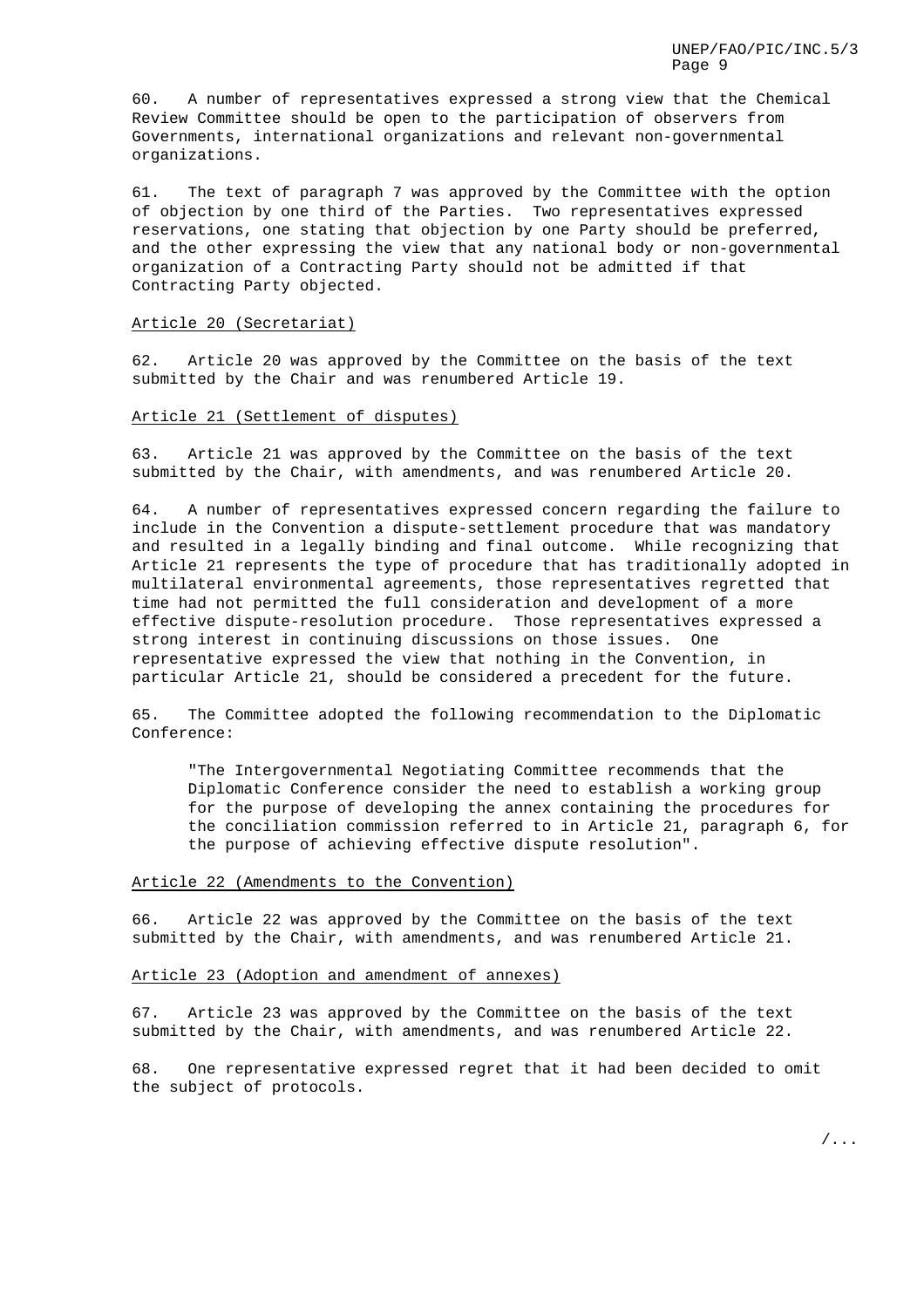UNEP/FAO/PIC/INC.5/3 Page 10

## Article 24 (Right to vote)

69. Article 24 was approved by the Committee on the basis of the text submitted by the Chair, and was renumbered Article 23.

### Article 25 (Signature)

70. Article 25 was approved by the Committee on the basis of the text submitted by the Chair and was renumbered Article 24.

#### Article 26 (Ratification, acceptance, approval or accession)

71. Article 26 was approved by the Committee on the basis of the text submitted by the Chair and was renumbered Article 25.

## Article 27 (Entry into force)

72. Article 27 was approved by the Committee on the basis of the text submitted by the Chair and was renumbered Article 26.

#### Article 28 (Reservations)

73. Article 28 was approved by the Committee on the basis of the text submitted by the Chair and was renumbered Article 27.

74. One representative said that his delegation would have preferred to have draft Article 28 deleted.

#### Article 29 (Withdrawal)

75. The Article was approved without substantive change and was renumbered Article 28.

#### Article 30 (Depositary)

76. The Article was approved without change and was renumbered Article 29.

#### Article 31 (Authentic texts)

77. The Article was approved without change and was renumbered Article 30.

## Annex I (Information requirements for notifications made pursuant to Article 5)

78. Annex I was approved by the Committee on the basis of the text submitted by the Chair, with amendments.

79. The Chair observed that, with respect to paragraph 2 (b) (iii), delegates noted that the text contemplated reasonable reporting of available information on relative quantities of the chemicals produced, imported, exported and used for the purpose of helping Parties to determine the significance of the Party's final regulatory action.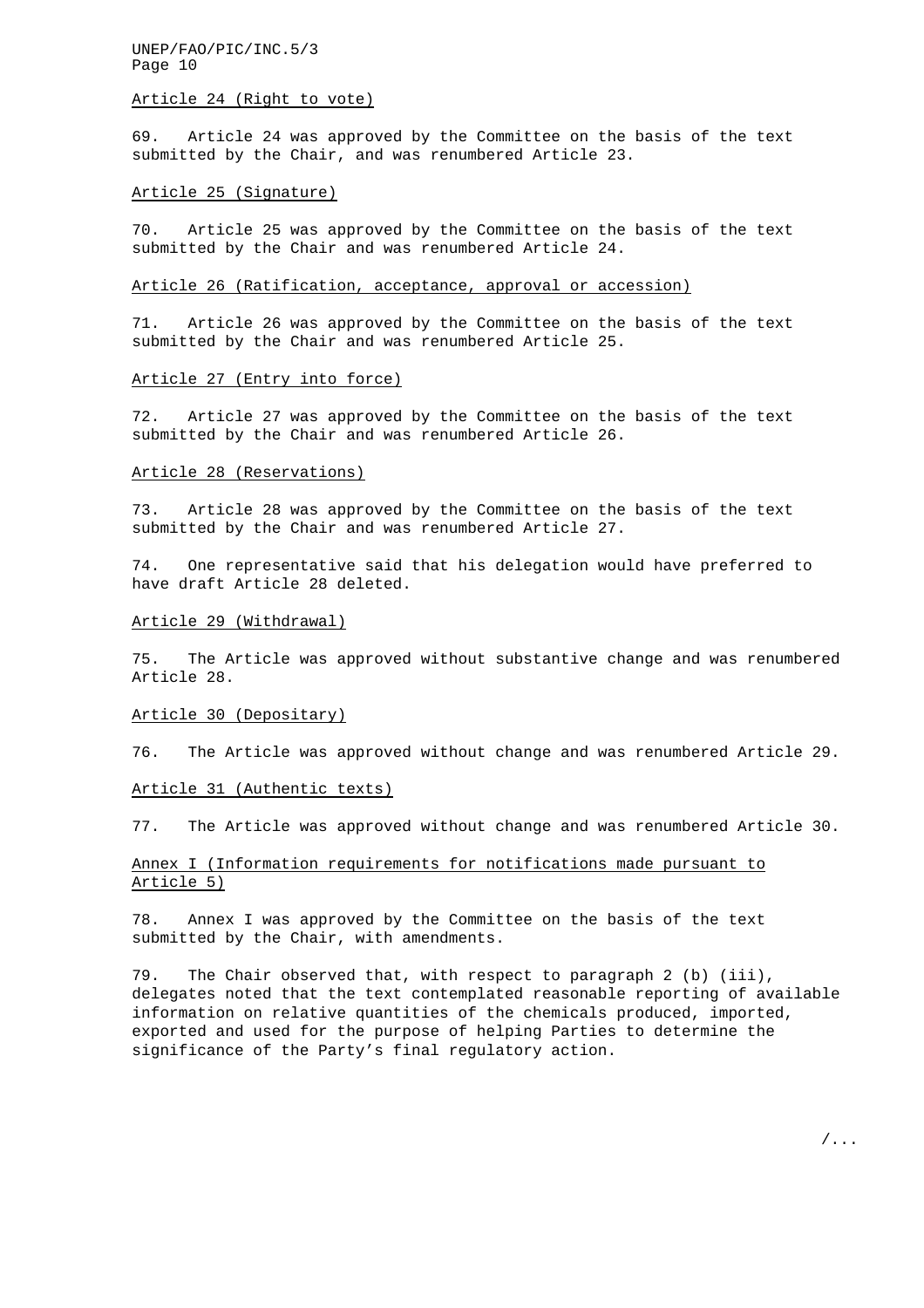80. In the interpretation of this provision, the Intergovernmental Negotiating Committee recognized the difficulty that developing countries and countries with economies in transition might experience in providing and assessing information listed in paragraph 2 (d) (ii) and emphasized the importance of technical assistance as expressed in Article 16. It was also the understanding of the Intergovernmental Negotiating Committee that the provision was not limited to an exclusive list of the other relevant information on alternatives and their related risks. The phrase "integrated pest management" was understood to be a comprehensive methodology that covered chemical, biological, socio-economic and other strategies.

Annex II (Criteria for the listing of banned or severely restricted chemicals in Annex III)

81. Annex II was approved by the Committee on the basis of the text submitted by the Chair, with amendments.

82. The Committee agreed to include the following statement in the report of the session:

"The term "risk evaluation" used in Annex I and Annex II is understood by the Intergovernmental Negotiating Committee to be not a risk assessment, but rather an evaluation of intrinsic toxicological and ecotoxicological properties and actual or expected relevant exposure, including actual incidents and scientific evidence of hazard."

## Annex III (Chemicals subject to the Prior Informed Consent procedure)

83. Annex III was approved by the Committee on the basis of the text submitted by the Chair, with amendments.

84. A number of representatives requested that a complete listing of CAS numbers and chemical names should be maintained and made available by the secretariat for all of the chemicals listed in Annex III.

## Annex IV (Information and criteria for listing of severely hazardous pesticide formulations in Annex III)

85. Annex IV was approved by the Committee on the basis of the text submitted by the Chair, with amendments.

### Annex V (Information requirements for export notifications)

86. Annex V was approved by the Committee on the basis of the text submitted by the Chair, with amendments.

87. The Committee agreed to delete paragraph 2, with reservations expressed on that deletion by one representative.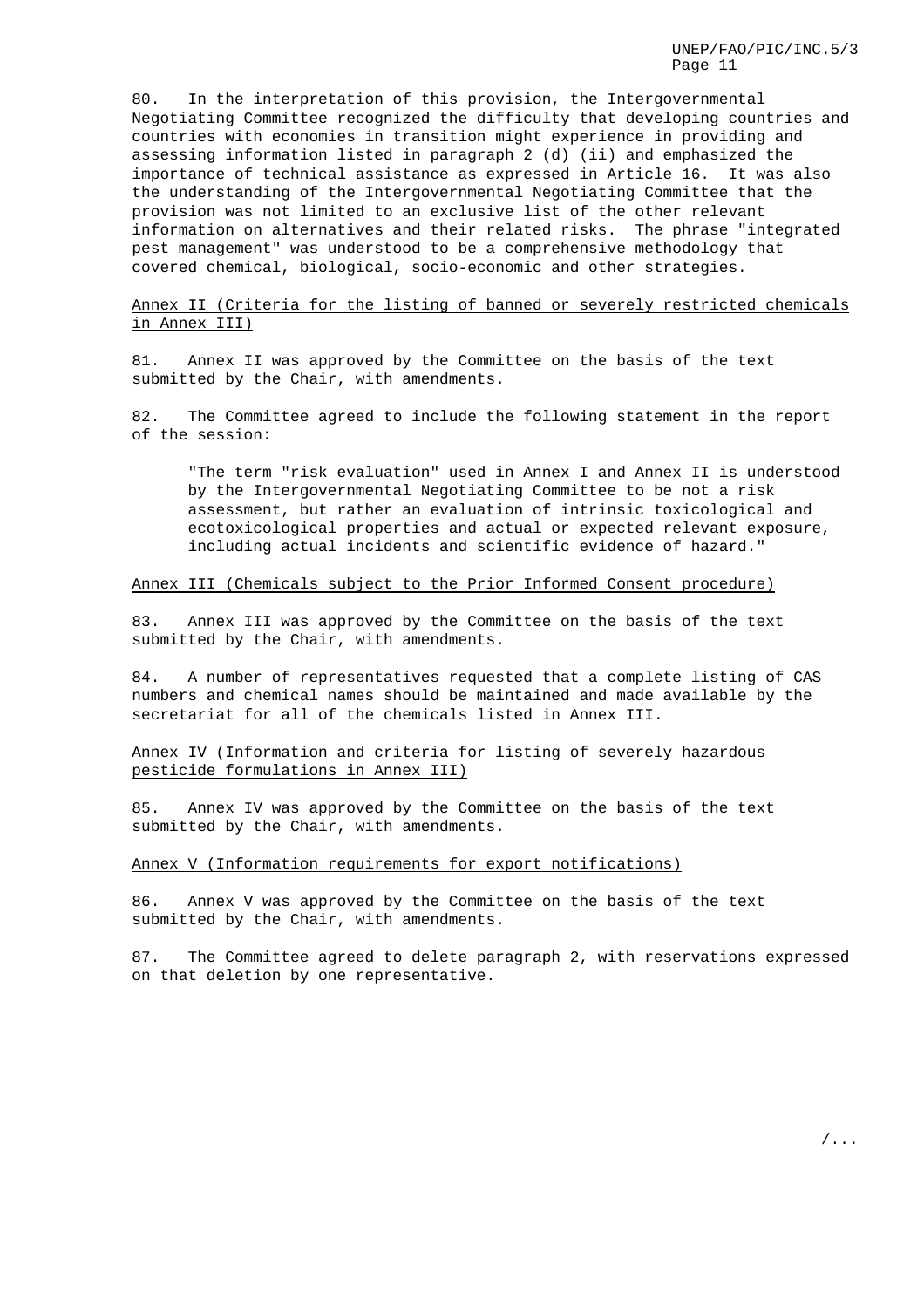## IV. OTHER MATTERS

#### Statements relating to the content of the Convention

88. A number of representatives expressed regret at the lack of any discussion at the current session of the issue of illegal trafficking in the context of Article 17, and requested the insertion in the report of the following statement, to be considered by the Diplomatic Conference:

"For the purpose of this Convention, any export of a PIC chemical:

"(a) Without export notification, where such notification is required pursuant to the provisions of this Convention,

"(b) In violation with the regulatory action of the importing country,

"shall be deemed illegal traffic.

"The exporting Party shall ensure that the chemicals in question are taken back by the exporter or, if necessary, by the Party of export itself, within 30 days from the time the Party of export has been informed about the illegal traffic or such other period of time as the Parties concerned may agree."

89. Several representatives also expressed regret at the absence of a provision on a financial mechanism in the Convention.

90. One representative expressed the view that the absence of a provision on liability and compensation in the Convention would not preclude the Conference of the Parties from reverting to that issue at a later date.

91. One representative stated that, in reviewing the text of the draft Convention, his delegation would take into account the possibility of becoming a Party to the Convention in the light of its rights and obligation under other international agreements.

## Draft resolution on interim arrangements for submission to the Diplomatic Conference

92. Following the approval of the draft articles, the Committee approved the text of a draft resolution on interim arrangements for submission to the diplomatic conference to be convened for the adoption of the Convention. The text of the draft resolution is to be found in appendix III to the present report.

## Offer by the Government of Switzerland

93. The Committee welcomed the offer of the Government of Switzerland to host in Geneva and fully fund the first meeting of the Conference of the Parties to the convention. The representative of Switzerland repeated the offer made by Switzerland at the third meeting of the Intergovernmental Negotiating Committee, in June 1997, to provide a permanent home in Geneva for the part of the Convention Secretariat attached to UNEP and dealing with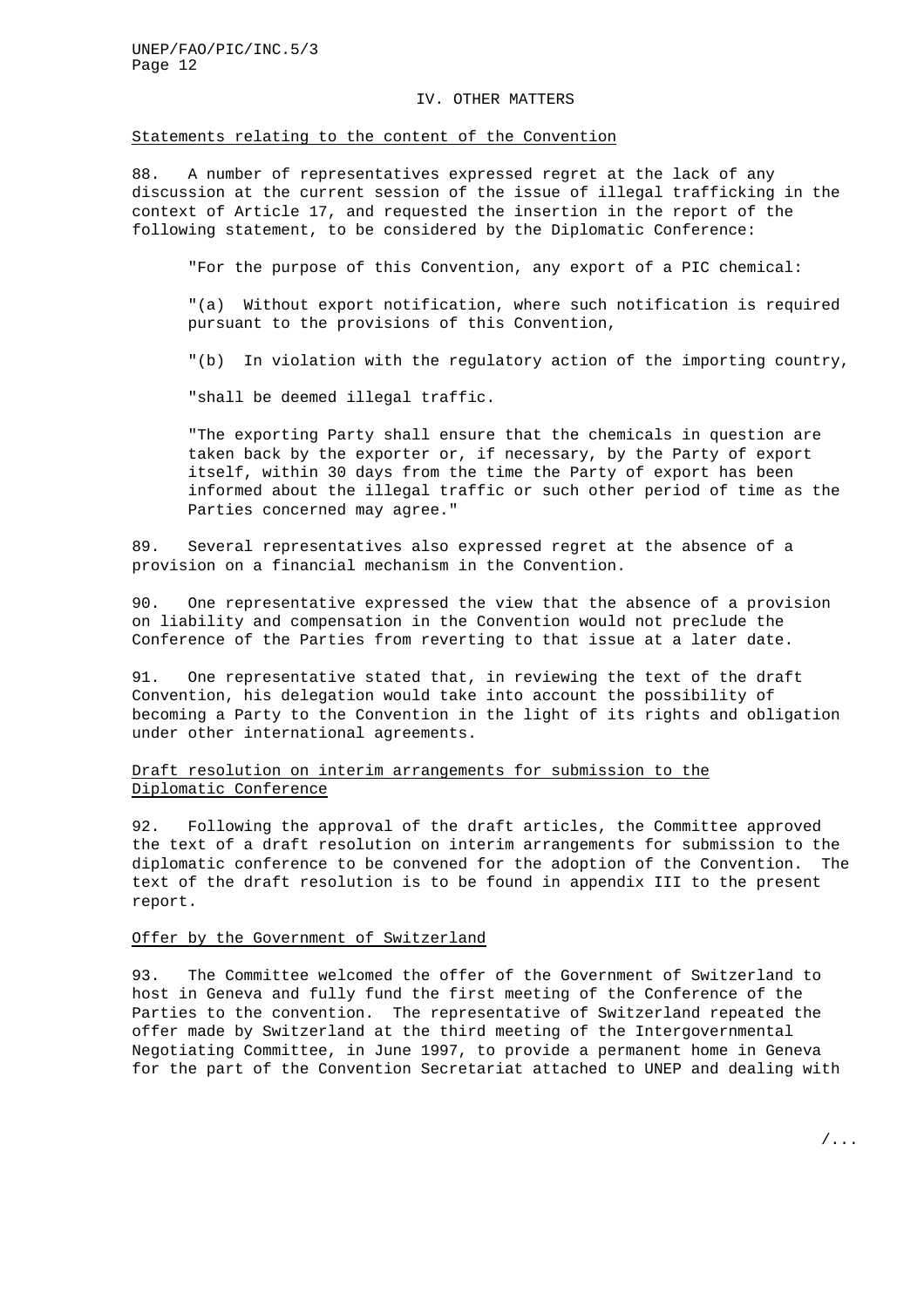chemicals, on the understanding that the part of the Secretariat dealing with pesticides would have its seat in Rome.

#### Offer by the Government of the Netherlands

94. The Committee welcomed the offer of the Government of the Netherlands to host and fully fund the diplomatic conference for the adoption of the convention in September 1998. The Committee agreed to name the text the "Rotterdam Convention".

### Finalization of the text

95. The secretariat reported that, under the guidance of the Chair, it would review the text for minor editorial adjustments, such as correcting typographical errors, adjusting numbering and cross-references, ensuring the accuracy of document citations, and otherwise correcting any unintended errors that might exist in the text. It also noted that it would verify all language versions to prepare equally authentic texts. The secretariat sought the inputs of representatives to assist in the above process by 1 April 1998. That approach was agreed to by the Intergovernmental Negotiating Committee.

#### V. ADOPTION OF THE REPORT

96. The present report was adopted at the closing meeting of the session, on 14 March 1998, on the basis of the draft report that had been circulated under the symbol UNEP/FAO/PIC/INC.5/L.1.

#### V. CLOSURE OF THE SESSION

97. After the customary exchange of courtesies, the Chair declared the session closed at 8.35 p.m. on Saturday, 14 March 1998.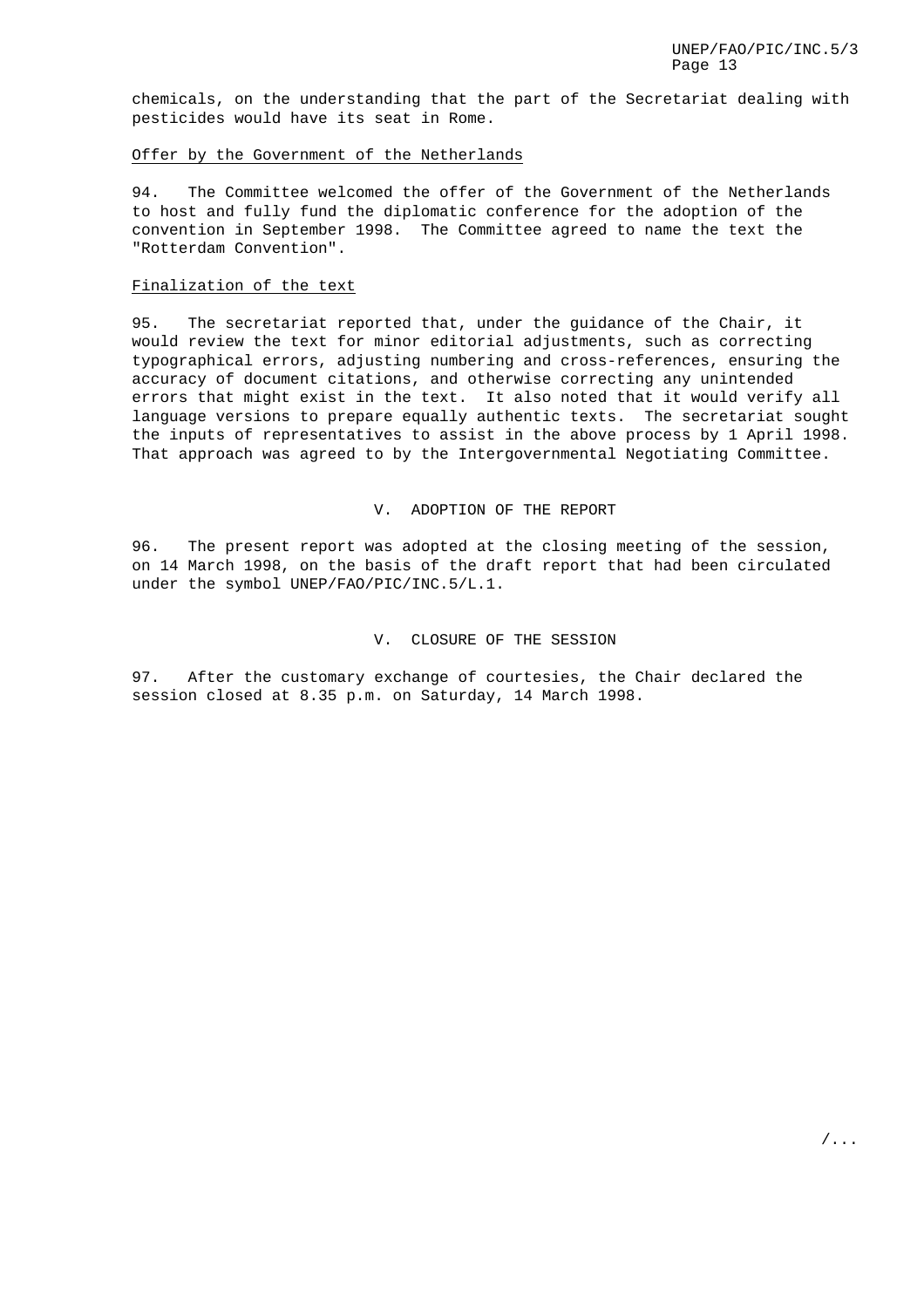## Appendix I

## DRAFT CONVENTION ON THE PRIOR INFORMED CONSENT PROCEDURE FOR CERTAIN HAZARDOUS CHEMICALS AND PESTICIDES IN INTERNATIONAL TRADE

### Preamble

#### The Parties to this Convention,

Aware of the harmful impact on human health and the environment from certain hazardous chemicals and pesticides in international trade,

Recalling the pertinent provisions of the Rio Declaration on Environment and Development and Chapter 19 of Agenda 21 on "Environmentally sound management of toxic chemicals, including prevention of illegal international traffic in toxic and dangerous products",

Mindful of the work undertaken by the United Nations Environment Programme and the Food and Agriculture Organization of the United Nations in the operation of the voluntary Prior Informed Consent procedure, as set out in the Amended London Guidelines for the Exchange of Information on Chemicals in International Trade (hereinafter referred to as "Amended London Guidelines") and the FAO International Code of Conduct on the Distribution and Use of Pesticides (hereinafter referred to as the "International Code of Conduct"),

Taking into account the circumstances and particular requirements of developing countries and countries with economies in transition, in particular the need to strengthen national capabilities and capacities for the management of chemicals, including transfer of technology, providing financial and technical assistance and promoting cooperation among the Parties,

Noting the specific needs of some countries for information on transit movements,

Recognizing that good management practices for chemicals should be promoted in all countries, taking into account, inter alia, the voluntary standards laid down in the International Code of Conduct on the Distribution and Use of Pesticides and the UNEP Code of Ethics on the International Trade in Chemicals,

Desiring to ensure that hazardous chemicals that are exported from their territory are packaged and labelled in a manner that is adequately protective of human health and the environment, consistent with the principles of the Amended London Guidelines and the International Code of Conduct,

The present text has been compiled for the purposes of the present report and is subject to finalization in accordance with the procedure outlined in paragraph 95 above.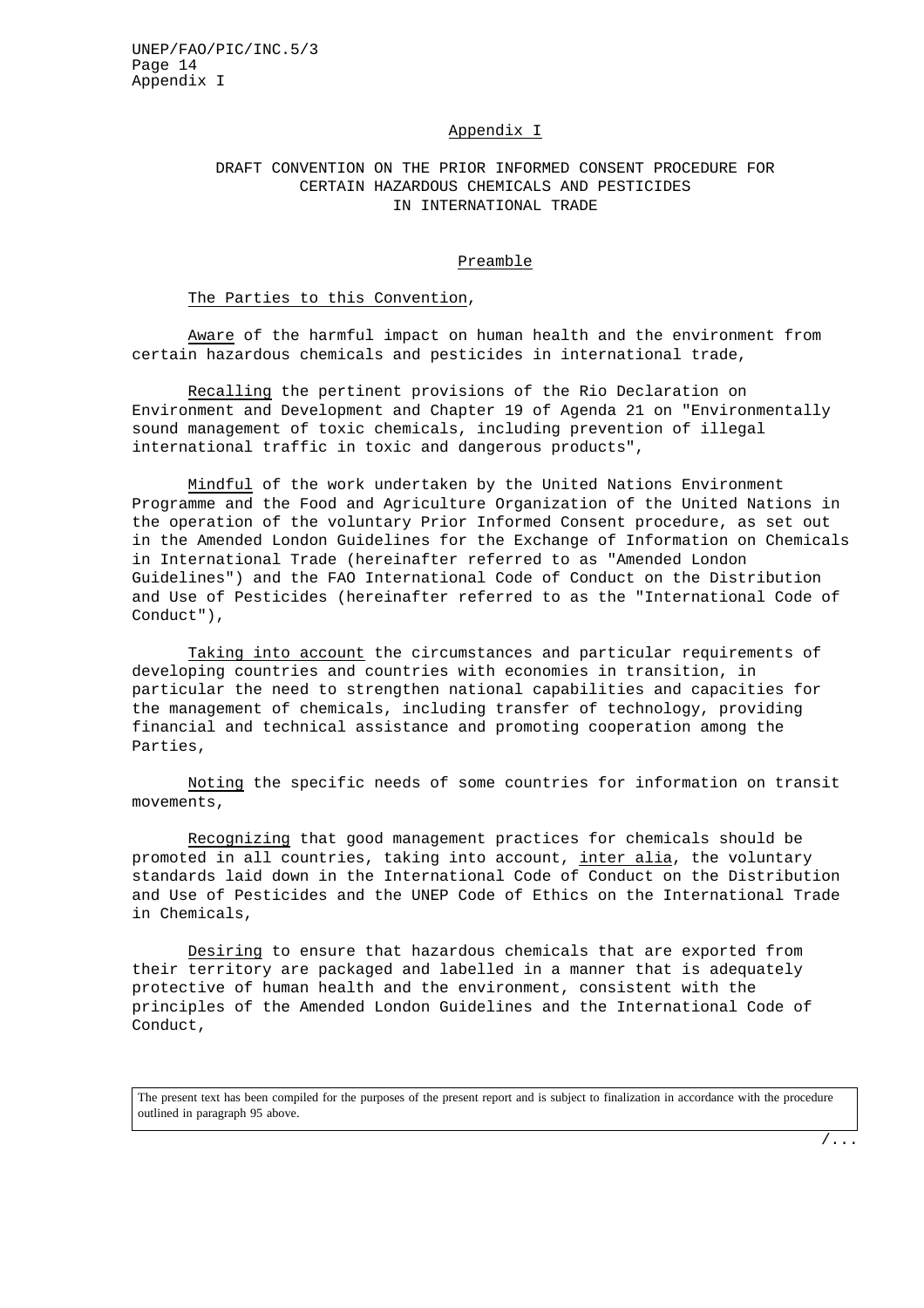UNEP/FAO/PIC/INC.5/3 Page 15 Appendix I

Recognizing that trade and environmental policies should be mutually supportive with a view to achieving sustainable development,

Emphasizing that nothing in this Convention shall be interpreted as implying in any way a change in the rights and obligations of a Party under any existing international agreement applying to chemicals in international trade or to environmental protection,

Understanding that the above recital is not intended to create a hierarchy between this Convention and other international agreements,

Determined to protect human health, including the health of consumers and workers, and the environment against potentially harmful impacts from certain hazardous chemicals and pesticides in international trade,

HAVE AGREED AS FOLLOWS:

## Article 1

#### Objective

The objective of this Convention is to promote shared responsibility and cooperative efforts among Parties in the international trade of certain hazardous chemicals in order to protect human health and the environment from potential harm and to contribute to their environmentally sound use, by facilitating information exchange about their characteristics, by providing for a national decision-making process on their import and export and by disseminating these decisions to Parties.

### Article 2

#### Definitions

For the purposes of this Convention:

(a) "Chemical" means a substance whether by itself or in a mixture or preparation and whether manufactured or obtained from nature, but does not include any living organism. It consists of the following categories: pesticide (including severely hazardous pesticide formulations) and industrial;

(b) "Banned chemical" means a chemical all uses of which within one or more categories have been prohibited by final regulatory action, in order to protect human health or the environment. It includes a chemical that has been refused approval for first-time use or has been withdrawn by industry either from the domestic market or from further consideration in the domestic approval process and where there is clear evidence that such action has been taken in order to protect human health or the environment;

The present text has been compiled for the purposes of the present report and is subject to finalization in accordance with the procedure outlined in paragraph 95 above.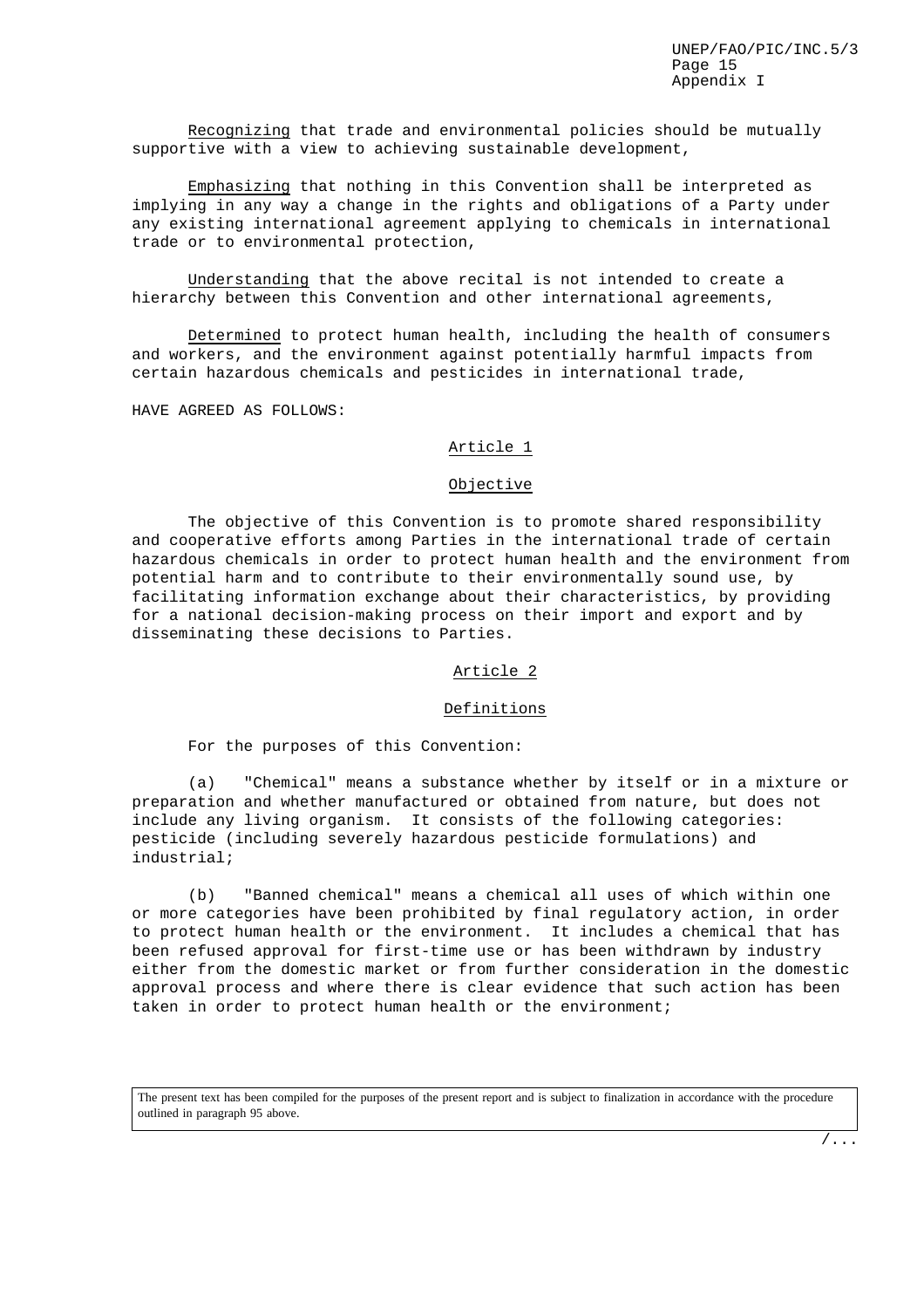UNEP/FAO/PIC/INC.5/3 Page 16 Appendix I

(c) "Severely restricted chemical" means a chemical virtually all use of which within one or more categories has been prohibited by final regulatory action in order to protect human health or the environment, but for which certain specific uses remain allowed. It includes a chemical that has, for virtually all use, been refused for approval or been withdrawn by industry either from the domestic market or from further consideration in the domestic approval process, and where there is clear evidence that such action has been taken in order to protect human health or the environment;

(d) "Severely hazardous pesticide formulation" means a chemical formulated for pesticidal use that produces severe health or environmental effects observable within a short period of time after single or multiple exposure, under conditions of use.

(e) "Final regulatory action" means an action taken by a Party, which does not require subsequent regulatory action by that Party, the purpose of which is to ban or severely restrict a chemical;

(f) "Export" and "import" mean, in their respective connotations, the movement of a chemical from one Party to another Party, but exclude mere transit operations;

(g) "Party" means a State or regional economic integration organization that has consented to be bound by this Convention and for which the Convention is in force;

(h) "Regional economic integration organization" means an organization constituted by sovereign States of a given region to which its member States have transferred competence in respect of matters governed by this Convention and which has been duly authorized, in accordance with its internal procedures, to sign, ratify, accept, approve or accede to this Convention;

(i) "Chemical Review Committee" means the subsidiary body referred to in paragraph 6 of Article 18.

## Article 3

#### Scope of the Convention

- 1. This Convention applies to:
- (a) Banned or severely restricted chemicals; and
- (b) Severely hazardous pesticide formulations.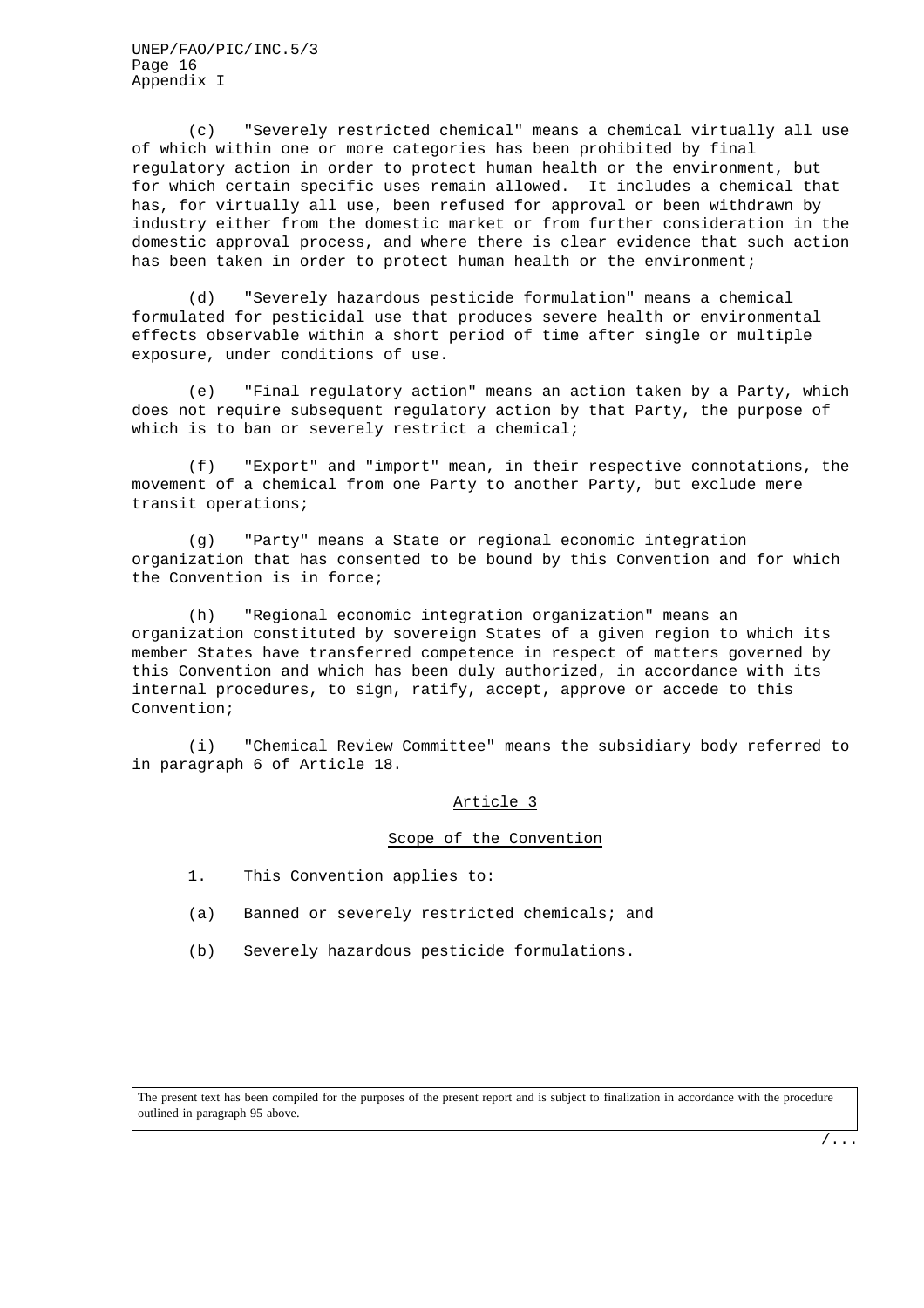- 2. This Convention does not apply to:
- (a) Narcotic drugs and psychotropic substances;
- (b) Radioactive materials;
- (c) Wastes;
- (d) Chemical weapons;
- (e) Pharmaceuticals, including human and veterinary drugs;
- (f) Chemicals used as food additives;
- (g) Food;

(h) Chemicals in quantities not likely to affect human health or the environment provided they are imported:

- (i) For the purpose of research or analysis; or
- (ii) By an individual for his or her own personal use in quantities reasonable for such use.

#### Article 4

### Designated national authorities

1. Each Party shall designate one or more national authorities that shall be authorized to act on its behalf in the performance of the administrative functions required by this Convention.

Each Party shall seek to ensure that such authority or authorities have sufficient resources to perform their tasks effectively.

3. Each Party shall, no later than the date of the entry into force of this Convention for it, notify the name and address of such authority or authorities to the Secretariat. It shall forthwith notify the Secretariat of any changes in the name and address of such authority or authorities.

4. The Secretariat shall forthwith inform the Parties of the notifications it receives under paragraph 3.

#### Article 5

#### Procedures for banned or severely restricted chemicals

Each Party that has adopted a final regulatory action shall notify the Secretariat in writing of such action. Such notification shall be made as soon as possible, but no later than ninety days after the date on

The present text has been compiled for the purposes of the present report and is subject to finalization in accordance with the procedure outlined in paragraph 95 above.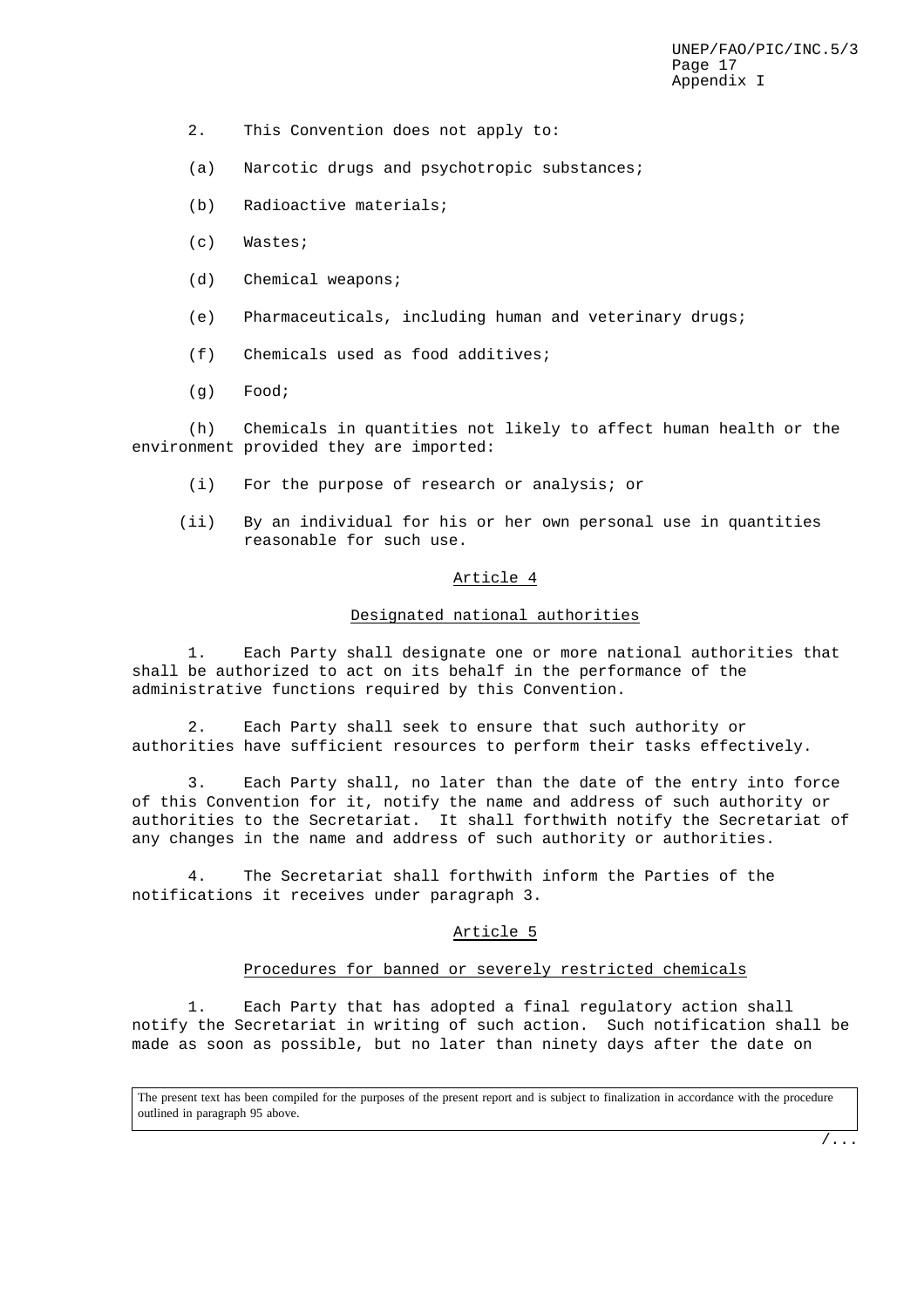UNEP/FAO/PIC/INC.5/3 Page 18 Appendix I

which the final regulatory action has taken effect, and shall include the information required by Annex I, where available.

2. Each Party shall, at the date of entry into force of this Convention for it, notify the Secretariat in writing of its final regulatory actions in effect at that time, except that each Party that has submitted notifications of final regulatory actions under the Amended London Guidelines or the International Code of Conduct need not resubmit those notifications.

3. The Secretariat shall, as soon as possible, and in any event no later than six months after receipt of a notification under paragraphs 1 and 2, verify whether the notification contains the information required by Annex I. If the notification contains the information required, the Secretariat shall forthwith forward to all Parties a summary of the information received. If the notification does not contain the information required, it shall inform the notifying Party accordingly.

4. The Secretariat shall every six months communicate to the Parties a synopsis of the information received pursuant to paragraphs 1 and 2, including information regarding those notifications which do not contain all the information required by Annex I.

5. When the Secretariat has received at least one notification from each of two Prior Informed Consent regions regarding a particular chemical that it has verified meet the requirements of Annex I, it shall forward them to the Chemical Review Committee. The composition of the Prior Informed Consent regions shall be defined in a decision to be adopted by consensus at the first meeting of the Conference of the Parties.

6. The Chemical Review Committee shall review the information provided in such notifications and, in accordance with the criteria set out in Annex II, recommend to the Conference of the Parties whether the chemical should be made subject to the Prior Informed Consent procedure and, accordingly, be listed in Annex III.

#### Article 6

#### Procedures for severely hazardous pesticide formulations

1. Any Party that is a developing country or a country with an economy in transition and that is experiencing problems caused by a severely hazardous pesticide formulation under conditions of use in its territory, may propose to the Secretariat the listing of the severely hazardous pesticide formulation in Annex III. In developing a proposal, the Party may draw upon technical expertise from any relevant source. The proposal shall include the information required by part 1 of Annex IV.

The present text has been compiled for the purposes of the present report and is subject to finalization in accordance with the procedure outlined in paragraph 95 above.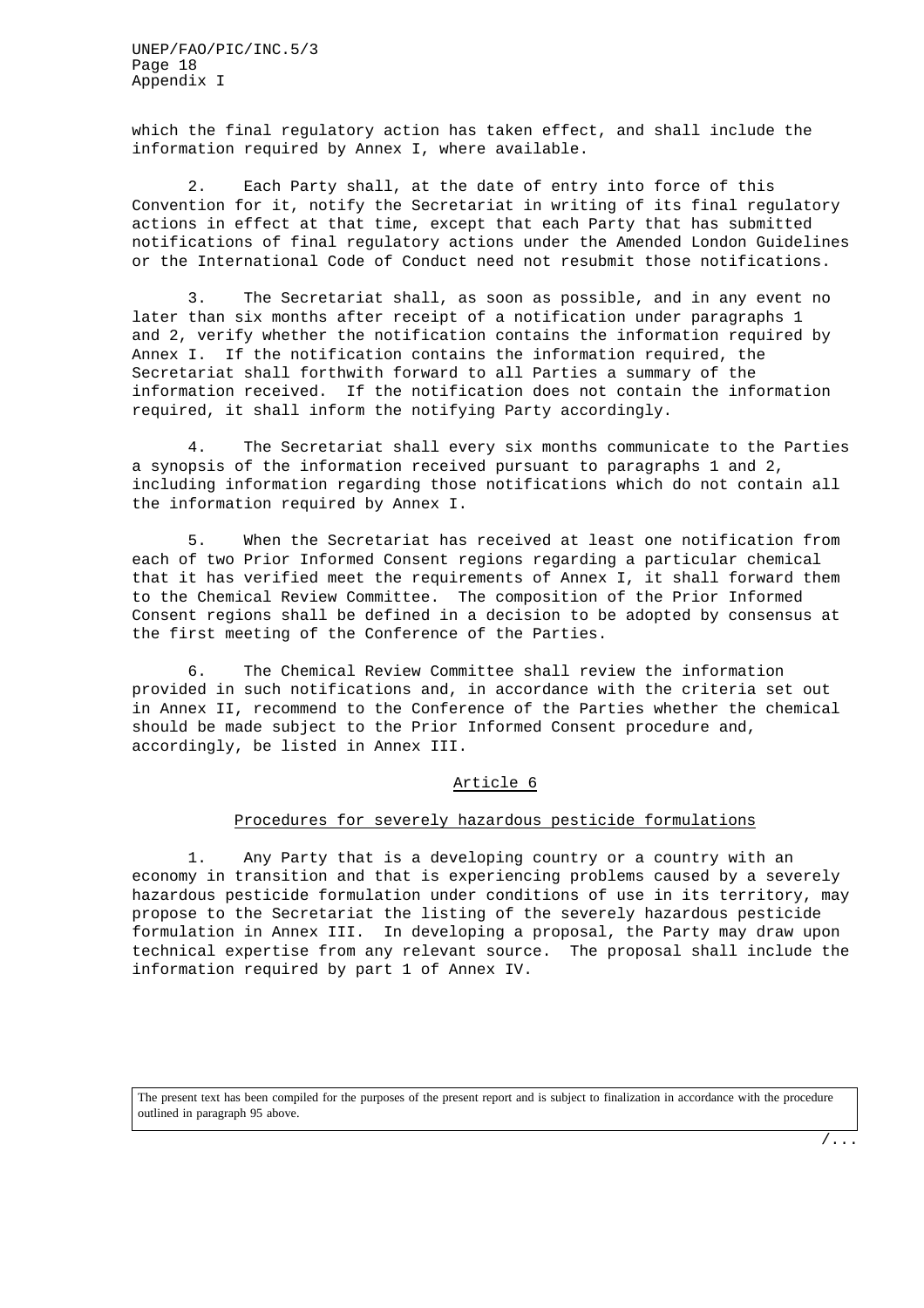UNEP/FAO/PIC/INC.5/3 Page 19 Appendix I

2. The Secretariat shall, as soon as possible, and in any event no later than six months after receipt of a proposal under paragraph 1, verify whether the proposal includes the information required by part 1 of Annex IV. If the proposal contains the information required, the Secretariat shall forthwith forward to all Parties a summary of the information received. If the proposal does not contain the information required, it shall inform the proposing Party accordingly.

3. The Secretariat shall collect the additional information set out in part 2 of Annex IV regarding the proposals forwarded under paragraph 2.

4. When the requirements of paragraphs 2 and 3 above have been fulfilled with regard to a particular severely hazardous pesticide formulation, the Secretariat shall forward the proposal and the related information to the Chemical Review Committee.

5. The Chemical Review Committee shall review the information provided in the proposal and the additional information collected and, in accordance with the criteria set out in part 3 of Annex IV, recommend to the Conference of the Parties whether the severely hazardous pesticide formulation should be made subject to the Prior Informed Consent procedure and, accordingly, be listed in Annex III.

#### Article 7

## Listing of chemicals in Annex III

1. For each chemical that the Chemical Review Committee has decided to recommend for listing in Annex III, it shall prepare a draft decision guidance document. The decision guidance document should, at a minimum, be based on the information contained in Annex I, or, as the case may be, Annex IV, and include information on uses of the chemical in a category other than the category for which the final regulatory action applies.

2. The recommendation referred to in paragraph 1 together with the draft decision guidance document shall be forwarded to the Conference of the Parties. The Conference of the Parties shall decide whether the chemical should be made subject to the Prior Informed Consent procedure and, accordingly, list the chemical in Annex III and approve the draft decision guidance document.

3. When a decision to add a chemical to Annex III has been taken and the related decision guidance document has been approved by the Conference of the Parties, the Secretariat shall forthwith communicate this information to all Parties.

#### Article 8

## Chemicals in the voluntary Prior Informed Consent procedure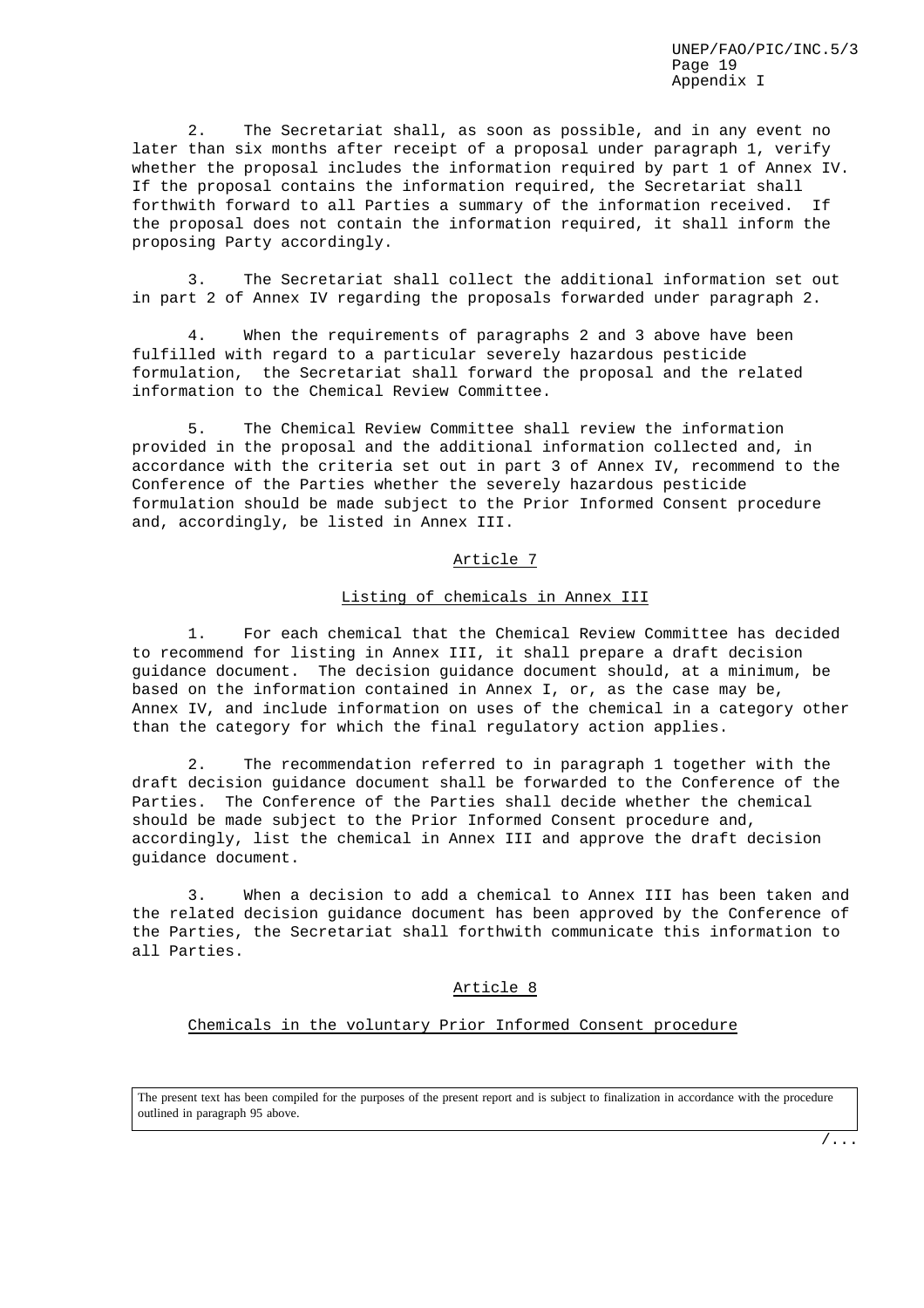UNEP/FAO/PIC/INC.5/3 Page 20 Appendix I

For any chemical, other than a chemical in Annex III, that has been included in the voluntary Prior Informed Consent procedure before the date of the first meeting of the Conference of the Parties, the Conference of the Parties shall decide at that meeting to include the chemical in Annex III, provided that it is satisfied that all the requirements for listing in that Annex have been fulfilled.

## Article 9

#### Removal of the chemicals from Annex III

1. If a Party submits to the Secretariat information that was not available at the time of the decision to list a chemical in Annex III and that information indicates that its listing may no longer be justified in accordance with the relevant criteria in Annex II or IV, the Secretariat shall forward the information to the Chemical Review Committee.

2. The Chemical Review Committee shall review the information it receives under paragraph 1. For each chemical that the Chemical Review Committee decides, in accordance with the relevant criteria in Annex II or, as the case may be, Annex IV, to recommend for removal from Annex III, it shall prepare a revised draft decision guidance document.

3. A recommendation referred to in paragraph 2 shall be forwarded to the Conference of the Parties and be accompanied by a revised draft decision guidance document. The Conference of the Parties shall decide whether the chemical should be removed from Annex III and to approve the revised draft decision guidance document.

4. When a decision to remove a chemical from Annex III has been taken and the revised decision guidance document has been approved by the Conference of the Parties, the Secretariat shall forthwith communicate this information to all Parties.

#### Article 10

#### Obligations in relation to imports of chemicals listed in Annex III

1. Each Party shall implement appropriate legislative or administrative measures to ensure timely decisions with respect to the import of chemicals listed in Annex III.

2. Each Party shall transmit to the Secretariat, as soon as possible but no later than nine months after the date of dispatch of the decision guidance document referred to in paragraph 3 of Article 7, a response concerning the future importation of the chemical concerned. If a Party modifies this response, it shall forthwith submit the revised response to the Secretariat.

The present text has been compiled for the purposes of the present report and is subject to finalization in accordance with the procedure outlined in paragraph 95 above.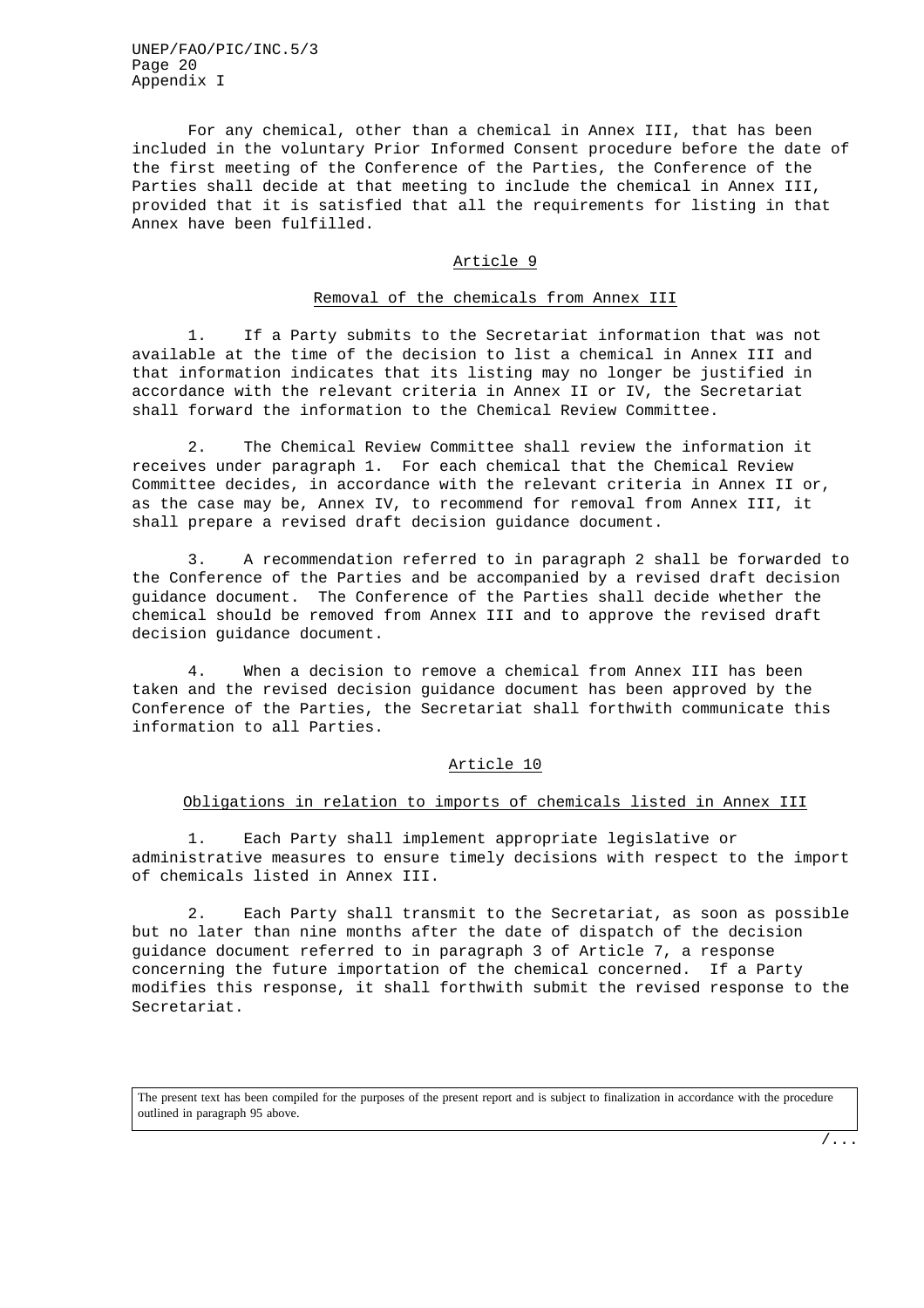UNEP/FAO/PIC/INC.5/3 Page 21 Appendix I

3. The Secretariat shall, at the expiration of the time period in paragraph 2, forthwith address to a Party that has not provided such a response, a written request to do so. Should the Party be unable to provide a response, the Secretariat shall, where appropriate, help it to provide a response within the time period specified in the last sentence of paragraph 2 of Article 11.

4. A response under paragraph 2 shall consist of either:

(a) A final decision, pursuant to legislative or administrative measures:

- (i) To consent to importation;
- (ii) Not to consent to importation; or
- (iii) To consent to importation only subject to specified conditions; or
	- (b) An interim response, which may include:
	- (i) An interim decision consenting to importation with or without specified conditions, or not consenting to importation during the interim period;
	- (ii) A statement that a final decision is under active consideration;
- (iii) A request to the Secretariat or to the Party that notified the final regulatory action, for further information;
- (iv) A request to the Secretariat for assistance in evaluating the chemical.

5. A response under (a) or (b) of paragraph 4 shall relate to the category or categories specified for the chemical in Annex III.

6. A final decision should be accompanied by a description of any legislative or administrative measures upon which it is based.

7. Each Party shall, no later than the date of entry into force of this Convention for it, transmit to the Secretariat responses with respect to each chemical listed in Annex III. A Party that has provided such responses under the Amended London Guidelines or the International Code of Conduct need not resubmit those responses.

8. Each Party shall make its responses under this Article available to those concerned within its jurisdiction, in accordance with its legislative or administrative measures.

The present text has been compiled for the purposes of the present report and is subject to finalization in accordance with the procedure outlined in paragraph 95 above.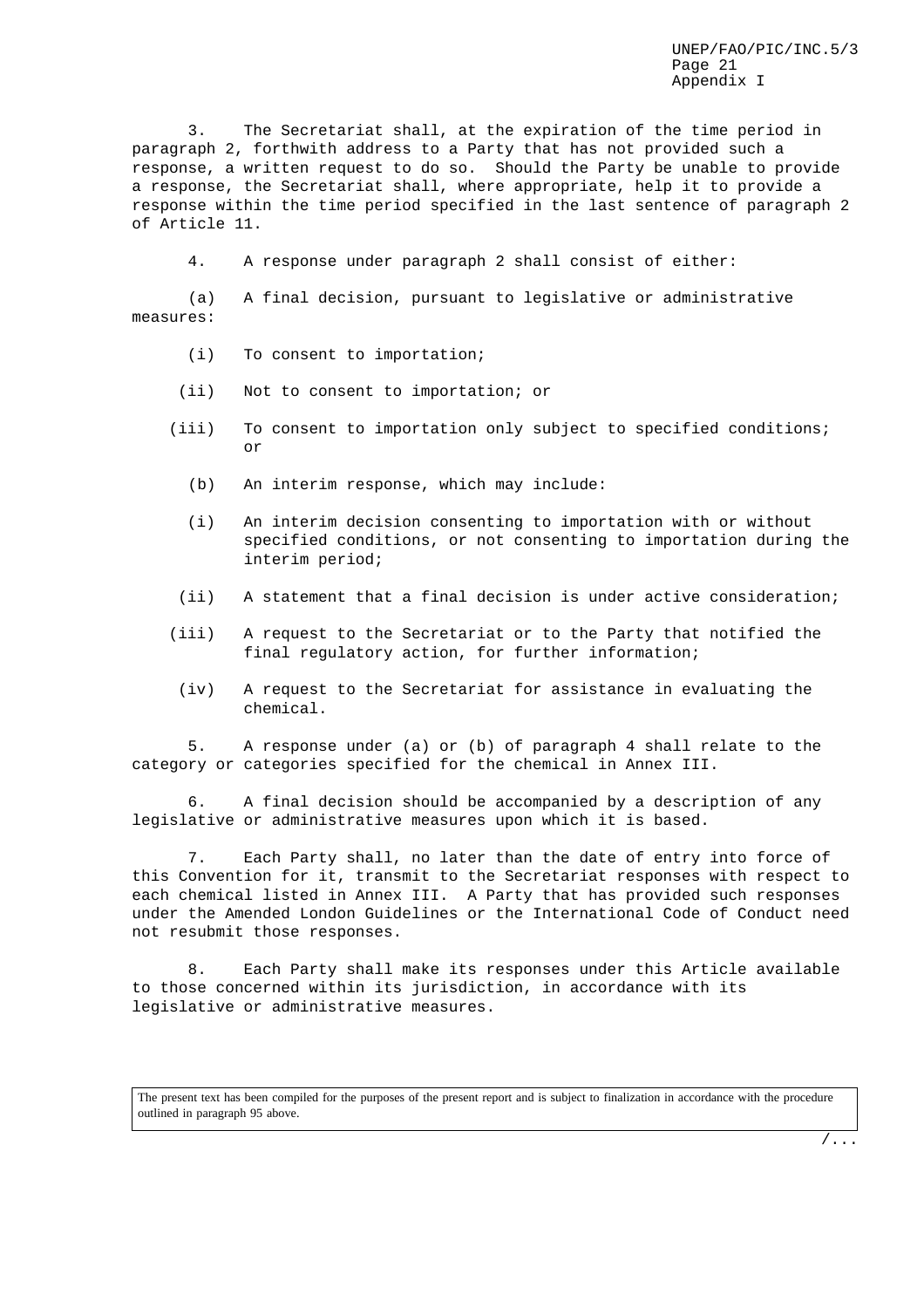UNEP/FAO/PIC/INC.5/3 Page 22 Appendix I

9. A Party that, pursuant to paragraphs 2 and 4 above, and paragraph 2 of Article 11, takes a decision not to consent to importation of a chemical or to consent to its importation only under specified conditions shall, if it has not already done so, simultaneously prohibit or make subject to the same conditions:

- (a) Importation of the chemical from any source; and
- (b) Domestic production of the chemical for domestic use.

10. Every six months the Secretariat shall inform all Parties of the responses it has received. Such information shall include a description of the legislative or administrative measures on which the decisions have been based, where available. The Secretariat shall, in addition, inform the Parties of any cases of failure to transmit a response.

#### Article 11

### Obligations in relation to exports of chemicals listed in Annex III

1. Each exporting Party shall:

(a) Implement appropriate legislative or administrative measures to communicate the responses forwarded by the Secretariat in accordance with paragraph 10 of Article 10 to those concerned within its jurisdiction;

(b) Take appropriate legislative or administrative measures to ensure that exporters within its jurisdiction comply with decisions in each response no later than six months after the date on which the Secretariat first informs the Parties of such response in accordance with paragraph 10 of Article 10;

(c) Advise and assist importing Parties, upon request and as appropriate:

- (i) To obtain further information to help them to take action in accordance with paragraph 4 of Article 10 and paragraph 2 (c) below; and
- (ii) To strengthen their capacities and capabilities to manage chemicals safely during their life-cycle.

2. Each Party shall ensure that a chemical listed in Annex III is not exported from its territory to any importing Party that in exceptional circumstances has failed to transmit a response or has transmitted an interim response that does not contain an interim decision, unless:

(a) It is a chemical that, at the time of importation, is registered as a chemical in the importing Party; or

The present text has been compiled for the purposes of the present report and is subject to finalization in accordance with the procedure outlined in paragraph 95 above.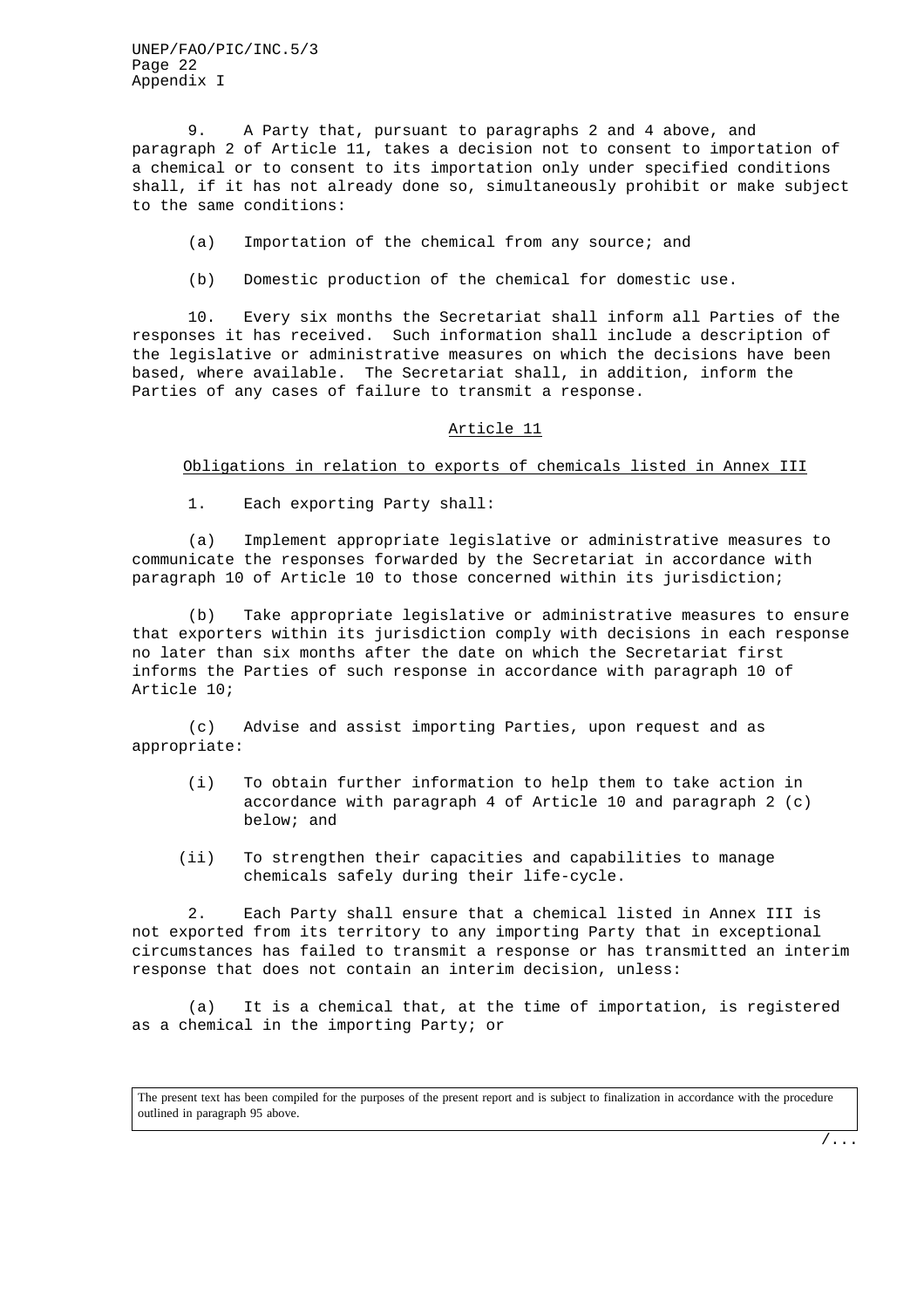UNEP/FAO/PIC/INC.5/3 Page 23 Appendix I

(b) It is a chemical for which evidence exists that it has previously been used in, or imported into, the importing Party and in relation to which no regulatory action to prohibit its use has been taken; or

(c) Explicit consent to the importation has been sought and received by the exporter through a designated national authority of the importing Party. The importing Party shall respond to such a request within sixty days and shall promptly notify the Secretariat of its decision.

The obligations of exporting Parties under this paragraph shall apply with effect from the expiration of a period of six months from the date on which the Secretariat first informs the Parties, in accordance with paragraph 10 of Article 10, that a Party has failed to transmit a response or has transmitted an interim response that does not contain an interim decision, and shall apply for one year.

#### Article 12

## Export notification

1. Where a chemical that is banned or severely restricted by a Party is exported from its territory, that Party shall provide an export notification to the importing Party. The export notification shall include the information set out in Annex V.

2. The export notification shall be provided for that chemical prior to the first export following adoption of the corresponding final regulatory action. Thereafter, the export notification shall be provided before the first export in any calendar year. The requirement to notify before export may be waived by the designated national authority of the importing Party.

3. An exporting Party shall provide an updated export notification after it has adopted a final regulatory action that results in a major change concerning the ban or severe restriction of the chemical.

4. The importing Party shall acknowledge receipt of the first export notification received after the adoption of the final regulatory action. If the exporting Party does not receive the acknowledgement within thirty days of the dispatch of the export notification, it shall submit a second notification. The exporting Party shall make reasonable efforts to ensure that the importing Party receives the second notification.

5. The obligations of a Party set out in paragraph 1 shall cease when:

(a) The chemical has been listed in Annex III;

(b) The importing Party has provided a response for such chemical to the Secretariat in accordance with paragraph 2 of Article 10; and

The present text has been compiled for the purposes of the present report and is subject to finalization in accordance with the procedure outlined in paragraph 95 above.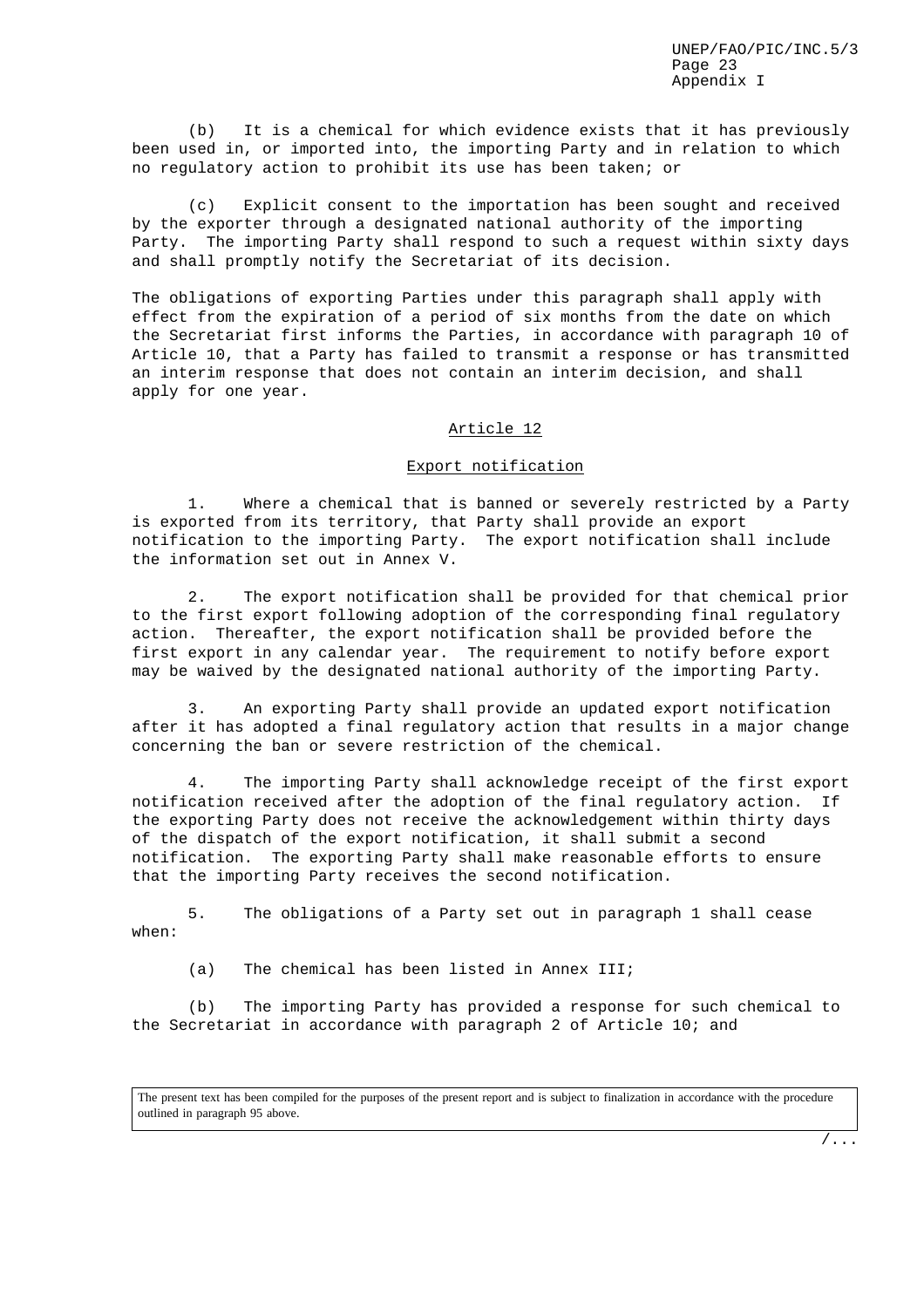UNEP/FAO/PIC/INC.5/3 Page 24 Appendix I

(c) The Secretariat has distributed the response to Parties in accordance with paragraph 10 of Article 10.

#### Article 13

### Information to accompany exported chemicals

1. The Conference of the Parties shall encourage the World Customs Organization to assign specific Harmonized System customs codes to the individual chemicals or groups of chemicals listed in Annex III, as appropriate. Each Party shall require that, whenever a code has been assigned to such a chemical, the shipping document for that chemical bears the code when exported.

2. Without prejudice to any requirements of the importing Party, each Party shall require that both chemicals listed in Annex III and chemicals banned or severely restricted in its territory, when exported, are subject to labelling requirements that ensure adequate availability of information with regard to risks and/or hazards to human health or the environment, taking into account relevant international standards.

3. Without prejudice to any requirements of the importing Party, each Party may require that chemicals subject to environmental or health labelling requirements in its territory, when exported, are subject to labelling requirements that ensure adequate availability of information with regard to risks and/or hazards to human health or the environment, taking into account relevant international standards.

4. With respect to the chemicals referred to in paragraph 2 that are to be used for occupational purposes, each exporting Party shall require that a safety data sheet that follows an internationally recognized format, setting out the most up-to-date information available, is sent to each importer.

5. The information on the label and on the safety data sheet should, as far as practicable, be given in one or more of the official languages of the importing Party.

#### Article 14

## Information exchange

1. Each Party shall, as appropriate and in accordance with the objective of this Convention, facilitate:

(a) The exchange of scientific, technical, economic and legal information concerning the chemicals within the scope of this Convention, including toxicological, ecotoxicological and safety information;

The present text has been compiled for the purposes of the present report and is subject to finalization in accordance with the procedure outlined in paragraph 95 above.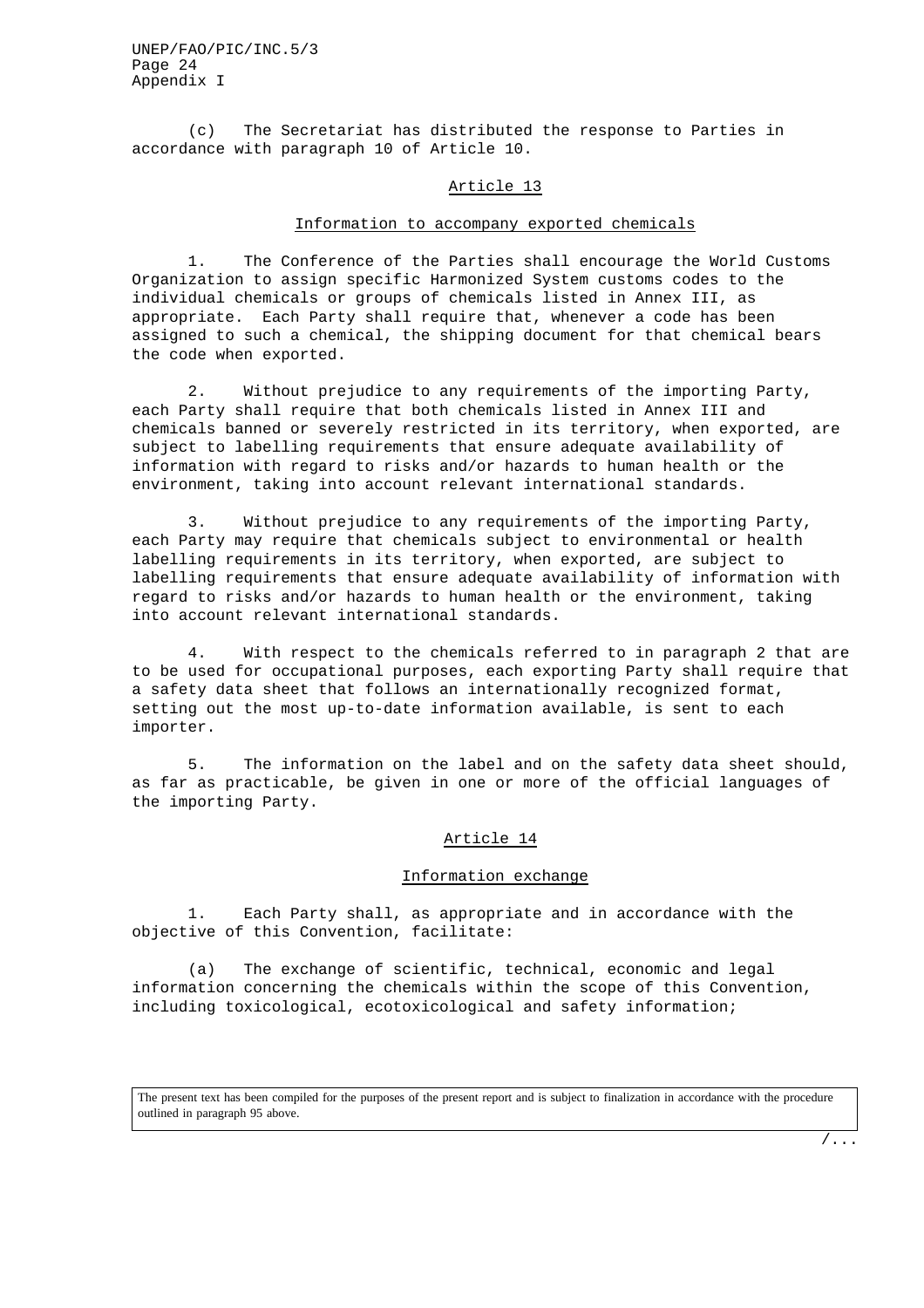(b) The provision of publicly available information on domestic regulatory actions relevant to the objectives of this Convention; and

(c) The provision of information to other Parties directly or through the Secretariat on such actions which substantially restrict one or more uses of the chemical, as appropriate.

2. Parties that exchange information pursuant to this Convention, shall protect any confidential information as mutually agreed.

3. The following information shall not be regarded as confidential for the purposes of this Convention:

(a) The information referred to in Annexes I and IV, submitted pursuant to Articles 5 and 6, respectively;

(b) The information contained in safety data sheets referred to in paragraph 4 of Article 13;

(c) The expiry date of the chemical;

(d) Information on precautionary measures, including hazard classification, the nature of the risk and the relevant safety advice; and

(e) The summary results of the toxicological and ecotoxicological tests.

4. The production date shall generally not be considered confidential for the purposes of this Convention.

5. Any Party requiring information on transit movements through its territory of chemicals listed in Annex III may report its need to the Secretariat which shall inform all Parties accordingly.

#### Article 15

## Implementation of the Convention

1. Each Party shall take such measures as may be necessary to establish and strengthen its national infrastructures and institutions for the effective implementation of this Convention. These measures may include, as required, the adoption or amendment of national legislative or administrative measures and may also include:

(a) The establishment of national registers and databases, including safety information for chemicals;

(b) The encouragement of initiatives by industry to promote chemical safety; and

The present text has been compiled for the purposes of the present report and is subject to finalization in accordance with the procedure outlined in paragraph 95 above.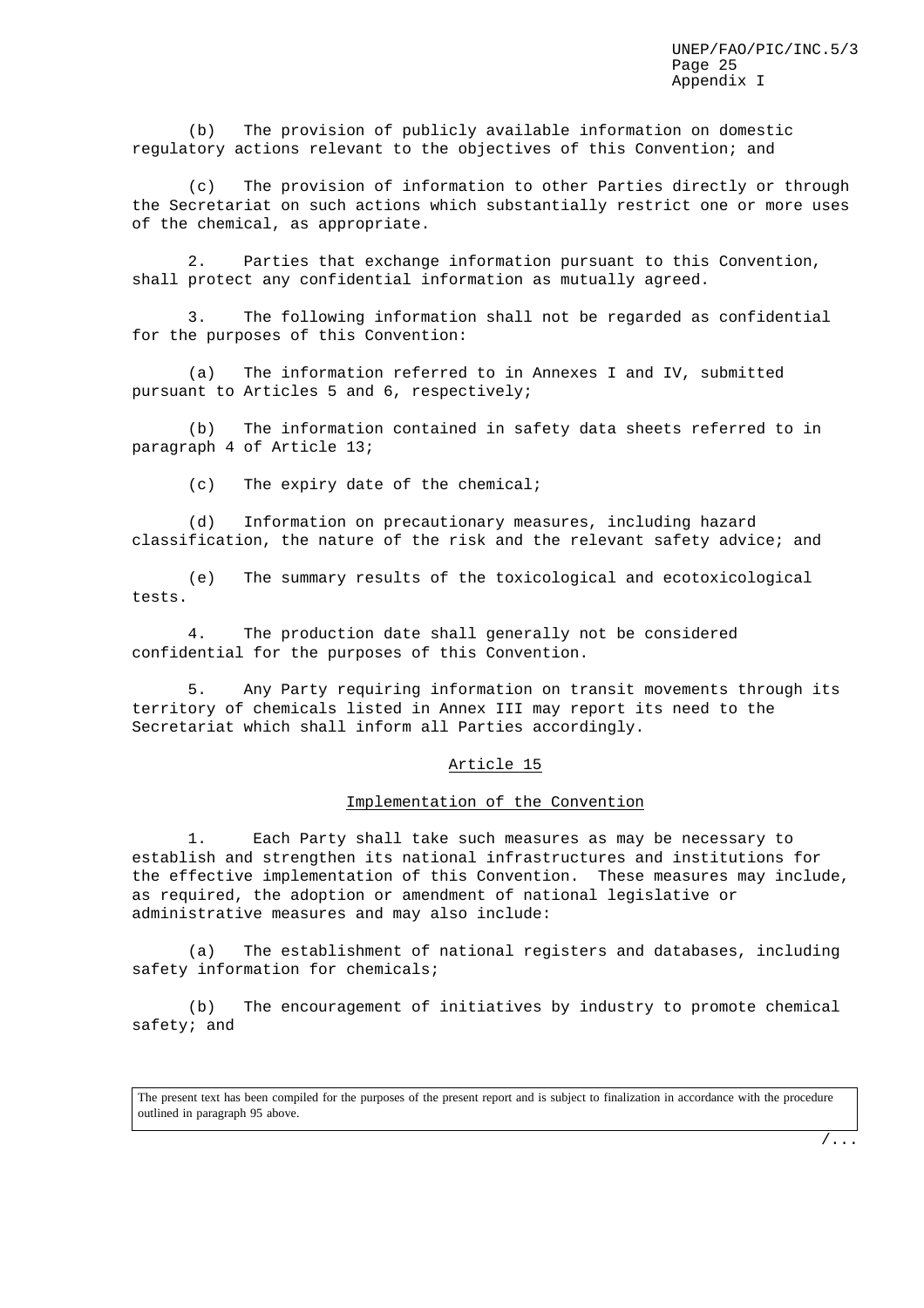UNEP/FAO/PIC/INC.5/3 Page 26 Appendix I

(c) The promotion of voluntary agreements, taking into consideration the provisions of Article 16.

2. Each Party shall ensure, to the extent practicable, that the public has appropriate access to information on chemical handling and accident management and on alternatives that are safer for human health or the environment than the chemicals listed in Annex III.

3. The Parties agree to cooperate, directly or, where appropriate, through competent international organizations, in the implementation of this Convention at the subregional, regional and global levels.

4. Nothing in this Convention shall be interpreted as restricting the right of the Parties to take action that is more stringently protective of human health and the environment than that called for in this Convention, provided that such action is consistent with the provisions of this Convention and is in accordance with international law.

## Article 16

## Technical assistance

The Parties shall, taking into account in particular the needs of developing countries and countries with economies in transition, cooperate in promoting technical assistance for the development of the infrastructure and the capacity necessary to manage chemicals to enable implementation of this Convention. Parties with more advanced programmes for regulating chemicals should provide technical assistance, including training to other Parties in developing their infrastructure and capacity to manage chemicals throughout their life-cycle.

### Article 17

## Compliance

The Conference of the Parties shall, as soon as practicable, develop and approve procedures and institutional mechanisms for determining noncompliance with the provisions of this Convention and for treatment of Parties found to be in non-compliance.

## Article 18

#### Conference of the Parties

1. A Conference of the Parties is hereby established.

2. The first meeting of the Conference of the Parties shall be convened by the Executive Director of the United Nations Environment Programme and the Director-General of the Food and Agriculture Organization of the United Nations, acting jointly, no later than one year after the entry

The present text has been compiled for the purposes of the present report and is subject to finalization in accordance with the procedure outlined in paragraph 95 above.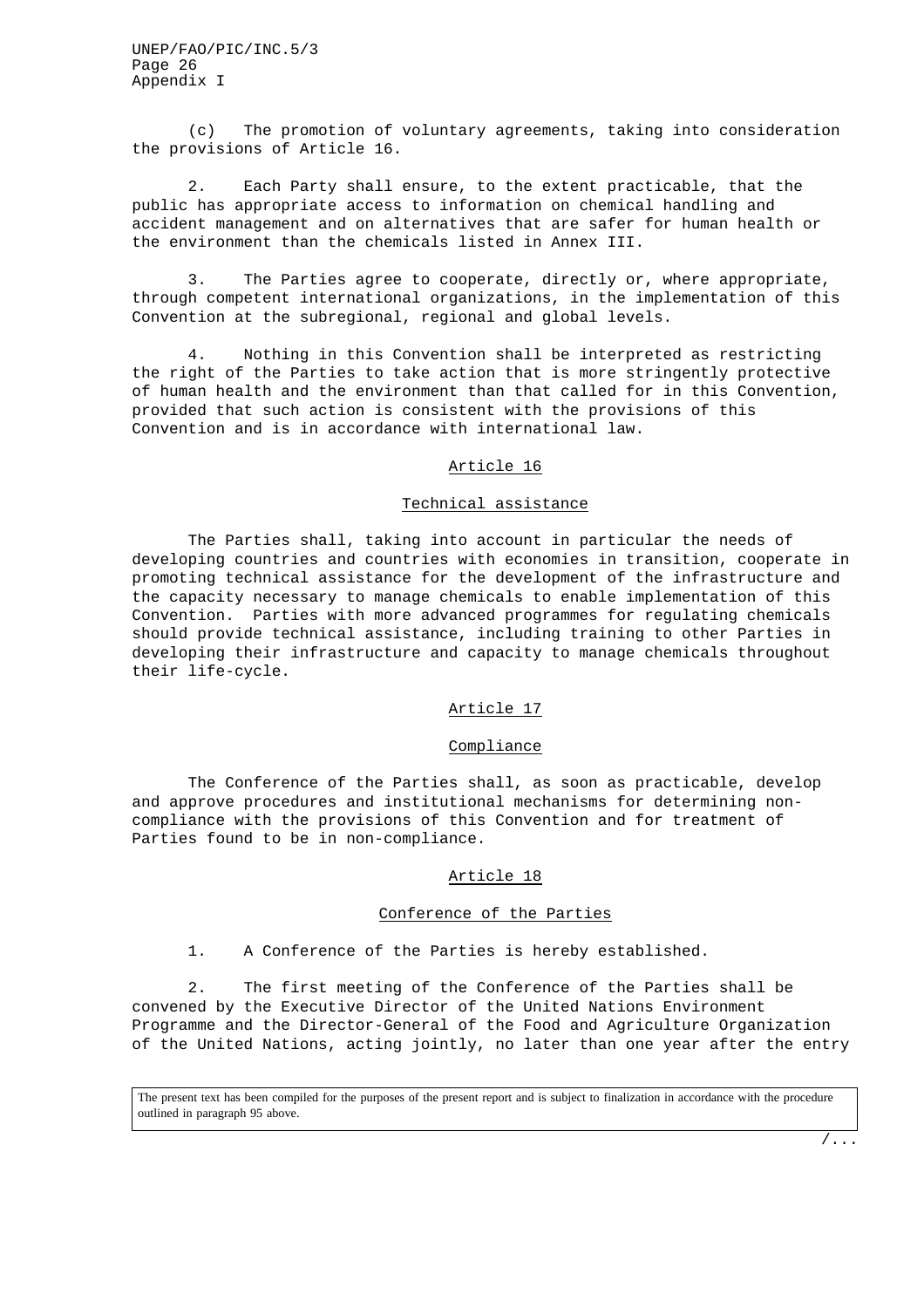into force of this Convention. Thereafter, ordinary meetings of the Conference of the Parties shall be held at regular intervals to be determined by the Conference.

3. Extraordinary meetings of the Conference of the Parties shall be held at such other times as may be deemed necessary by the Conference, or at the written request of any Party, provided that it is supported by at least one third of the Parties.

4. The Conference of the Parties shall by consensus agree upon and adopt at its first meeting rules of procedure and financial rules for itself and any subsidiary bodies, as well as financial provisions governing the functioning of the Secretariat.

5. The Conference of the Parties shall keep under continuous review and evaluation the implementation of this Convention. It shall perform the functions assigned to it by the Convention and, to this end, shall:

(a) Establish such subsidiary bodies as it considers necessary for the implementation of the Convention;

(b) Cooperate, where appropriate, with competent international organizations and intergovernmental and non-governmental bodies; and

(c) Consider and undertake any additional action that may be required for the achievement of the objectives of the Convention.

6. The Conference of the Parties shall, at its first meeting, establish a subsidiary body, to be called the Chemical Review Committee, for the purposes of performing the functions assigned to that Committee by this Convention. In this regard:

(a) The members of the Chemical Review Committee shall be appointed by the Conference of the Parties. Membership of the Committee shall consist of a limited number of government designated experts in chemicals management. The members of the Committee shall be appointed on the basis of equitable geographical distribution, including ensuring a balance between developed and developing Parties;

(b) The Conference of the Parties shall decide on the terms of reference, organization and operation of the Committee;

(c) The Committee shall make every effort to make its recommendations by consensus. If all efforts at consensus have been exhausted, and no consensus reached, such recommendation shall, as a last resort, be adopted by a two-thirds majority vote of the members present and voting.

The present text has been compiled for the purposes of the present report and is subject to finalization in accordance with the procedure outlined in paragraph 95 above.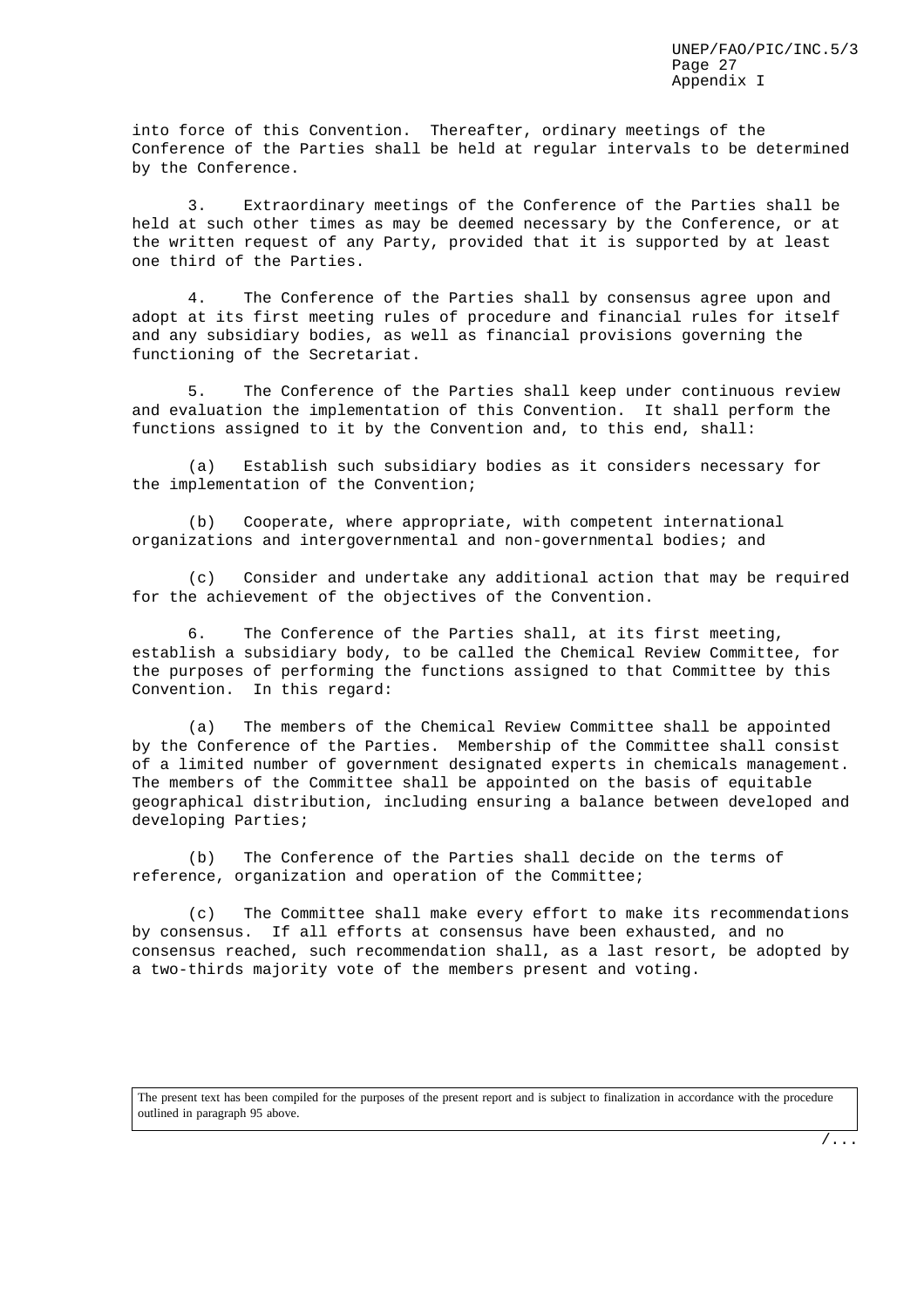UNEP/FAO/PIC/INC.5/3 Page 28 Appendix I

7. The United Nations, its specialized agencies and the International Atomic Energy Agency, as well as any State not Party to this Convention, may be represented at meetings of the Conference of the Parties as observers. Any body or agency, whether national or international, governmental or non-governmental, qualified in matters covered by the Convention, and which has informed the Secretariat of its wish to be represented at a meeting of the Conference of the Parties as an observer may be admitted unless at least one third of the Parties present object. The admission and participation of observers shall be subject to the rules of procedure adopted by the Conference of the Parties.

#### Article 19

#### Secretariat

1. A Secretariat is hereby established.

2. The functions of the Secretariat shall be:

(a) To make arrangements for meetings of the Conference of the Parties and its subsidiary bodies and to provide them with services as required;

(b) To facilitate assistance to the Parties, particularly developing Parties and Parties with economies in transition, on request, in the implementation of this Convention;

(c) To ensure the necessary coordination with the secretariats of other relevant international bodies;

(d) To enter, under the overall guidance of the Conference of the Parties, into such administrative and contractual arrangements as may be required for the effective discharge of its functions; and

(e) To perform the other secretariat functions specified in this Convention and such other functions as may be determined by the Conference of the Parties.

3. The secretariat functions for this Convention shall be performed jointly by the Executive Director of UNEP and the Director-General of FAO, subject to such arrangements as shall be agreed between them and approved by the Conference of the Parties.

4. The Conference of the Parties may decide, by a three-fourths majority of the Parties present and voting, to entrust the Secretariat functions to one or more other competent international organizations, should it find that the secretariat is not functioning as intended.

The present text has been compiled for the purposes of the present report and is subject to finalization in accordance with the procedure outlined in paragraph 95 above.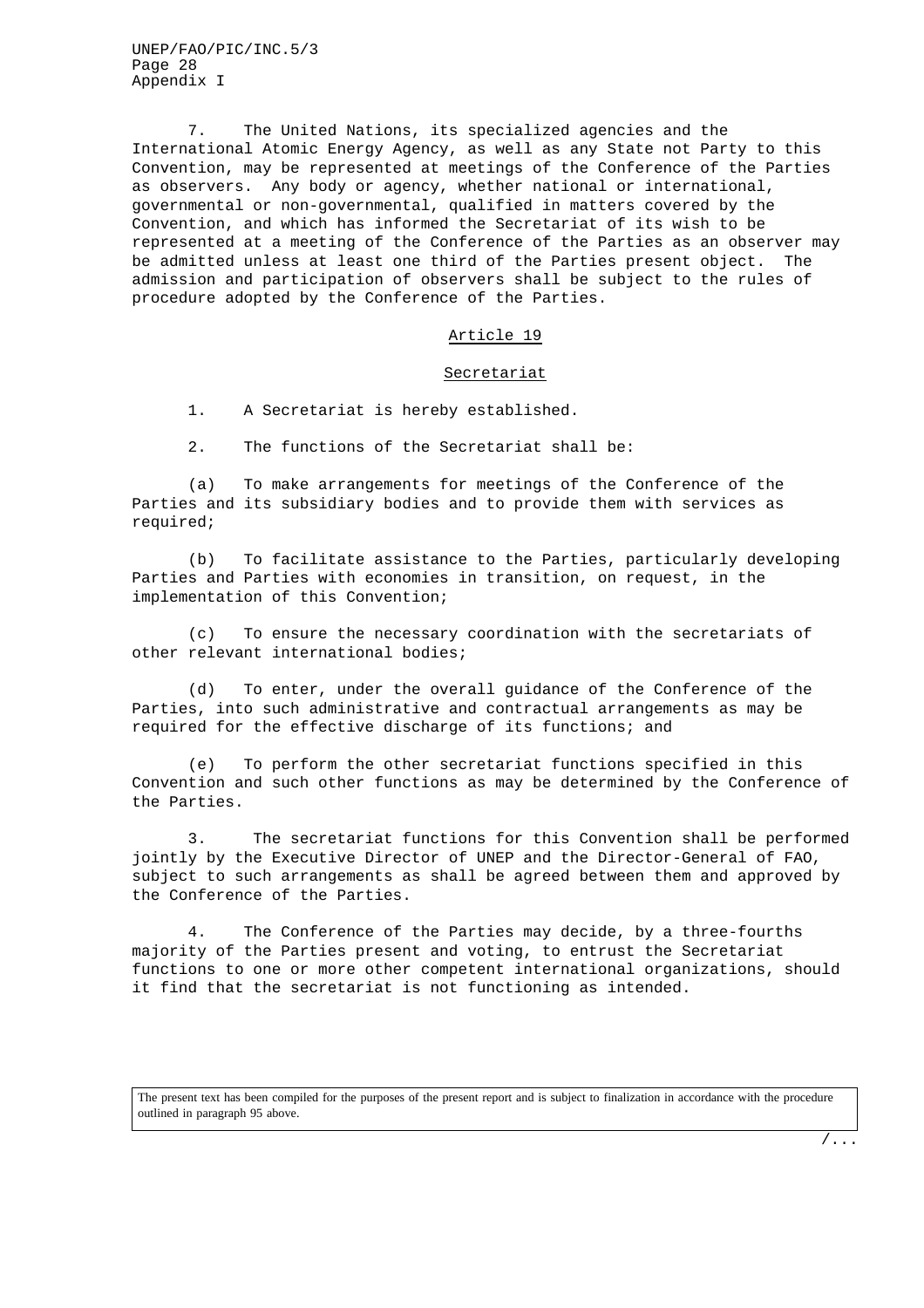### Article 20

## Settlement of disputes

1. Parties shall settle any dispute between them concerning the interpretation or application of the Convention through negotiation or other peaceful means of their own choice.

2. When ratifying, accepting, approving or acceding to this Convention, or at any time thereafter, a Party that is not a regional economic integration organization may declare in a written instrument submitted to the Depositary that, with respect to any dispute concerning the interpretation or application of the Convention, it recognizes one or both of the following means of dispute settlement as compulsory in relation to any Party accepting the same obligation:

(a) Arbitration in accordance with procedures adopted by the Conference of the Parties in an annex as soon as practicable; and

(b) Submission of the dispute to the International Court of Justice.

3. A Party that is a regional economic integration organization may make a declaration with like effect in relation to arbitration in accordance with the procedure referred to in paragraph 2 (a).

4. A declaration made pursuant to paragraph 2 shall remain in force until it expires in accordance with its terms or until three months after written notice of its revocation has been deposited with the Depositary.

5. The expiry of a declaration, a notice of revocation or a new declaration shall not in any way affect proceedings pending before an arbitral tribunal or the International Court of Justice unless the parties to the dispute otherwise agree.

6. If the parties to a dispute have not accepted the same or any procedure pursuant to paragraph 2, and if they have not been able to settle their dispute within twelve months following notification by one Party to another that a dispute exists between them, the dispute shall be submitted to a conciliation commission at the request of any party to the dispute. The conciliation commission shall render a report with recommendations. Additional procedures relating to the conciliation commission shall be included in an annex adopted by the Conference of the Parties no later than the second meeting of the Conference of the Parties.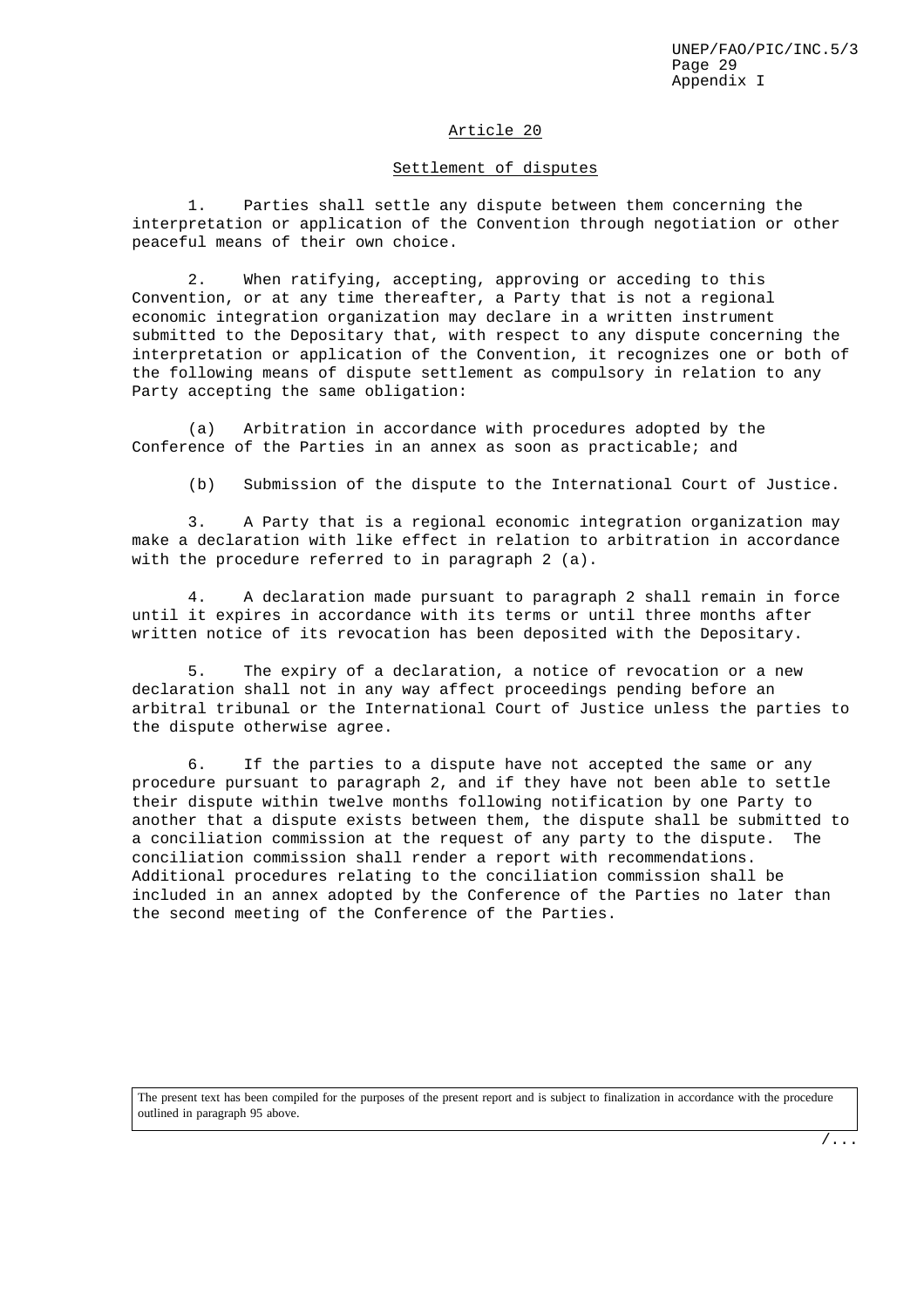## Article 21

#### Amendments to the Convention

1. Amendments to this Convention may be proposed by any Party.

2. Amendments to this Convention shall be adopted at a meeting of the Conference of the Parties. The text of any proposed amendment shall be communicated to the Parties by the Secretariat at least six months before the meeting at which it is proposed for adoption. The Secretariat shall also communicate proposed amendments to the signatories to this Convention and, for information, to the Depositary.

3. The Parties shall make every effort to reach agreement on any proposed amendment to this Convention by consensus. If all efforts at consensus have been exhausted, and no agreement reached, the amendment shall as a last resort be adopted by a three-fourths majority vote of the Parties present and voting at the meeting.

4. The amendment shall be communicated by the Depositary to all Parties for ratification, acceptance or approval.

5. Ratification, acceptance or approval of an amendment shall be notified to the Depositary in writing. An amendment adopted in accordance with paragraph 3 shall enter into force for the Parties having accepted them on the ninetieth day after the date of deposit of instruments of ratification, acceptance or approval by at least three-fourths of the Parties. Thereafter, the amendment shall enter into force for any other Party on the ninetieth day after the date on which that Party deposits its instrument of ratification, acceptance or approval of the amendment.

#### Article 22

## Adoption and amendment of annexes

1. Annexes to this Convention shall form an integral part thereof and, unless expressly provided otherwise, a reference to this Convention constitutes at the same time a reference to any annexes thereto.

2. Annexes shall be restricted to procedural, scientific, technical or administrative matters.

3. The following procedure shall apply to the proposal, adoption and entry into force of additional annexes to this Convention:

(a) Additional annexes shall be proposed and adopted according to the procedure laid down in paragraphs 1, 2 and 3 of Article 21;

(b) Any Party that is unable to accept an additional annex shall so notify the Depositary, in writing, within one year from the date of

The present text has been compiled for the purposes of the present report and is subject to finalization in accordance with the procedure outlined in paragraph 95 above.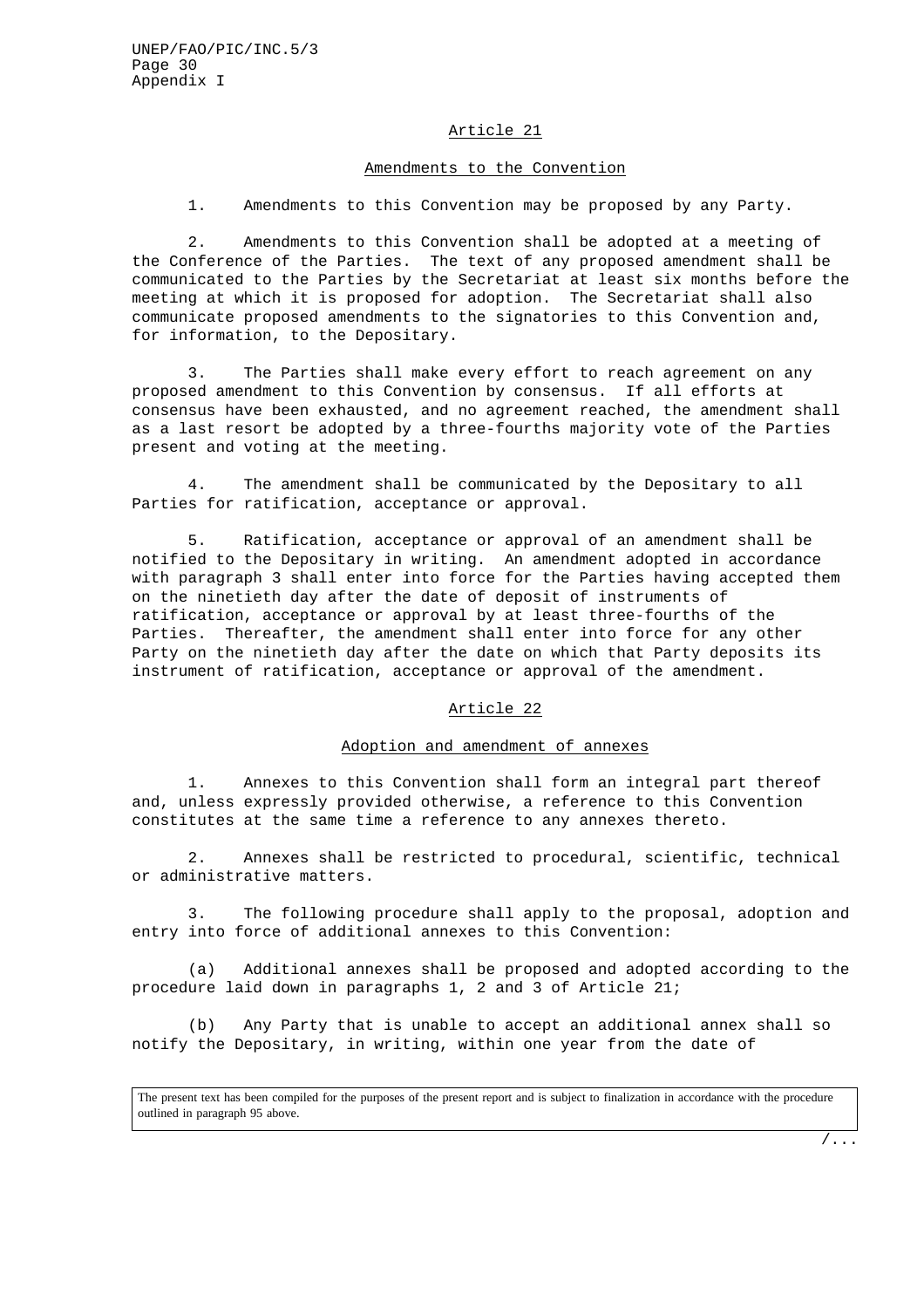UNEP/FAO/PIC/INC.5/3 Page 31 Appendix I

communication of the adoption of the additional annex by the Depositary. The Depositary shall without delay notify all Parties of any such notification received. A Party may at any time withdraw a previous notification of non-acceptance in respect of any additional annex and the annex shall thereupon enter into force for that Party subject to subparagraph (c) below; and

(c) On the expiry of one year from the date of the communication by the Depositary of the adoption of an additional annex, the annex shall enter into force for all Parties that have not submitted a notification in accordance with the provisions of subparagraph (b) above.

4. Except in the case of Annex III, the proposal, adoption and entry into force of amendments to annexes to this Convention shall be subject to the same procedures as for the proposal, adoption and entry into force of additional annexes to the Convention.

5. The following procedure shall apply to the proposal, adoption and entry into force of amendments to Annex III:

(a) Amendments to Annex III shall be proposed and adopted according to the procedure laid down in Articles 5 to 9 and paragraph 2 of Article 21;

(b) The Conference of the Parties shall take its decisions on adoption by consensus;

(c) A decision to amend Annex III shall forthwith be communicated to the Parties by the Depositary. The amendment shall enter into force for all Parties on a date to be specified in the decision.

6. If an additional annex or an amendment to an annex is related to an amendment to this Convention, the additional annex or amendment shall not enter into force until such time as the amendment to the Convention enters into force.

#### Article 23

#### Right to vote

1. Each Party to this Convention shall have one vote, except as provided for in paragraph 2 below.

2. A regional economic integration organization, on matters within its competence, shall exercise its right to vote with a number of votes equal to the number of its member States that are Parties to this Convention. Such an organization shall not exercise its right to vote if any of its member States exercises its right to vote, and vice versa.

3. For the purpose of this Convention, "Parties present and voting" means Parties present and casting an affirmative or negative vote.

The present text has been compiled for the purposes of the present report and is subject to finalization in accordance with the procedure outlined in paragraph 95 above.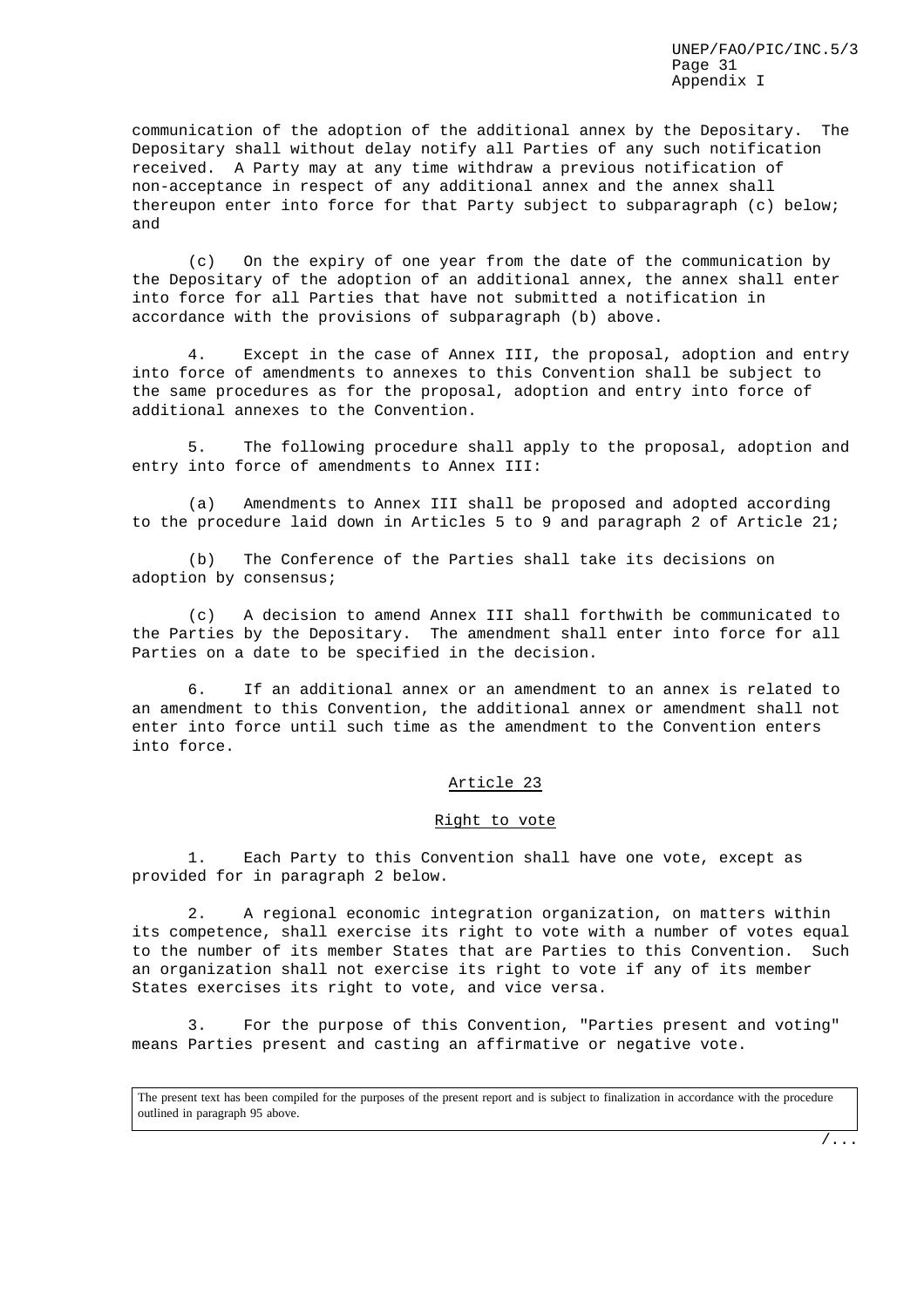## Article 24

## Signature

This Convention shall be open for signature at by all States and regional economic integration organizations from \_\_\_ to \_\_\_, and at the United Nations Headquarters in New York from to .

## Article 25

### Ratification, acceptance, approval or accession

1. This Convention shall be subject to ratification, acceptance or approval by States and by regional economic integration organizations. It shall be open for accession by States and by regional economic integration organizations from the date on which the Convention is closed for signature. Instruments of ratification, acceptance, approval or accession shall be deposited with the Depositary.

2. Any regional economic integration organization that becomes a Party to this Convention without any of its member States being a Party shall be bound by all the obligations under the Convention. In the case of such organizations, one or more of whose member States is a Party to this Convention, the organization and its member States shall decide on their respective responsibilities for the performance of their obligations under the Convention. In such cases, the organization and the member States shall not be entitled to exercise rights under the Convention concurrently.

3. In its instrument of ratification, acceptance, approval or accession, a regional economic integration organization shall declare the extent of its competence in respect of the matters governed by this Convention. Any such organization shall also inform the Depositary, who shall in turn inform the Parties, of any relevant modification in the extent of its competence.

## Article 26

#### Entry into force

1. This Convention shall enter into force on the ninetieth day after the date of deposit of the fiftieth instrument of ratification, acceptance, approval or accession.

2. For each State or regional economic integration organization that ratifies, accepts or approves the Convention or accedes thereto after the deposit of the fiftieth instrument of ratification, acceptance, approval or accession, the Convention shall enter into force on the ninetieth day after the date of deposit by such State or regional economic integration organization of its instrument of ratification, acceptance, approval or accession.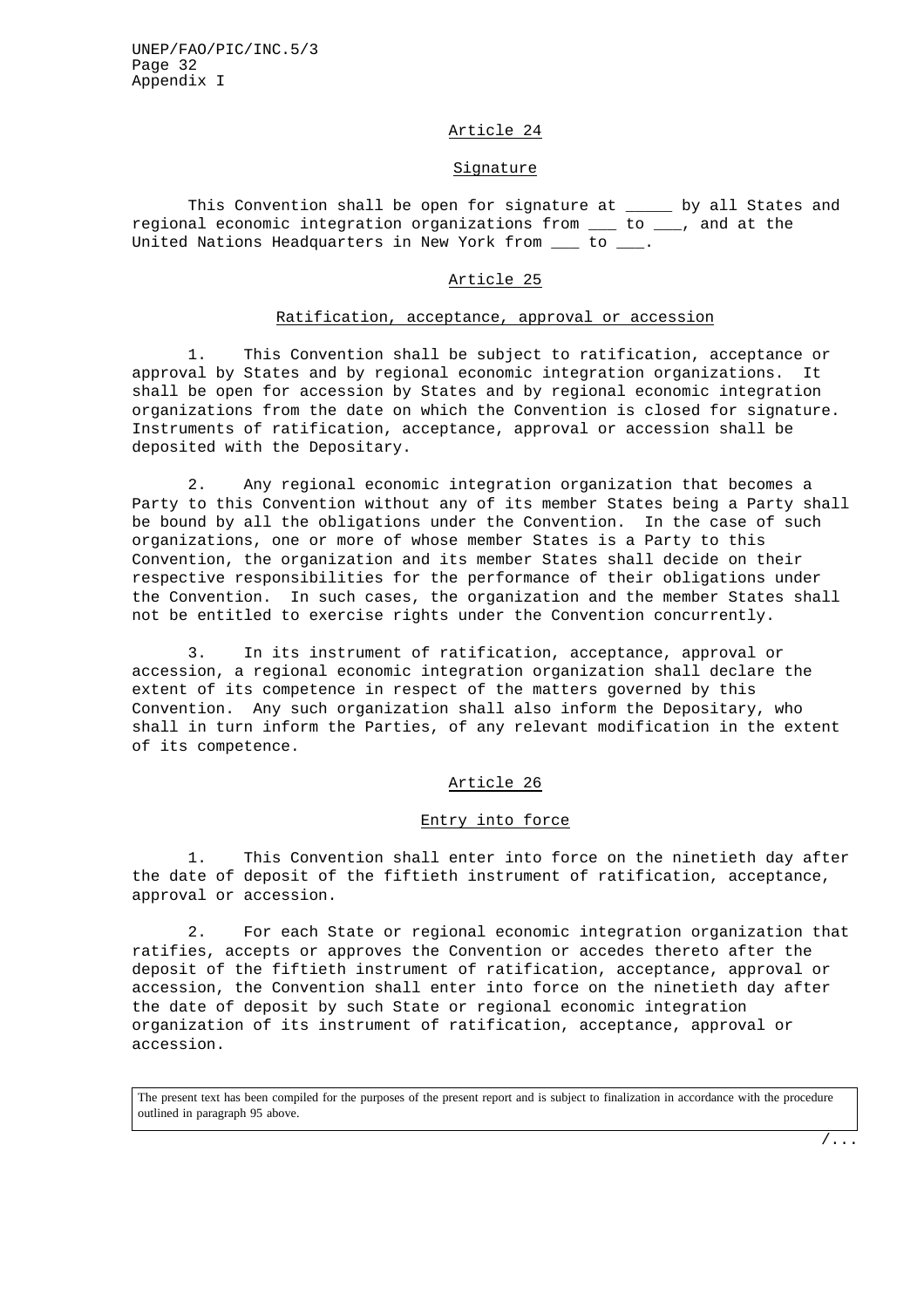UNEP/FAO/PIC/INC.5/3 Page 33 Appendix I

3. For the purpose of paragraphs 1 and 2, any instrument deposited by a regional economic integration organization shall not be counted as additional to those deposited by member States of that organization.

#### Article 27

#### Reservations

No reservations may be made to this Convention.

### Article 28

## Withdrawal

1. At any time after three years from the date on which this Convention has entered into force for a Party, that Party may withdraw from the Convention by giving written notification to the Depositary.

2. Any such withdrawal shall take effect upon expiry of one year from the date of receipt by the Depositary of the notification of withdrawal, or on such later date as may be specified in the notification of withdrawal.

## Article 29

#### Depositary

The Secretary-General of the United Nations shall be the Depositary of this Convention.

## Article 30

#### Authentic texts

The original of this Convention, of which the Arabic, Chinese, English, French, Russian and Spanish texts are equally authentic, shall be deposited with the Secretary-General of the United Nations.

IN WITNESS WHEREOF the undersigned, being duly authorized to that effect, have signed this Convention.

Done at \_\_\_\_\_\_\_\_\_\_\_\_\_\_\_\_\_\_\_\_\_\_\_\_\_\_ on this \_\_\_ day of \_\_, one thousand nine hundred and ninety-eight.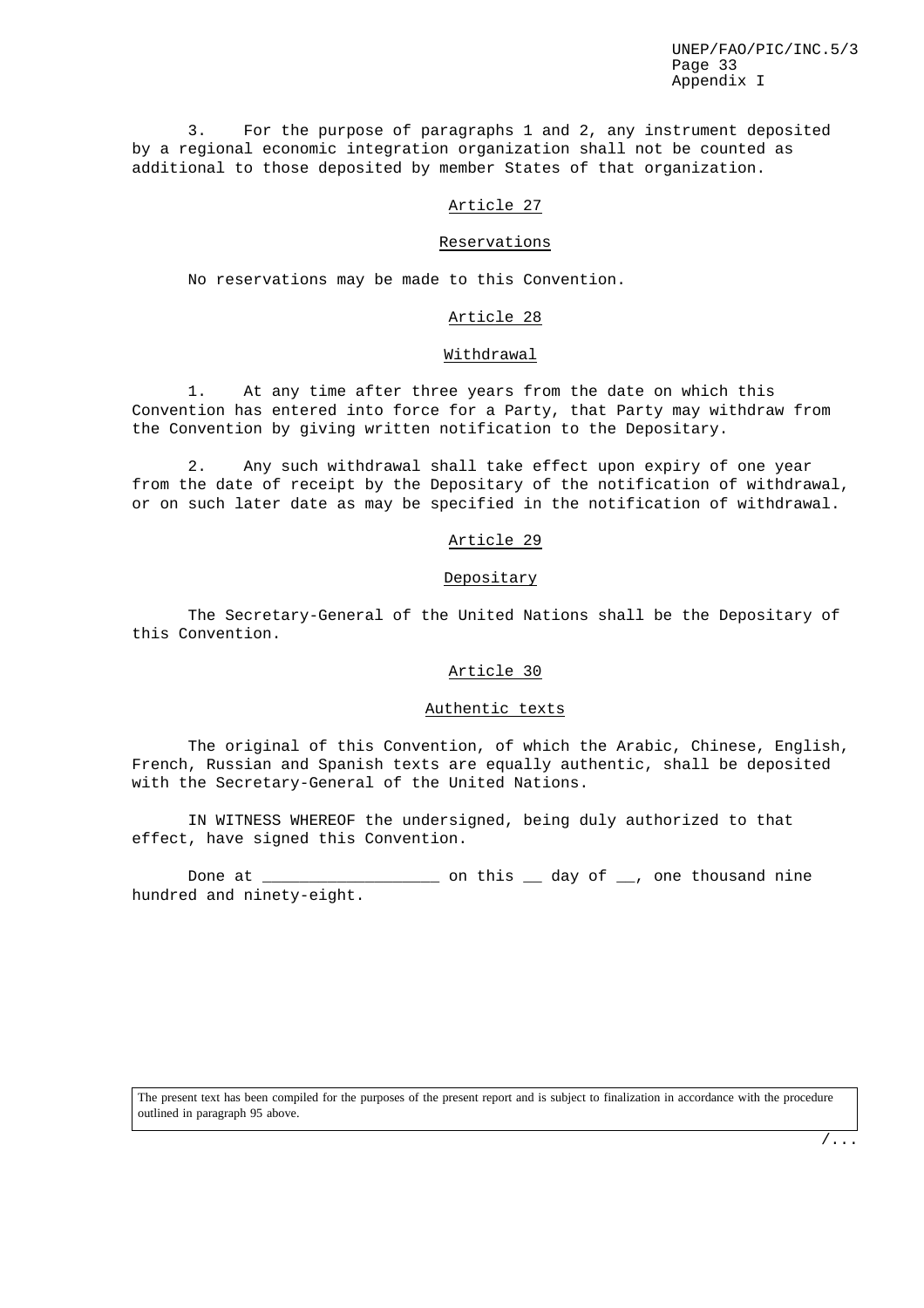### Annex I

INFORMATION REQUIREMENTS FOR NOTIFICATIONS MADE PURSUANT TO ARTICLE 5

Notifications shall include:

#### 1. Properties, identification and uses

(a) Common name;

(b) Chemical name according to an internationally recognized nomenclature (for example International Union of Pure and Applied Chemistry (IUPAC)), where such nomenclature exists;

(c) Trade names and names of preparations;

(d) Code numbers: Chemicals Abstract Service (CAS) number, Harmonized System customs code and other numbers;

(e) Information on hazard classification, where the chemical is subject to classification requirements;

(f) Use or uses of the chemical;

(g) The physico-chemical, toxicological and ecotoxicological properties.

### 2. Final regulatory action

- (a) Information specific to the final regulatory action:
- (i) Summary of the final regulatory action;
- (ii) Reference to the regulatory document;
- (iii) Date of entry into force of the final regulatory action;
- (iv) Indication of whether the final regulatory action was taken on the basis of a risk or hazard evaluation and, if so, include information on such an evaluation, covering a reference to the relevant documentation;
- (v) Reasons for the final regulatory action relevant to human health, including the health of consumers and workers, or the environment;
- (vi) Summary of the hazards and risks presented by the chemical to human health, including the health of consumers and workers, or the environment and the expected effect of the final regulatory action;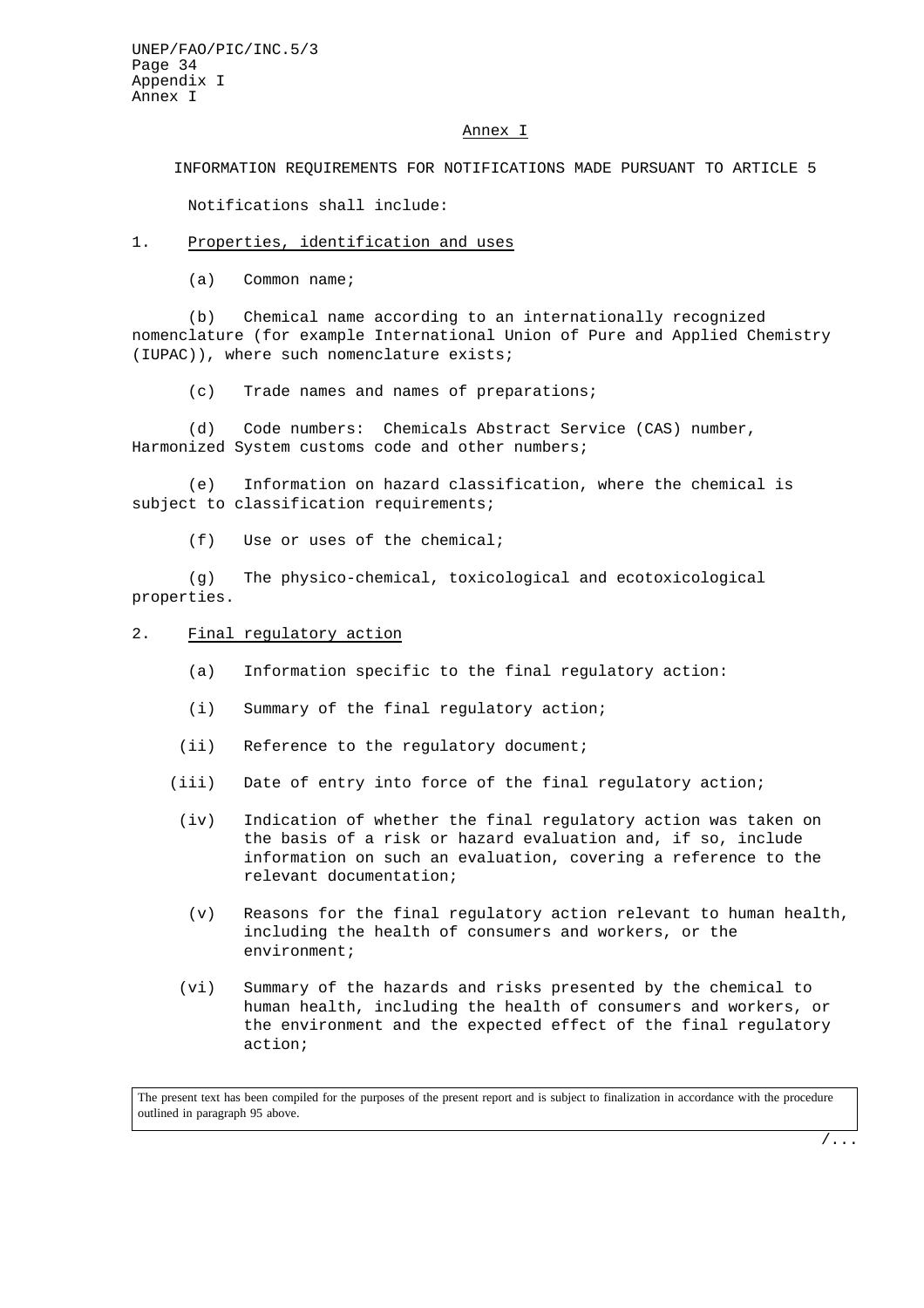UNEP/FAO/PIC/INC.5/3 Page 35 Appendix I Annex I

(b) Category or categories where the final regulatory action has been taken, and for each category:

- (i) Use or uses prohibited by the final regulatory action;
- (ii) Use or uses that remain allowed;
- (iii) Estimation, where available, of quantities of the chemical produced, imported, exported and used;

(c) An indication, to the extent possible, of the likely relevance of the final regulatory action to other States and regions;

- (d) Other relevant information that may cover:
- (i) Assessment of socio-economic effects of the final regulatory action;
- (ii) Information on alternatives and their relative risks, where available, such as:
	- Integrated pest management strategies;
	- Industrial practices and processes, including cleaner technology.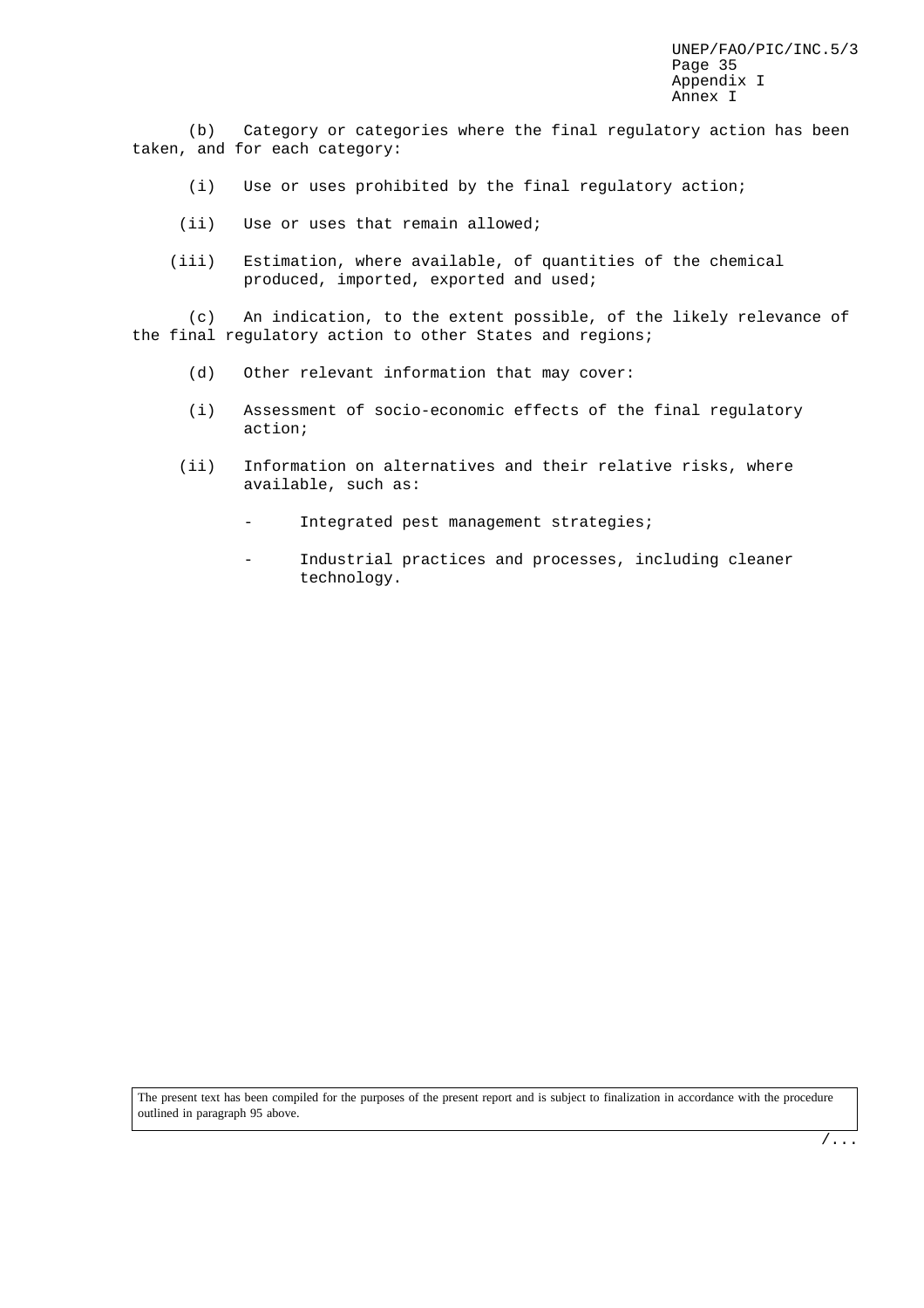UNEP/FAO/PIC/INC.5/3 Page 36 Appendix I Annex II

#### Annex II

## CRITERIA FOR THE LISTING OF BANNED OR SEVERELY RESTRICTED CHEMICALS IN ANNEX III

In reviewing the notifications forwarded by the Secretariat pursuant to paragraph 5 of Article 5, the Chemical Review Committee shall:

(a) Confirm that the final regulatory action has been taken in order to protect human health or the environment;

(b) Establish that the final regulatory action has been taken as a consequence of a risk evaluation. This evaluation shall be based on a review of scientific data in the context of the conditions prevailing in the Party in question. For this purpose, the documentation provided shall demonstrate that:

- (i) Data have been generated according to scientifically recognized methods;
- (ii) Data reviews have been performed and documented according to generally recognized scientific principles and procedures;
- (iii) The final regulatory action was based on a risk evaluation involving prevailing conditions within the Party taking the action.

(c) Consider whether the final regulatory action provides a sufficiently broad basis to merit listing of the chemical in Annex III, by taking into account:

- (i) Whether the final regulatory action led, or would be expected to lead, to a significant decrease in the quantity of the chemical used or the number of its uses;
- (ii) Whether the final regulatory action led to an actual reduction of risk or would be expected to result in a significant reduction of risk for human health or the environment of the Party that submitted the notification;
- (iii) Whether the considerations which led to the final regulatory action being taken are applicable only in a limited geographical area or in other limited circumstances;
- (iv) Whether there is evidence of ongoing international trade in the chemical;

(d) Take into account that intentional misuse is not in itself an adequate reason to list a chemical in Annex III.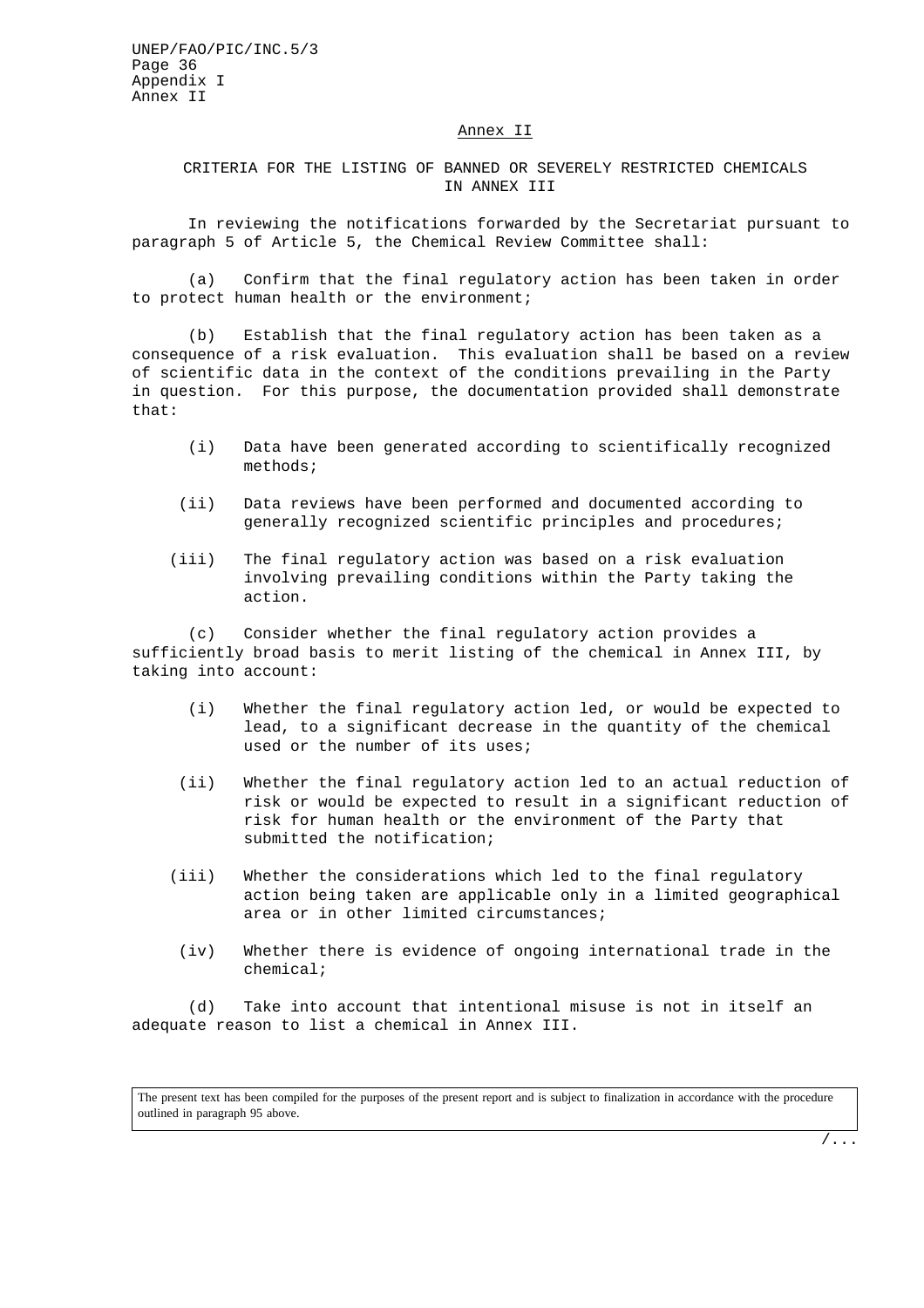UNEP/FAO/PIC/INC.5/3 Page 37 Appendix I Annex III

## Annex III

| Chemical                                                                                                                                      | Relevant<br>CAS number(s) | Category                                          |
|-----------------------------------------------------------------------------------------------------------------------------------------------|---------------------------|---------------------------------------------------|
|                                                                                                                                               |                           |                                                   |
| $2, 4, 5-T$                                                                                                                                   | $93 - 76 - 5$             | Pesticide                                         |
| Aldrin                                                                                                                                        | $309 - 00 - 2$            | Pesticide                                         |
| Captafol                                                                                                                                      | $2425 - 06 - 1$           | Pesticide                                         |
| Chlordane                                                                                                                                     | $57 - 74 - 9$             | Pesticide                                         |
| Chlordimeform                                                                                                                                 | $6164 - 98 - 3$           | Pesticide                                         |
| Chlorobenzilate                                                                                                                               | $510 - 15 - 6$            | Pesticide                                         |
| <b>DDT</b>                                                                                                                                    | $50 - 29 - 3$             | Pesticide                                         |
| Dieldrin                                                                                                                                      | $60 - 57 - 1$             | Pesticide                                         |
| Dinoseb and dinoseb salts                                                                                                                     | $88 - 85 - 7$             | Pesticide                                         |
| 1,2-dibromoethane<br>(EDB)                                                                                                                    | $106 - 93 - 4$            | Pesticide                                         |
| Fluoroacetamide                                                                                                                               | $640 - 19 - 7$            | Pesticide                                         |
| HCH (mixed isomers)                                                                                                                           | $608 - 73 - 1$            | Pesticide                                         |
| Heptachlor                                                                                                                                    | $76 - 44 - 8$             | Pesticide                                         |
| Hexachlorobenzene                                                                                                                             | $118 - 74 - 1$            | Pesticide                                         |
| Lindane                                                                                                                                       | $58 - 89 - 9$             | Pesticide                                         |
| Mercury compounds,<br>including inorganic<br>mercury compounds, alkyl<br>mercury compounds and<br>alkyloxyalkyl and aryl<br>mercury compounds |                           | Pesticide                                         |
| Pentachlorophenol                                                                                                                             | $87 - 86 - 5$             | Pesticide                                         |
| Monocrotophos<br>(Soluble liquid<br>formulations of the<br>substance which exceed<br>600 g active<br>ingredient/1)                            | $6923 - 22 - 4$           | Severely<br>hazardous<br>pesticide<br>formulation |

## CHEMICALS SUBJECT TO THE PRIOR INFORMED CONSENT PROCEDURE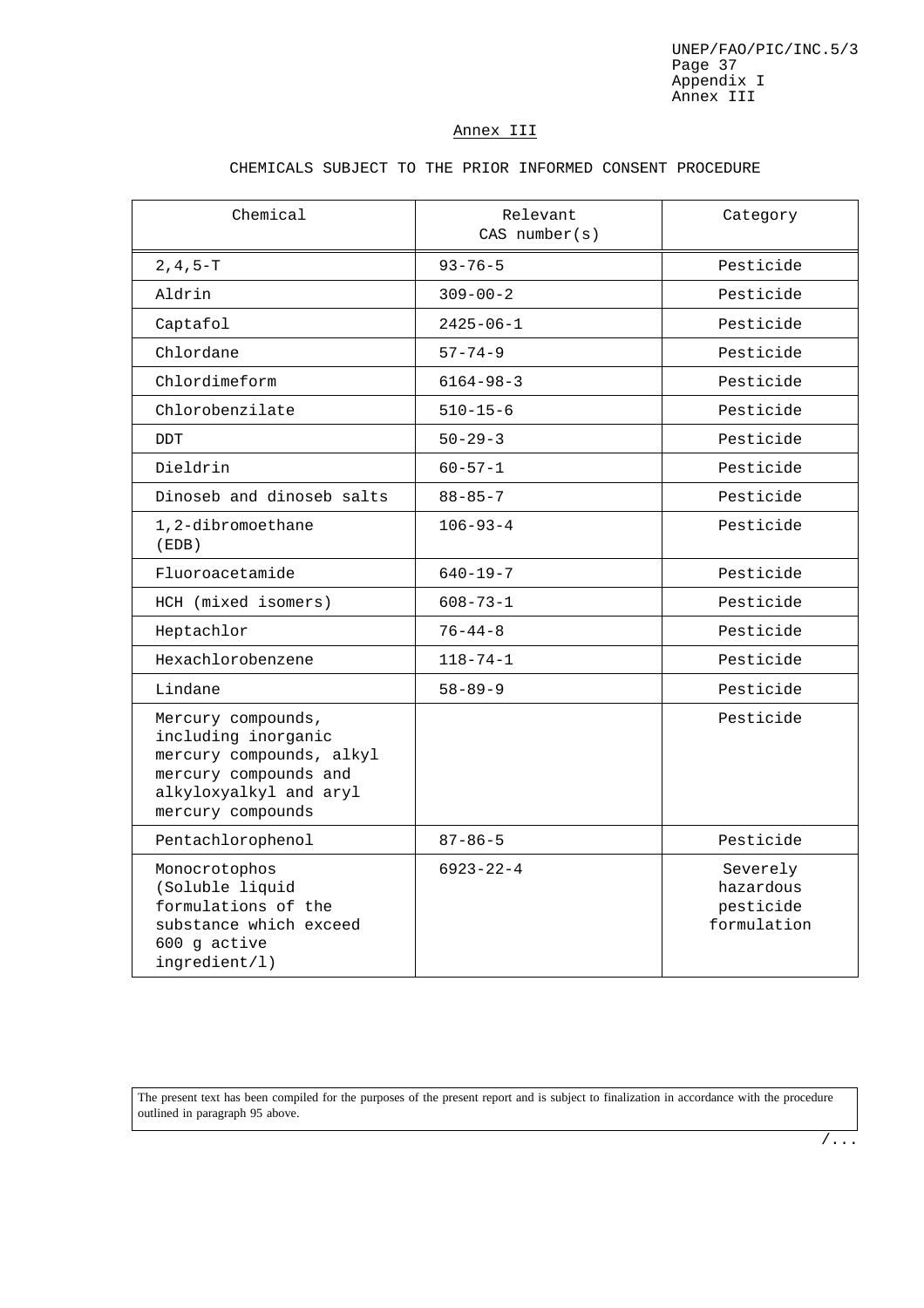| Chemical                                                                                                                                                                                                                         | Relevant<br>CAS $number(s)$                                                                                         | Category                                          |
|----------------------------------------------------------------------------------------------------------------------------------------------------------------------------------------------------------------------------------|---------------------------------------------------------------------------------------------------------------------|---------------------------------------------------|
| Methamidophos<br>(Soluble liquid<br>formulations of the<br>substance which exceed<br>600 g active<br>ingredient/1)                                                                                                               | $10265 - 92 - 6$                                                                                                    | Severely<br>hazardous<br>pesticide<br>formulation |
| Phosphamidon<br>(Soluble liquid<br>formulations of the<br>substance which exceed<br>$1000$ g active<br>ingredient/1)                                                                                                             | 13171-21-6 (mixture,<br>$(E)$ & $(Z)$ isomers)<br>$23783 - 98 - 4$ ((Z) -<br>isomer)<br>$297-99-4$ ( $(E)$ -isomer) | Severely<br>hazardous<br>pesticide<br>formulation |
| Methyl-parathion<br>(certain formulations of<br>parathion methyl<br>emulsifiable concentrates<br>(EC) with 19.5%, 40%,<br>50%, 60% active<br>ingredient and dusts<br>containing 1.5%, 2% and<br>3% active ingredient)            | $298 - 00 - 0$                                                                                                      | Severely<br>hazardous<br>pesticide<br>formulation |
| Parathion<br>(all formulations -<br>aerosols, dustable powder<br>(DP), emulsifiable<br>concentrate (EC),<br>granules (GR) and<br>wettable powders (WP)<br>of this substance are<br>included, except capsule<br>suspensions (CS)) | $56 - 38 - 2$                                                                                                       | Severely<br>hazardous<br>pesticide<br>formulation |
| Crocidolite                                                                                                                                                                                                                      | $12001 - 28 - 4$                                                                                                    | Industrial                                        |
| Polybrominated biphenyls<br>(PBB)                                                                                                                                                                                                | $59080 - 40 - 9$ (hexa-)<br>$27858 - 07 - 7$ (octa-)<br>$13654-09-6$ (deca-)                                        | Industrial                                        |
| Polychlorinated biphenyls<br>(PCB)                                                                                                                                                                                               | $1336 - 36 - 3$                                                                                                     | Industrial                                        |
| Polychlorinated<br>terphenyls (PCT)                                                                                                                                                                                              | $61788 - 33 - 8$                                                                                                    | Industrial                                        |
| Tris (2,3-dibromopropyl)<br>phosphate                                                                                                                                                                                            | $126 - 72 - 7$                                                                                                      | Industrial                                        |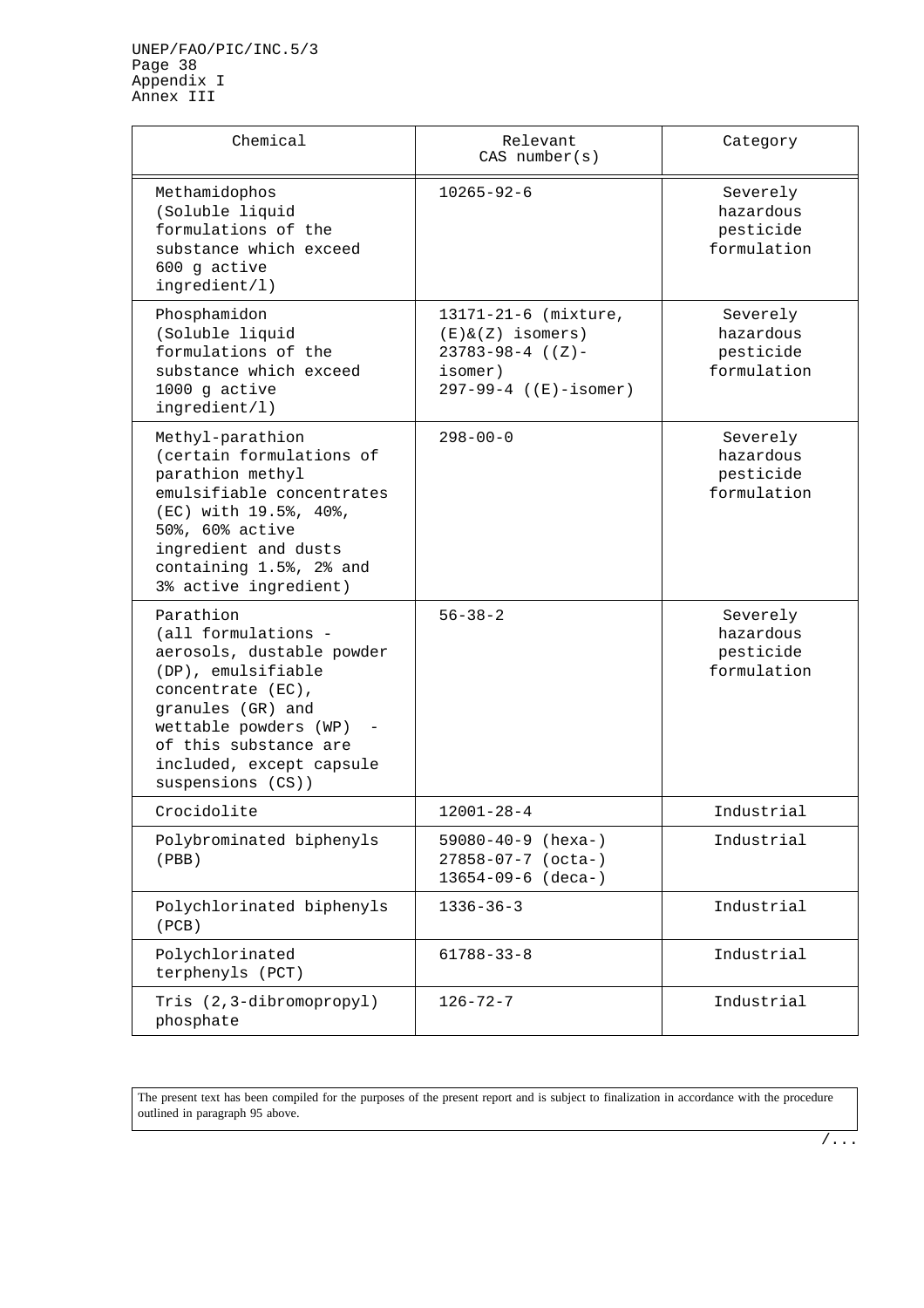UNEP/FAO/PIC/INC.5/3 Page 39 Appendix I Annex IV

### Annex IV

INFORMATION AND CRITERIA FOR LISTING OF SEVERELY HAZARDOUS PESTICIDE FORMULATIONS IN ANNEX III

### Part 1. Documentation required from a proposing Party

Proposals submitted pursuant to paragraph 1 of Article 6 shall include adequate documentation containing the following information:

(a) The name of the hazardous pesticide formulation;

(b) The name of the active ingredient or ingredients in the formulation;

(c) Relative amount of each active ingredient or ingredients in the formulation;

(d) Type of formulation;

(e) Trade names and names of the producers, if available;

(f) Common and recognized patterns of use of the formulation within the proposing Party;

(g) A clear description of incidents related to the problem, including the adverse effects and the way in which the formulation was used;

(h) Any regulatory, administrative or other measure taken, or intended to be taken, by the proposing Party in response to such incidents.

#### Part 2. Information to be collected by the Secretariat

Pursuant to paragraph 3 of Article 6, the Secretariat shall collect relevant information relating to the formulation, including:

(a) The physico-chemical, toxicological and ecotoxicological properties of the formulation;

(b) The existence of handling or applicator restrictions in other States;

(c) Information on incidents related to the formulation in other States;

(d) Information submitted by other Parties, international organizations, non-governmental organizations or other relevant sources, whether national or international;

(e) Risk and/or hazard evaluations, where available;

The present text has been compiled for the purposes of the present report and is subject to finalization in accordance with the procedure outlined in paragraph 95 above.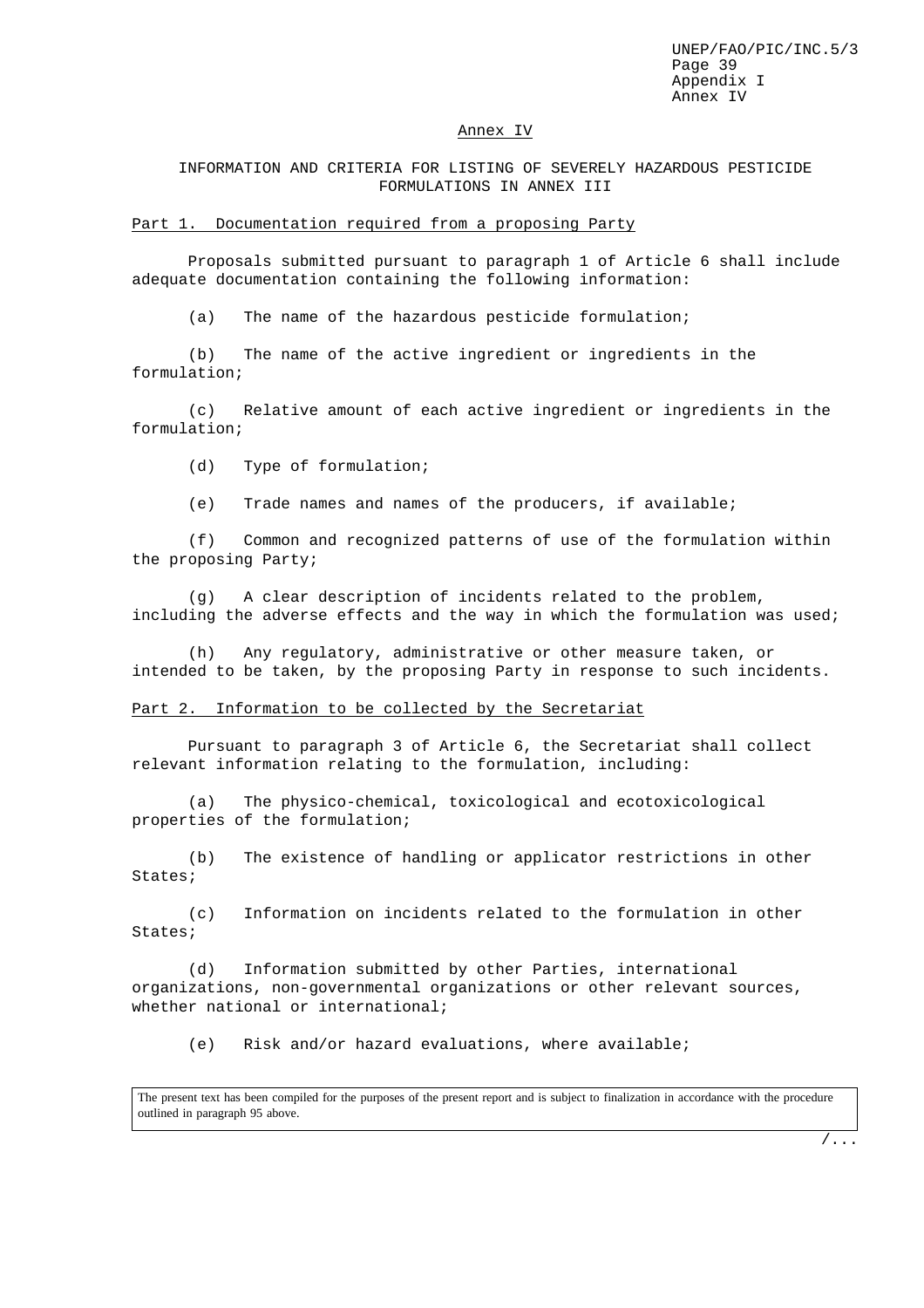UNEP/FAO/PIC/INC.5/3 Page 40 Appendix I Annex IV

(f) Indications, if available, of the extent of use of the formulation, such as the number of registrations or production or sales quantity;

(g) Other formulations of the pesticide in question, and incidents, if any, relating to these formulations;

(h) Alternative pest-control practices;

(i) Other information which the Chemical Review Committee may identify as relevant.

Part 3. Criteria for listing of severely hazardous pesticide formulations in Annex III

In reviewing the proposals forwarded by the Secretariat pursuant to paragraph 5 of Article 6, the Chemical Review Committee shall take into account:

(a) The reliability of the evidence indicating that use of the formulation, in accordance with common or recognized practices within the proposing Party, resulted in the reported incidents;

(b) The relevance of such incidents to other States with similar climate, conditions and patterns of use of the formulation;

(c) The existence of handling or applicator restrictions involving technology or techniques that may not reasonably or widely be applied in States lacking the necessary infrastructure;

(d) The significance of reported effects in relation to the quantity of the formulation used;

(e) That intentional misuse is not in itself an adequate reason to list a formulation in Annex III.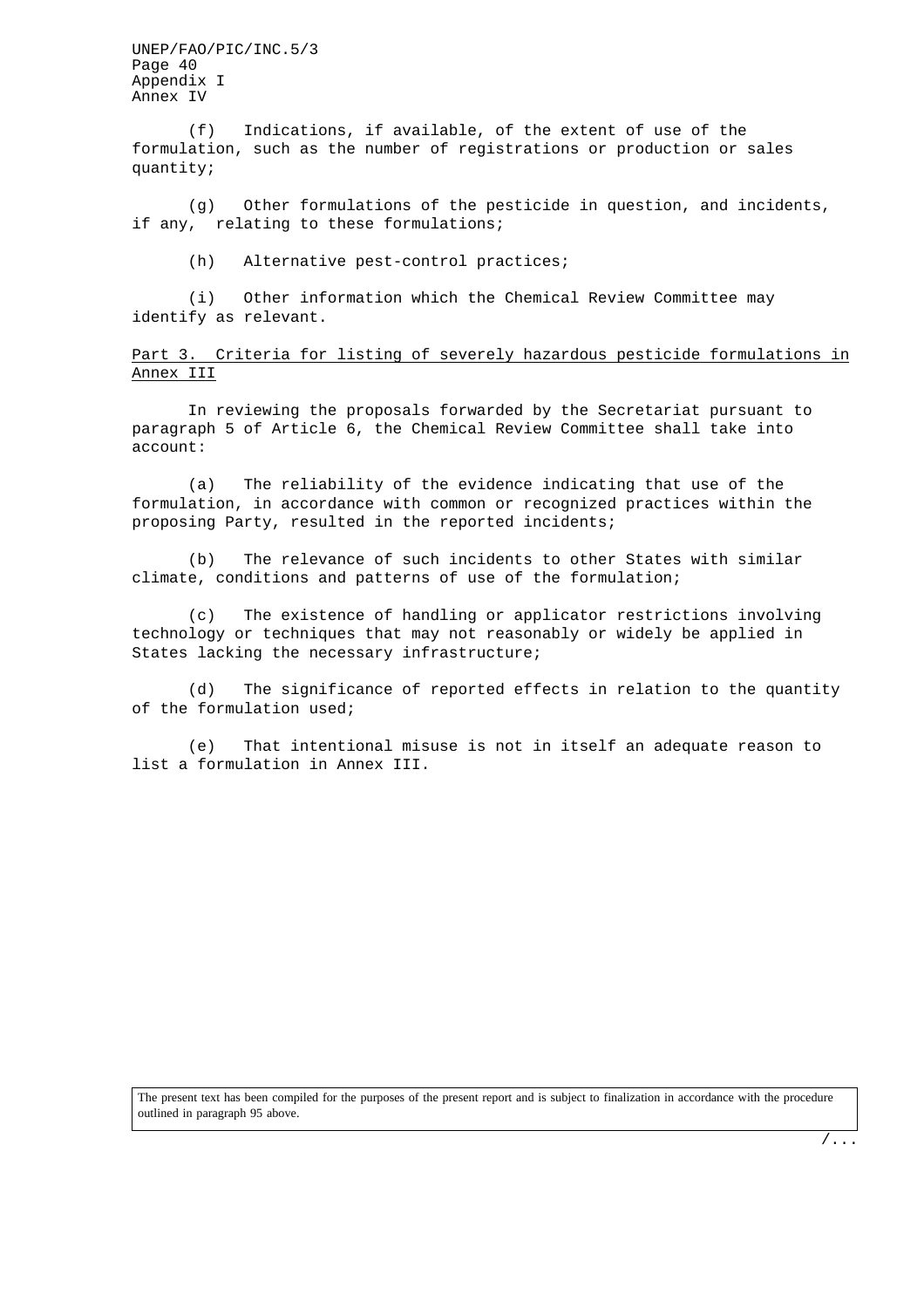UNEP/FAO/PIC/INC.5/3 Page 41 Appendix I Annex V

#### Annex V

#### INFORMATION REQUIREMENTS FOR EXPORT NOTIFICATION

1. Export notifications shall contain the following information:

(a) Name and address of the relevant designated national authorities of the exporting Party and the importing Party;

(b) Expected date of export to the importing Party;

(c) Name of the banned or severely restricted chemical and a summary of the information specified in Annex I that is to be provided to the Secretariat in accordance with Article 5. Where more than one such chemical is included in a mixture or preparation, such information shall be provided for each chemical.

(d) A statement indicating, if known, the foreseen category of the chemical and its foreseen use within that category in the importing Party;

(e) Information on precautionary measures to reduce exposure to, and emission of, the chemical;

(f) In the case of a mixture or a preparation, the concentration of the banned or severely restricted chemical or chemicals in question;

(g) Name and address of the importer;

(h) Any additional information that is readily available to the relevant designated national authority of the exporting Party that would be of assistance to the designated national authority of the importing Party.

2. In addition to the information referred to in paragraph 1, the exporting Party shall provide such further information specified in Annex I as may be requested by the importing Party.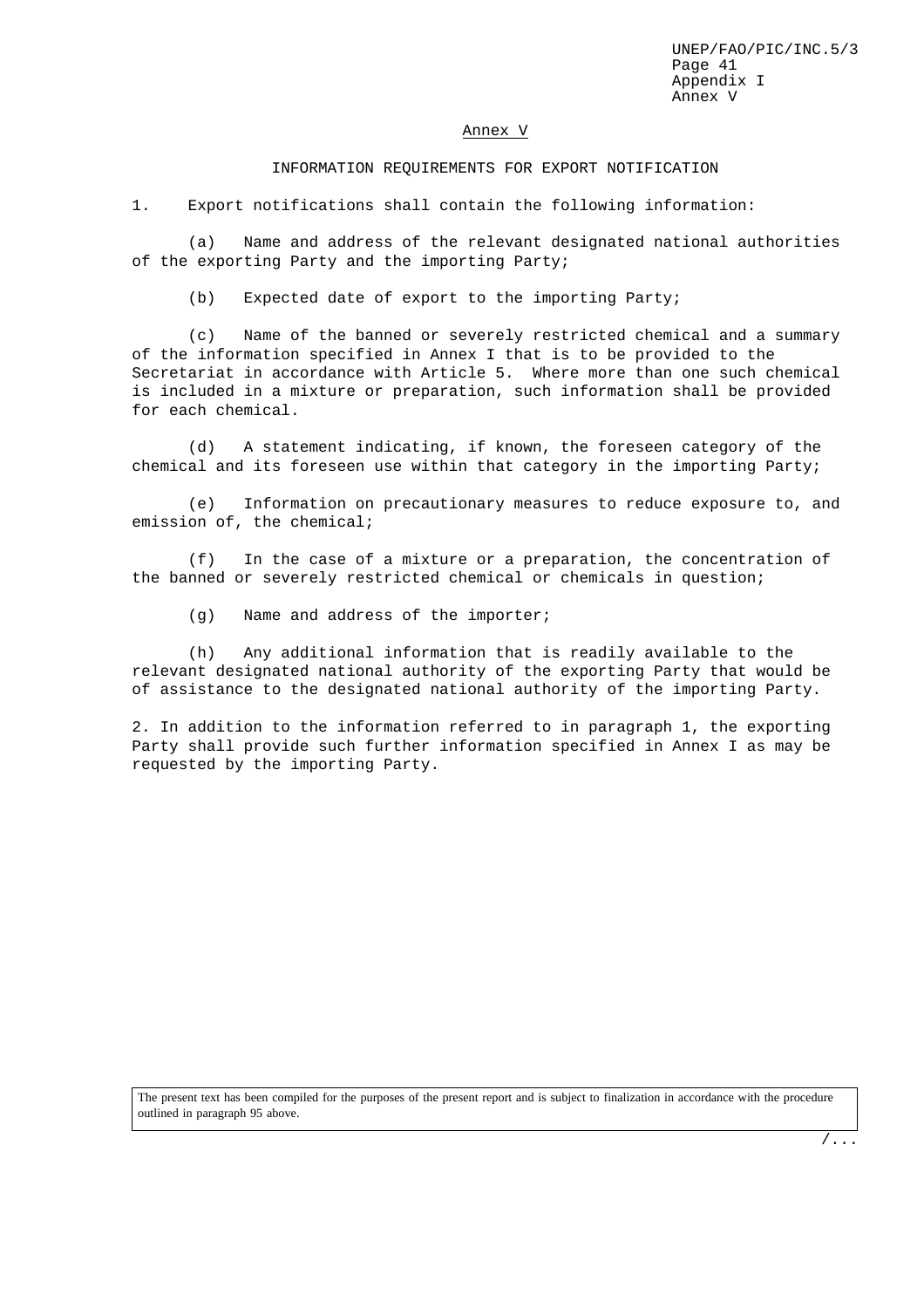## Appendix II

#### IMPLEMENTATION OF THE PIC CONVENTION IN THE EUROPEAN COMMUNITY

#### Paper submitted by the European Comunity

(This document is based on document UNEP/FAO/PIC/INC.5/2 of 15 January 1998)

### **I. INTRODUCTION**

1. In the Convention, there are a number of obligations which are assigned to the Parties, acting as importing and/or exporting Parties.

In accordance with Article 26.2° of the draft text of the Convention, upon ratification, the European Community and its Member States will decide on their respective responsibilities for the performance of their obligations under the Convention. In such cases, the Community and its Member States will not be entitled to exercise rights under the Convention concurrently. When making such a declaration, the Community will include information on the implementation of the Convention which will take into account the content of this conference paper.

In this context and as provided for in article 27.3° of the Convention, the ratification by the European Community will not count for the purpose of triggering the entry into force of the Convention.

- 2. During the last session of the International Negotiating Committee (INC.4, Rome, October 1997), the European Community agreed to present a paper providing some information on how it would implement the Convention after ratification. Of main relevance here are the PIC Procedure and the Export Notification.
- 3. The purpose of this paper is to provide relevant information on this issue.

A simple way to describe the situation from a trade point of view is to consider the Community as one entity with one single area, covering the territory of Member States.

Most of the procedures described in this paper are those already in place under Council Regulation (EEC) n° 2455/92 on the import / export of certain dangerous chemicals, which transposes into Community law the provisions of the London Guidelines, and makes them mandatory for the Community.

## **II. PIC PROCEDURE**

## **a. Notification of Final Regulatory Actions (Article 5)**

4. Final Regulatory Actions affect directly the marketing and use of the substances/preparations covered by the Actions. The Action is taken at European Community level and is fully harmonized under Article 100A of the Treaty establishing the European Community. In a very small number of cases, some Member States have obtained a derogation which allows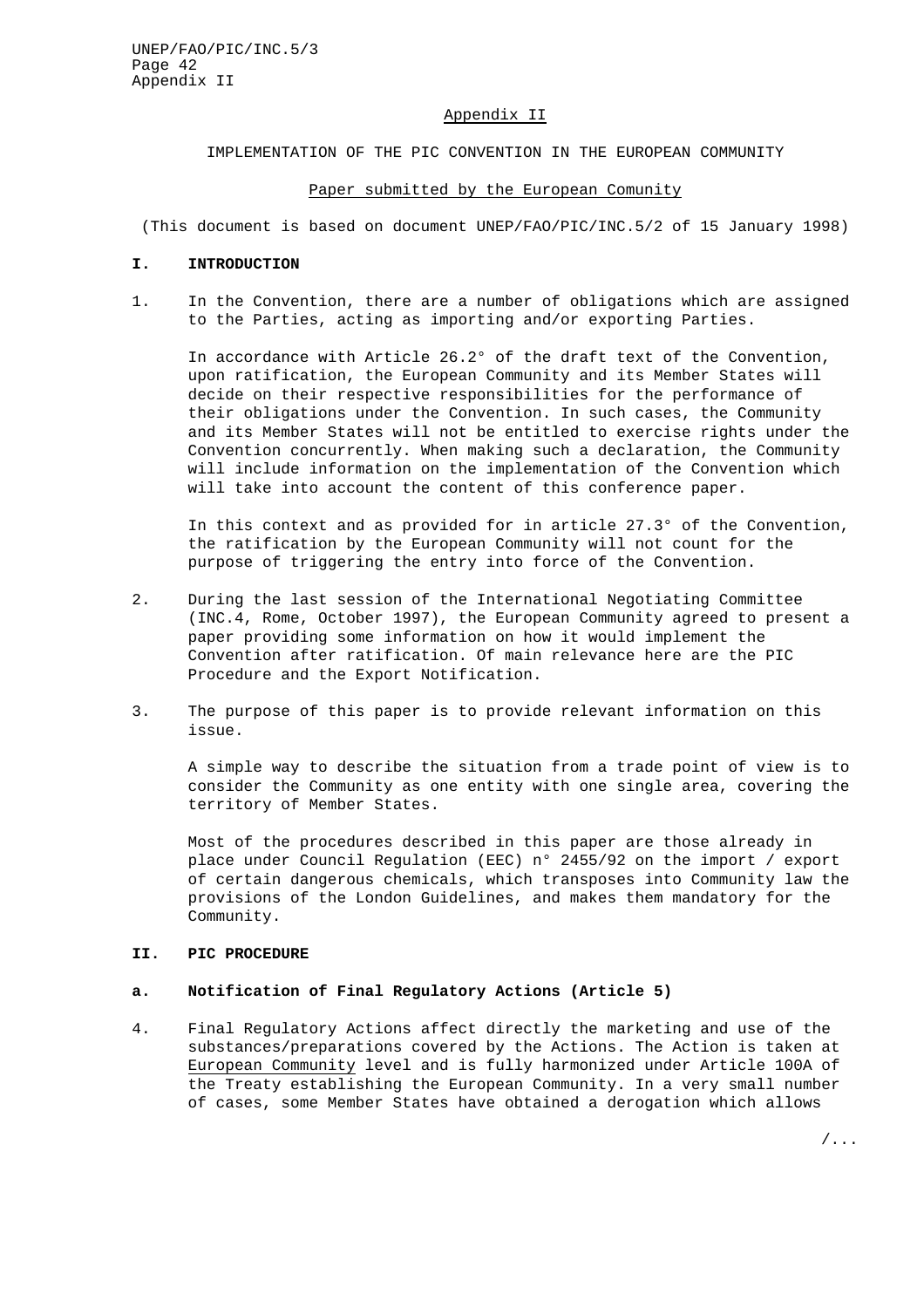them to impose tighter restrictions in relation to the European Community Action

5. Despite the existence of these few exceptional derogations, the notification of Final Regulatory Actions will be made by the Authority (DNA) designated by the European Community. Where a specific situation occurs in a particular Member State, the notification made by the European Community will include a description of the specific situation in that Member State and specific information on the related derogation. Even in such a case, the notification is a single one made on behalf, and only on behalf, of the organization as such. It will count for 1 (and not 15). Individual Member States will not submit notifications.

## **b. Import decisions(Article 10)**

6. The import decisions under Article 10 will also be taken by the European Community. This means that one decision will be taken for the whole Community.

For the purposes of Article 10.2°, where the European Community is concerned, there will be a single response on the future importation of a chemical in its area as a whole.

As in the case of notification of Final Regulatory Actions, where a specific situation occurs in a particular Member State, the European Community decision forwarded to the Secretariat will reflect this situation and give full details.

## **c. Obligation in relation to exports of chemicals (Article 11)**

7. The obligation to respect the import decisions taken by third countries circulated by the Secretariat of the Convention will be laid down in the European Community legislation implementing the Convention and will therefore be uniformly applicable to all its Member States.

#### **III. EXPORT NOTIFICATION (Article 12)**

## **a. Export Notification from the European Community to non-European Community countries**

8. In accordance with Article 12.1° of the Convention, chemicals which are banned or severely restricted within the European Community will be subject to the Export Notification procedure. The whole process of Export Notification will be operated at European Community level. This means that in this context, the term "Export" should be understood as "Export from the area of the European Community", irrespective of the Member State from which the chemical is physically exported outside the European Community area. In practice, each export notification will be made only once for the whole Community and not 15 times (one for each Member State), as foreseen in Article 12.7° of the draft text of the Convention.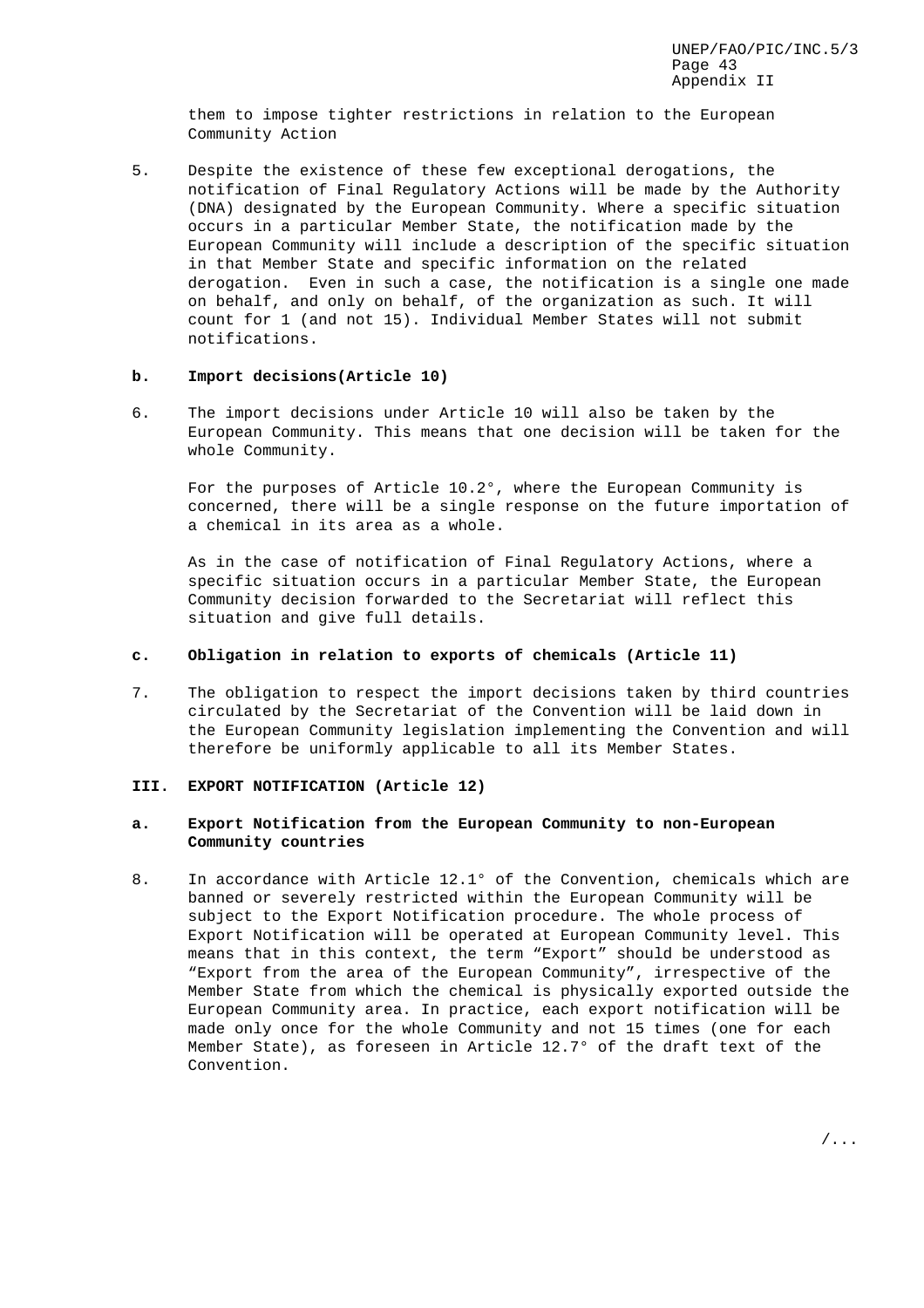The export notification on behalf of the Community will indicate the Member State which is concerned by the export and will provide it as information under Annex V.1.i.

#### **b. Export Notifications received from non-European Community countries**

9. In the same spirit, the European Community should be considered as a single area for the purpose of export notification from Non-European Community countries. Non-European Community countries should therefore address each Export Notification to the Authority designated by the European Community and not to each individual Member State. The Export Notification may name the Member State which is concerned by the import. The information contained in an Export Notification will be forwarded by the Authority designated by the European Community to all Member States.

#### **IV. OTHER PROVISIONS**

#### **a. Compliance (Article 17)**

10. Compliance with the provisions on the PIC procedure and export notification is to be ensured by the European Community as addressed above.

The elements of a future non-compliance mechanism will be addressed when such a mechanism is to be considered by the Conference of the Parties.

#### **b. Dispute Settlement (Article 21)**

11. International responsibility in the context of the dispute settlement mechanism will simply reflect the content of the declaration on competence to be deposited by the European Community upon ratification of the Convention.

#### **c. Right to vote (Article 24)**

12. Article 24.2° is a well-established standard provision in international environmental agreements. It should be underlined that the European Community will not exercise its right to vote if any of its Member States exercise its right to vote, and vice versa. Accordingly, there will not be a situation where the European Community will vote for some of its Member States while the other member States vote individually.

## **d. Subsidiary body (Article 19.5° b) )**

13. Article 24 on the right to vote does not apply to voting in the Subsidiary Body which is to be composed of individual experts.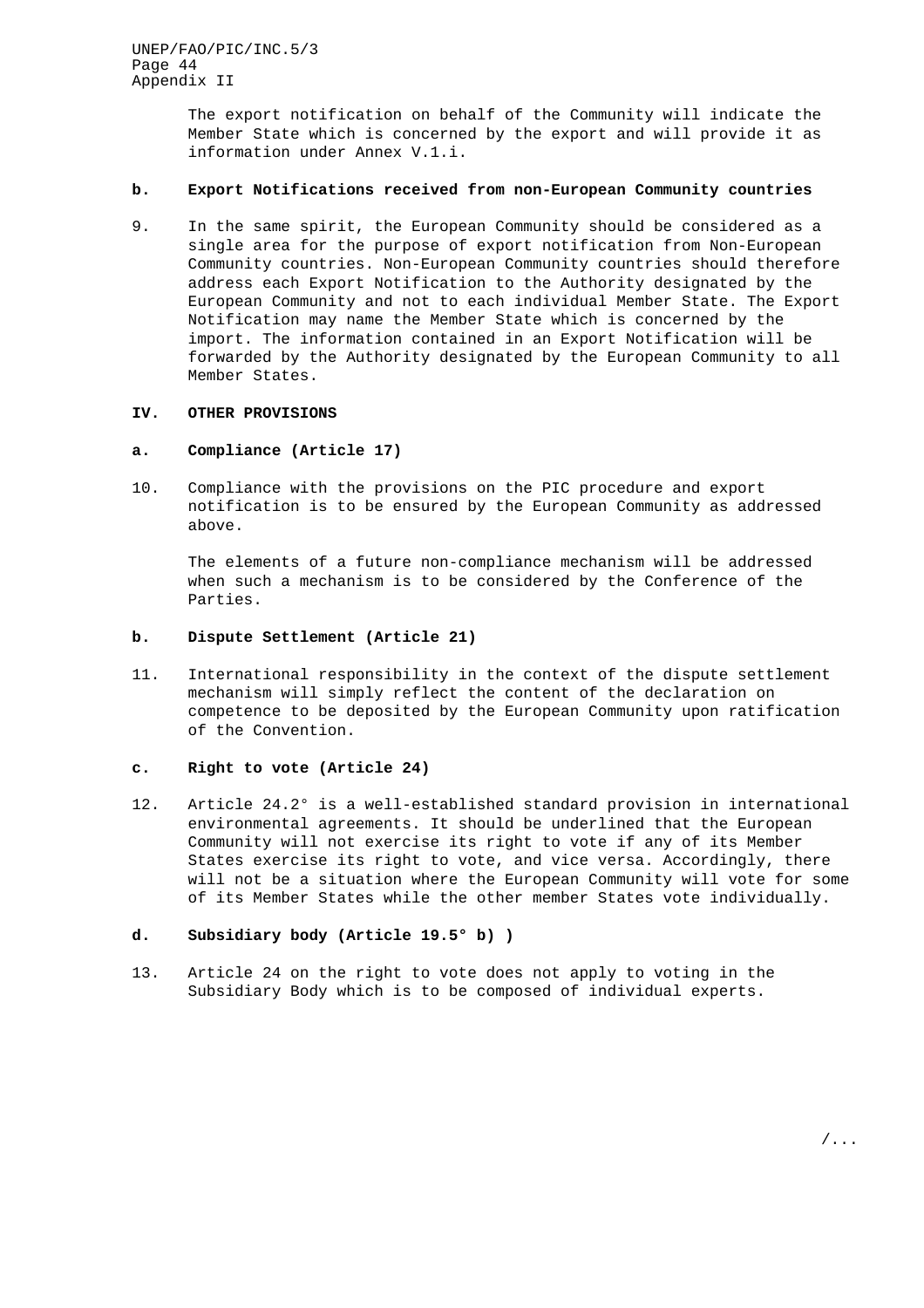## Appendix III

## DRAFT RESOLUTION ON INTERIM ARRANGEMENTS TO BE SUBMITTED FOR THE CONSIDERATION OF THE DIPLOMATIC CONFERENCE FOR THE ADOPTION OF THE PIC CONVENTION

The Conference,

Having adopted the text of the Rotterdam Convention on the Prior Informed Consent Procedure for Certain Hazardous Chemicals and Pesticides in International Trade (hereinafter referred to as the "Convention"),

Considering that interim arrangements are required to continue to operate a voluntary procedure for the application of the Prior Informed Consent (PIC) procedure in order to protect human health and the environment from certain hazardous chemicals and pesticides pending the entry into force of the Convention and to prepare for its effective operation once it enters into force,

Taking note of the existing voluntary PIC procedure established by Resolution 6/89 of the Twenty-fifth Session of the Conference of the Food and Agriculture Organization of the United Nations (FAO) and decision 15/30 of the fifteenth session of the Governing Council of the United Nations Environment Programme (UNEP),

Recalling the decisions of the Twenty-ninth Session of the FAO Conference and the fifth special session of the UNEP Governing Council, agreeing to accept changes in the voluntary PIC procedure if so decided by the Diplomatic Conference, provided that costs additional to the implementation of the present voluntary procedure be met through extrabudgetary resources,

 $\mathbf{I}$ 

1. Calls upon States and regional economic integration organizations entitled to do so to consider signing, ratifying, accepting, approving or acceding to the Convention with a view to bringing it into force as soon as possible;

II

2. Decides that the voluntary PIC procedure contained in the Amended London Guidelines for the Exchange of Information on Chemicals in International Trade and in the FAO International Code of Conduct on the Distribution and Use of Pesticides (hereinafter referred to as the "original PIC procedure") is hereby changed to bring it into line with the procedure established by the Convention with effect from the date on which the Convention is opened for signature. The original PIC procedure with these changes is hereinafter referred to as the "interim PIC procedure";

3. Invites the Executive Director of UNEP and the Director-General of FAO to convene such further sessions of the Intergovernmental Negotiating Committee (hereinafter referred to as the "Committee") during the period between the date on which the Convention is opened for signature and the date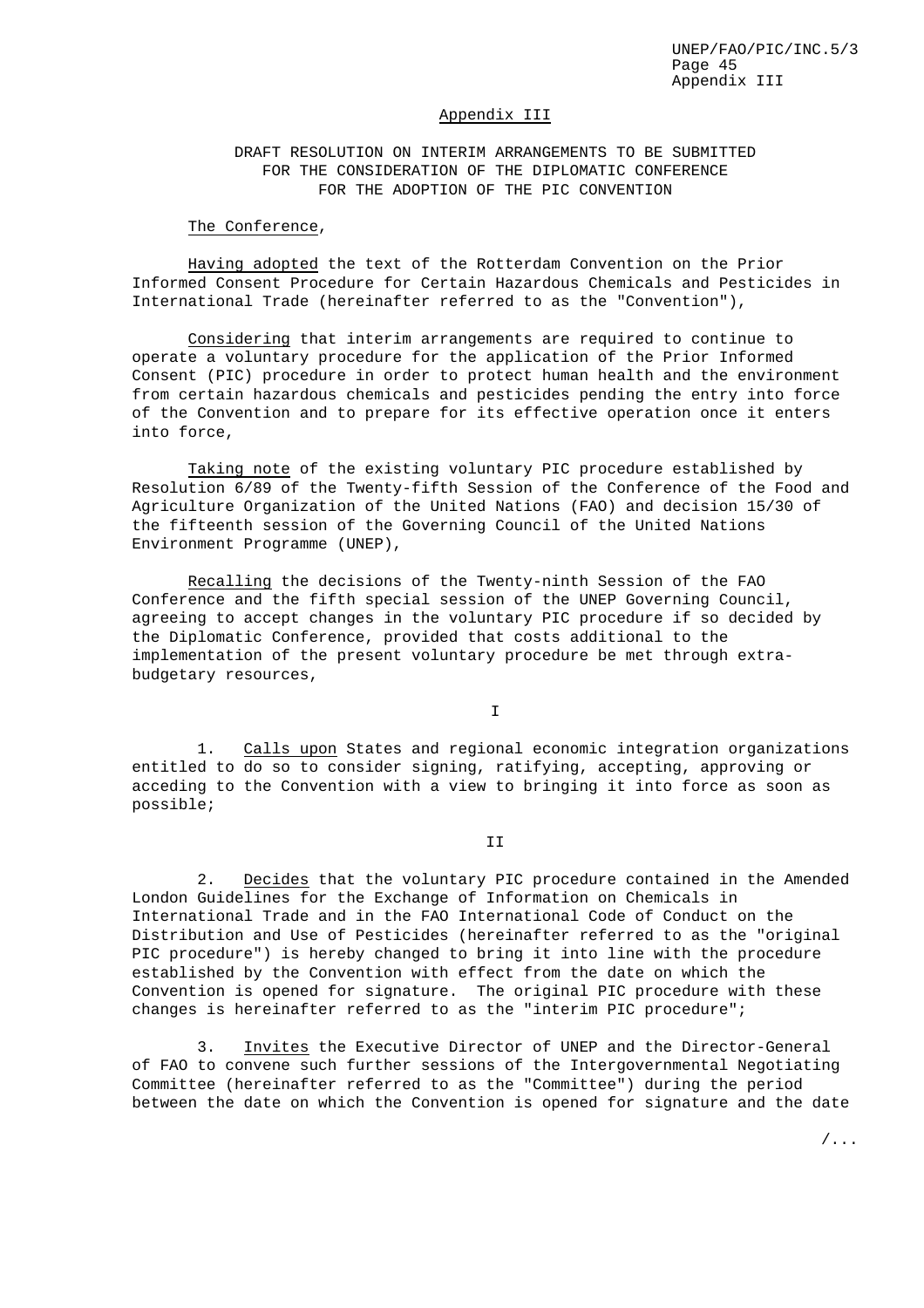UNEP/FAO/PIC/INC.5/3 Page 46 Appendix III

of the opening of the first meeting of the Conference of the Parties as are necessary to oversee the operation of the interim PIC procedure and to prepare for and service the Conference of the Parties until the end of the fiscal year in which the first meeting of the Conference of the Parties takes place;

4. Invites the Committee to establish an interim subsidiary body to discharge the functions entrusted to the subsidiary body to be established under Article 18, paragraph 6, of the Convention;

5. Invites the Intergovernmental Negotiating Committee to develop, based on the FAO regions, the decision referred to in paragraph 5 of Article 5, and to adopt this decision on an interim basis, pending its formal adoption at the first meeting of the Conference of the Parties;

6. Decides that all chemicals in respect of which Decision Guidance Documents have been circulated under the original PIC procedure before the date on which the Convention is opened for signature will be subject to the interim PIC procedure;

7. Decides that all chemicals that have been identified for inclusion in the PIC procedure under the original PIC procedure but for which Decision Guidance Documents have not yet been circulated before the date on which the Convention is opened for signature will become subject to the interim PIC procedure as soon as the relevant Decision Guidance Documents have been adopted by the Committee;

8. Decides that the Committee shall decide, between the date on which the Convention is opened for signature and the date of its entry into force, on the inclusion of any additional chemicals under the interim PIC procedure in accordance with the provisions of Articles 5, 6, 7 and 22 of the Convention;

9. Decides that nominations of designated national authorities, notifications of control actions and import responses made under the original PIC procedure shall remain in effect under the interim PIC procedure unless and until the State or regional economic integration organization concerned notifies the Interim Secretariat in writing that it has decided otherwise;

10. Appeals to States and regional economic integration organizations to participate in and apply in full the interim PIC procedure;

11. Calls on States and regional economic integration organizations to submit notifications of final regulatory action in accordance with the provisions of Articles 5 and 6 of the Convention;

12. Requests the Executive Director of UNEP and the Director-General of FAO to provide secretariat services for the operation of the interim PIC procedure;

13. Decides that the interim PIC procedure shall cease to operate on a date to be specified by the Conference of the Parties at its first meeting;